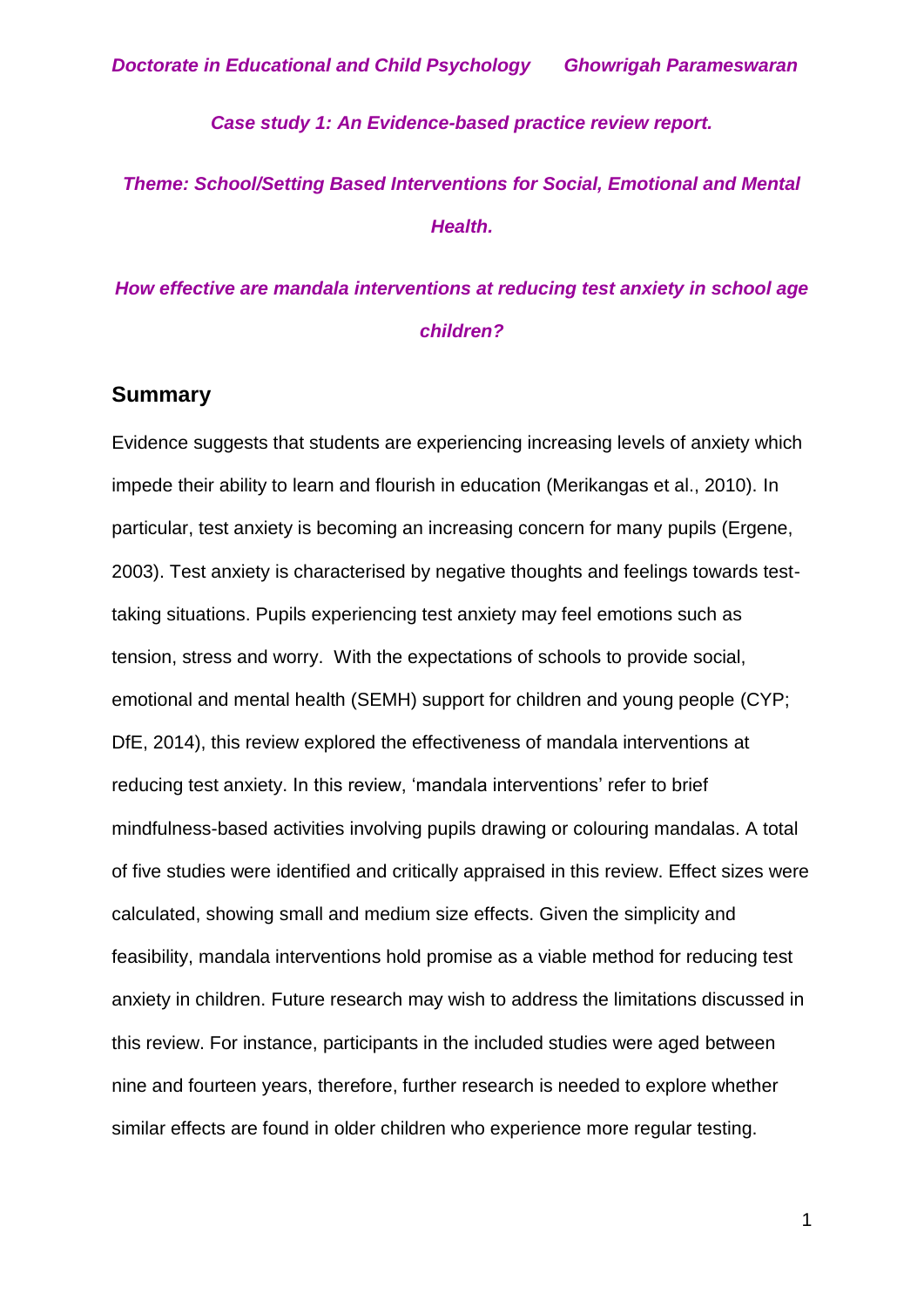# **Introduction**

#### **Test Anxiety**

It is believed that school-related stressors such as increased academic pressures and high-stakes testing contribute to the increasing prevalence of anxiety in CYP (Pope, 2010). One form of anxiety that is predicted to rise is test anxiety; this can be defined as a mixture of state anxiety, the perceived threat before a test, and the worry of performance-evaluative situations (Lowe et al., 2008). This differs from general anxiety, which can be referred to as an unpleasant emotional state without a specific object (Reber, 1995, as cited in Putwain, 2008). Test anxiety is a multifaceted construct consisting of cognitive, emotional, behavioural and physiological components (Sarason, 1984). In the literature, test anxiety has been conceptualised in three different ways: as a personality trait, an emotional state and comparable to a clinical disorder (Putwain, 2008). Additionally, there has been debate around the subject-specificity of test anxiety (Sapp et al., 1995), which indicates a lack of consensus regarding test anxiety as a construct.

Despite the multidimensional nature of test anxiety, early test inventories did not include distinct scales to measure the different components (Putwain, 2008). In fact, traditional test anxiety measures emphasise a two-factor model which mainly assess cognitive and emotionality symptoms (von der Embse et al., 2013). Furthermore, in recent research, the focus of test anxiety has been on the cognitive and physiological elements of the construct (McDonald, 2001). The cognitive component relates to an individual's concern about their performance, whilst the physiological component or emotionality refers to negative affective and physiological symptoms.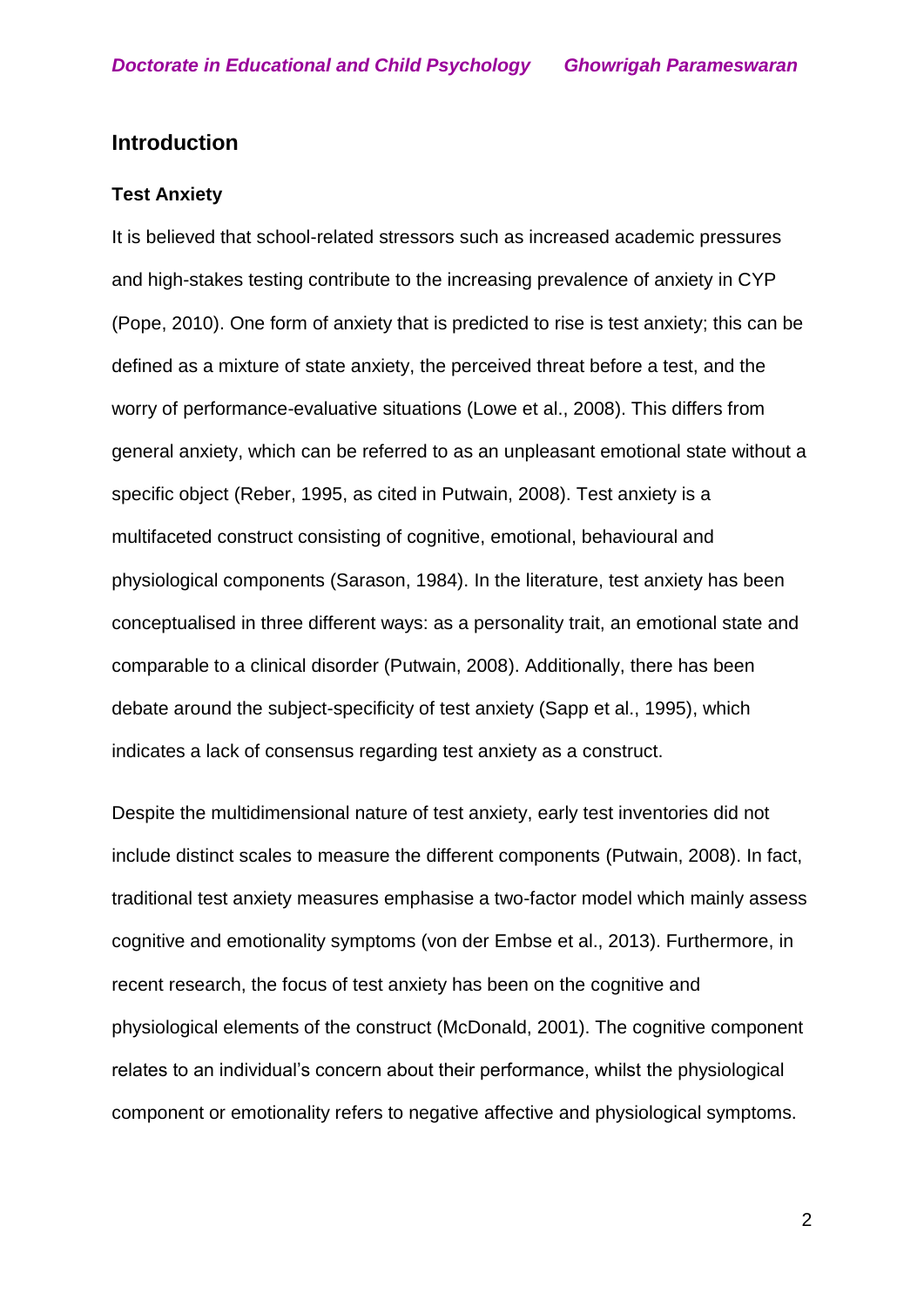Putwain and Daly (2014) found that in their sample of 2,345 secondary school students, 16% of participants reported themselves to be highly test anxious. This is concerning as high levels of test anxiety can negatively affect student performance on state-wide achievement tests (Segool et al., 2013). It is likely that a proportion of students are underperforming in academic tests due to test anxiety, which is particularly problematic as performance in high-stakes examinations can determine important outcomes for students (von der Embse et al., 2013).

#### **Mandala Interventions**

There are several psychologically-informed interventions to reduce test anxiety. Examples include Cognitive Bias Modification (Sportel et al., 2013), and TestEdge, a self-regulation programme (Bradley et al., 2010). However, despite being underpinned by psychological theories, these interventions can often take weeks to implement and therefore are less likely to be fully accepted by schools (Fridrici & Lohaus, 2009). Therefore, there is a need for a feasible intervention that school staff can straightforwardly implement to reduce test anxiety.

Mandala interventions appear to be a promising method for reducing test anxiety. Originating from Eastern culture, a mandala is a circular design which is believed to promote psychological healing when created by an individual (Henderson et al., 2007). Mandala interventions can be considered mindfulness-based as individuals are found to remain focused and aware of the present moment during the activity (Barrett, 2015). Structured mandalas, which are composed of symmetrical shapes, are believed to promote focused attention and awareness of the present moment (Beckwith, 2014) thus promoting a mindful state which is thought to reduce anxiety (Curry & Kasser, 2005).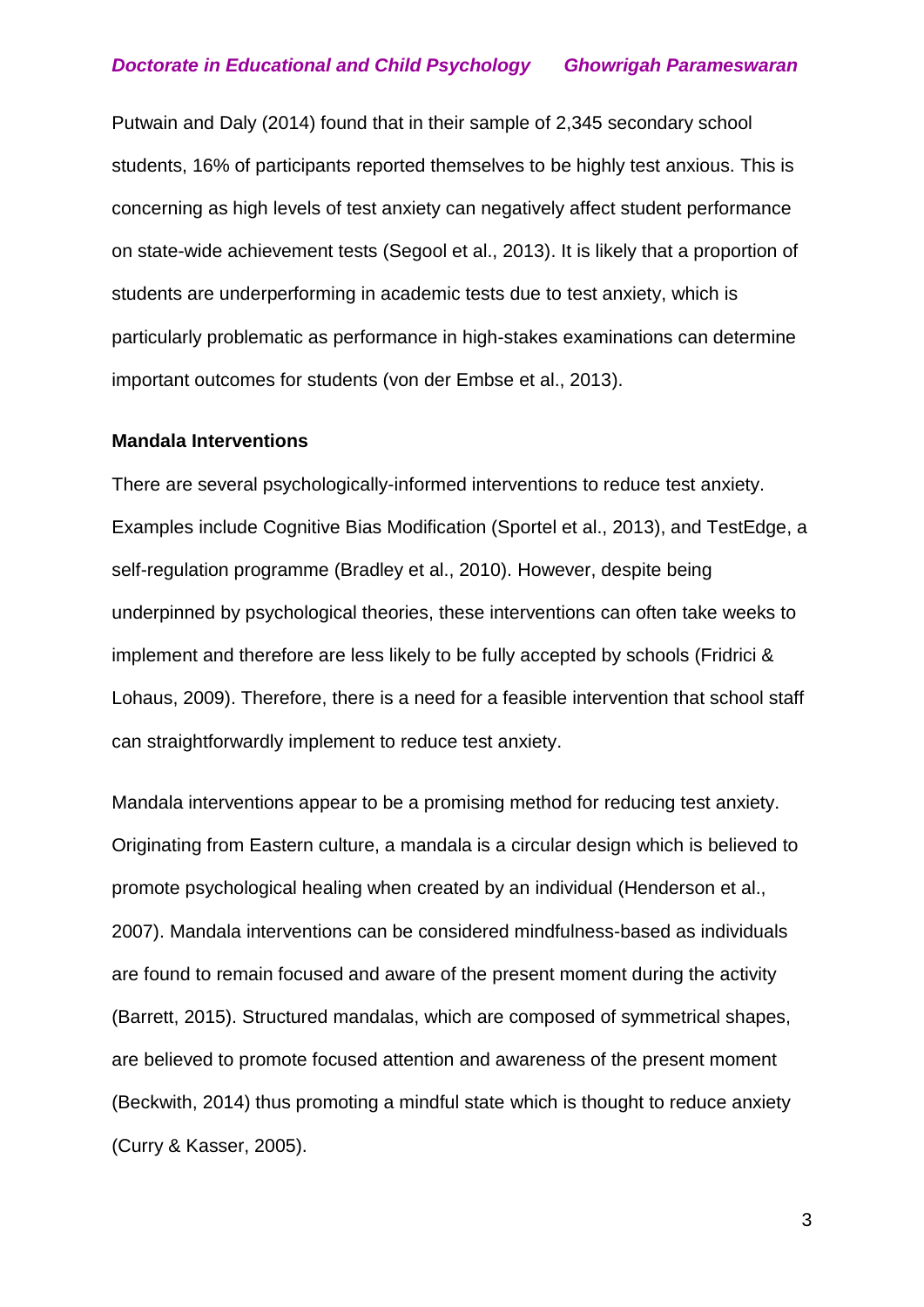Mandala interventions can reduce test anxiety by targeting both the cognitive and physiological components. The cognitive component can be described as worry over how test performance will be perceived by others (Putwain, 2008). It is often associated with pupils experiencing self-deprecating thoughts about their abilities, which can lead to physiological symptoms of anxiety (Bradley et al., 2010). Considering the mindful nature of mandala interventions and the focused attention it can bring, this intervention can help pupils to focus on the present moment and make adaptive changes in their thought patterns (Teasdale et al., 1995). This can lead to individuals paying less attention to the intrusive thoughts which can worsen feelings of test anxiety and jeopardize performance (Sarason, 1984). Additionally, it is presumed that by changing thoughts related to the testing situation, pupils develop better control of their anxiety-related emotions, which consequently improves test performance (Spielberger & Vagg, as cited in Bradley et al. 2010).

Mandala interventions can also target the physiological component of test anxiety, which can manifest itself in symptoms such as muscle tension and increased heart rate (McDonald, 2001). It is generally accepted that brain regions such as the amygdala and prefrontal cortex are associated with anxiety (Edenfield & Saeed, 2012). For instance, the amygdala is the area of the brain which triggers the fight or flight response in order to protect the body from danger (Breedlove & Watson, 2013). This response can be activated by everyday stressors such as preparing for a test or being late for an appointment (Napoli et al., 2005). Research is beginning to show that engaging in mindfulness practice can lead to changes in specific brain regions. This includes the deactivation of the amygdala (Goldin & Gross, 2010), a decrease in grey matter volume in the right amygdala (Taren et al., 2013), greater cortical thickness in the hippocampus (Hernández et al., 2016) which is associated with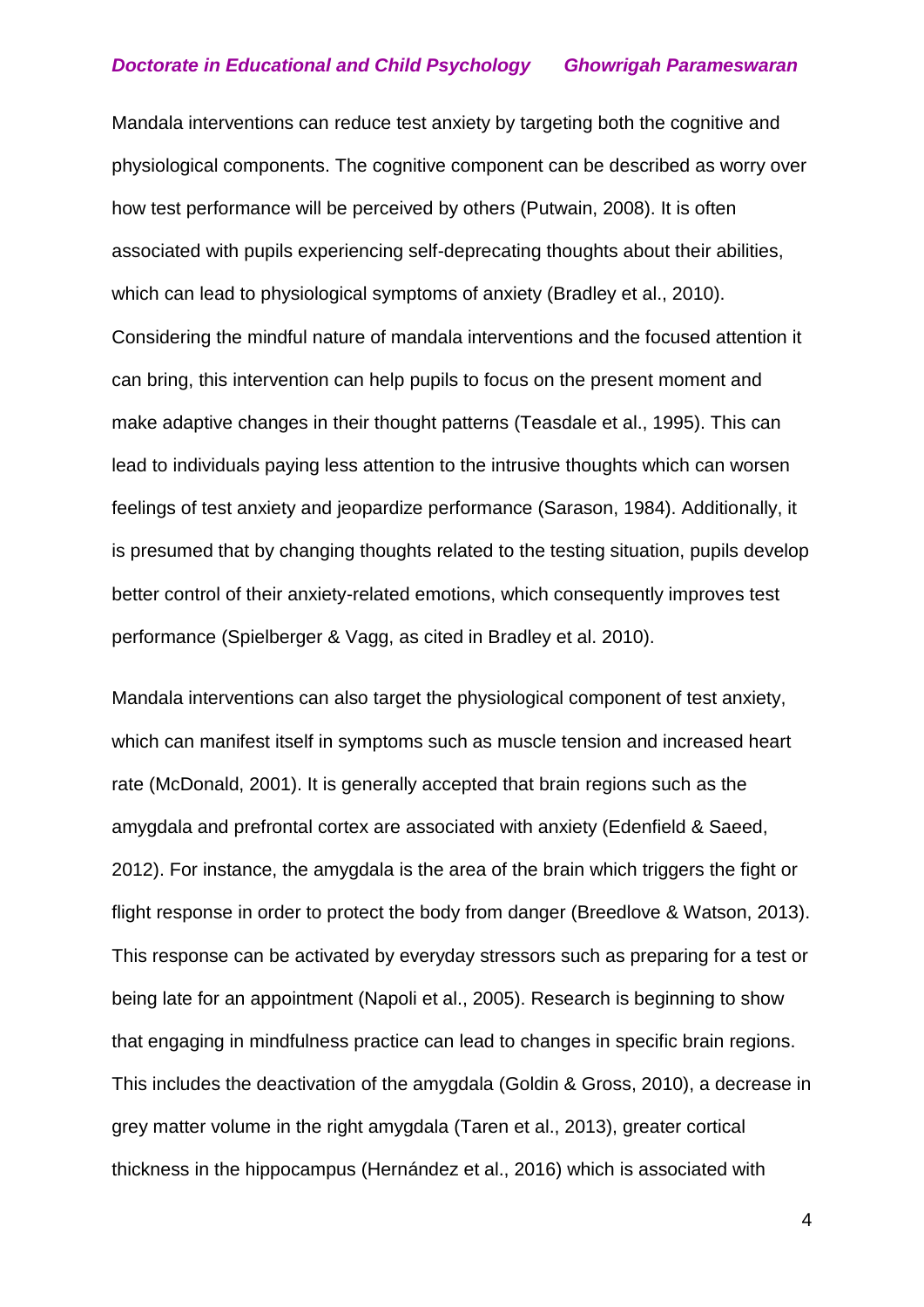improved test performance (Mackey et al., 2015), and the activation of the parasympathetic nervous system (PNS) which decreases physiological arousal (Morrell, 2018). This indicates that the mindful nature of mandala interventions can circumvent the physiological stress response inherent in test anxiety by activating the PNS and thus inducing a relaxation state which is more conducive to improved test performance. Furthermore, research involving mandala colouring more specifically indicate the reduction of physiological symptoms of anxiety post intervention (Rose & Lomas, 2020).

It should be noted however that many of the mindfulness interventions in these research studies are long-term programmes. Further research is needed in exploring the effectiveness of mandala interventions at targeting the cognitive and emotionality components specifically as there is a paucity of research in this area. Additionally, more attention needs to be given to the test anxiety measures so that they include reliable measures of the cognitive and affective components. This will allow firmer conclusions to be drawn regarding the effectiveness of mandala interventions.

#### **Psychological Relevance**

Although mindfulness is rooted in Eastern traditions (Bluth & Blanton, 2014), mindfulness-based interventions such as mandala colouring appear to have clear parallels with positive psychology, which is primarily focused on psychological wellbeing (Marques et al., 2011). In particular, both mindfulness and art creation can be linked to the psychological theory of Flow (Csikszentmihalyi, 1975). Flow is a psychological state that occurs when individuals become fully immersed in an enjoyable activity (Csikszentmihalyi, 2002). A main condition for experiencing flow is the perceived challenges of the task or activity, and the skills possessed by the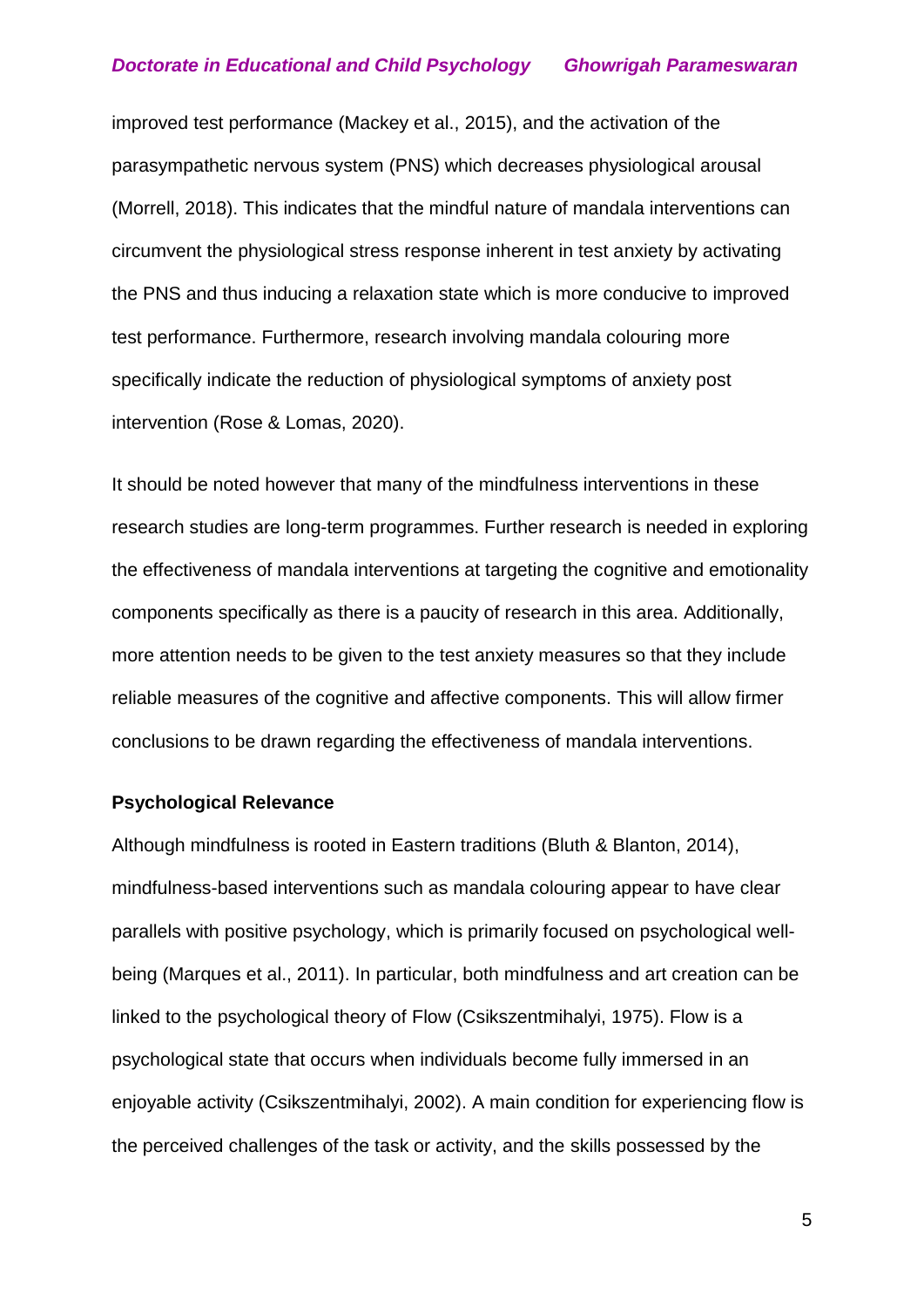individual to manage the challenges. Similar to mindfulness, a state of flow requires concentration and focused attention, both of which are thought to be present during mandala interventions (Barrett, 2015). As mandala interventions can facilitate indepth attention and engagement, it is not unexpected that short-term mandala interventions have been found to significantly improve the flow state (Chen et al., 2019). Although the flow experience is often associated with positive mood, research has found that the experience of flow can negatively predict anxiety (Mao et al., 2020). It is therefore possible that the intrinsic focus and positive feelings inherent in a state of flow are effective in reducing feelings of anxiety. Furthermore, the focused attention characteristic of a flow state may be especially beneficial for reducing test anxiety in pupils as they are likely to experience difficulties with attention (Swanson & Howell, 1996).

Although it could be argued that mindfulness-based interventions are lacking in explicit psychological theory, they may be considered as practice-based evidence if they have high feasibility and are recognised as effective interventions (Barkham, 2010 as cited in Soares & Woods, 2020). Furthermore, as the psychological profession continues to expand and evolve, emerging interventions such as those based in mindfulness may become more explicitly integrated into psychological theory and practice in the future (Soares & Woods, 2020).

#### **Relevance to school settings**

Statutory guidance has made it clear that schools are required to make reasonable adjustments for CYP with special educational needs and disabilities (SEND). Additionally, the importance of multidisciplinary working is emphasised in order to meet their individual needs (SEND Code of Practice, 2015).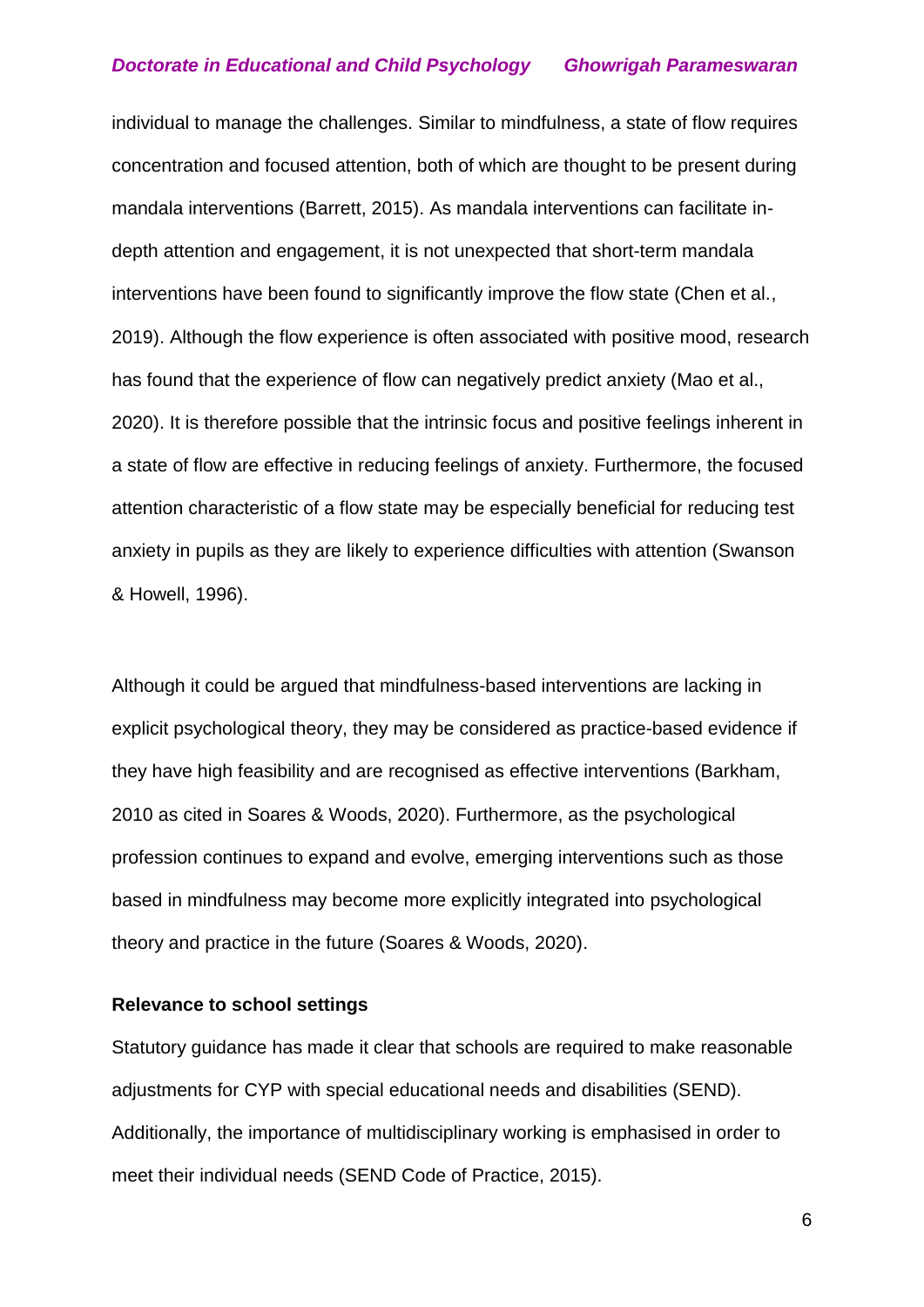However, given the increasing budget cuts to Child, Adolescent Mental Health Services (Thorley, 2016), there is evidently increasing pressure on schools to provide mental health support for CYP. Furthermore, as the prevalence of student test anxiety is expected to increase (Wren & Benson, 2004), there is a need for educational staff and Educational Psychologists (EPs) to judge the risk posed by test anxiety for individual students and plan intervention to ameliorate against its negative impact (Putwain & Daly, 2014). As EPs hold knowledge of evidence-based interventions and practice-based evidence, they are well placed to support schools to implement suitable interventions to support the wellbeing of CYP.

## **Review Question**

How effective are brief mandala interventions at reducing test anxiety in school age children?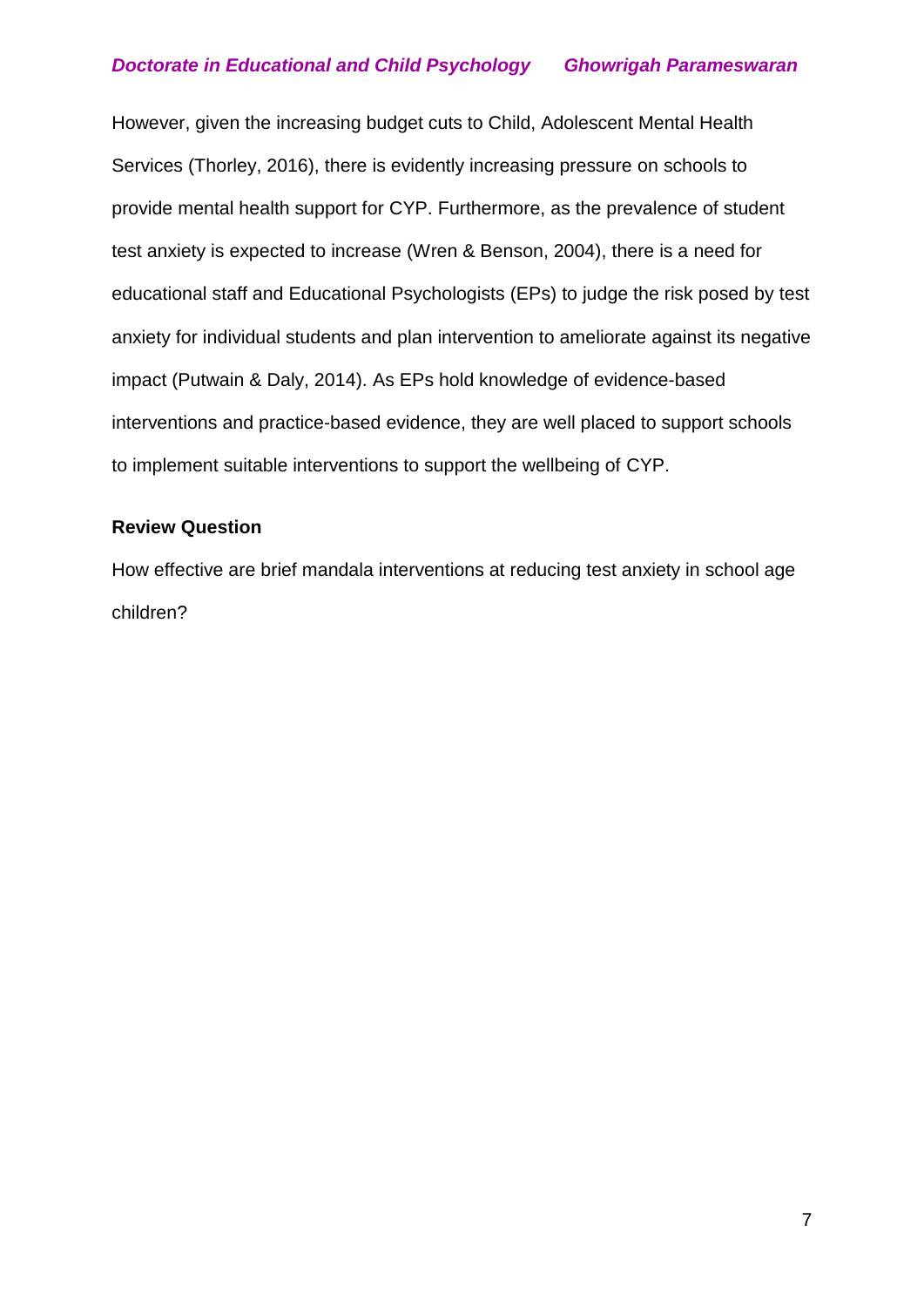# **Critical Review of the Evidence**

#### **Literature Search**

A systematic literature search was conducted on 22<sup>nd</sup> January 2021. The search terms and databases used can be found in Table 1. Due to the exceptionally large number of results on PsycINFO (n > 18,000), a filter was applied to include only those that had the search terms in the abstract. The search yielded a total of 63 results, of which 16 were duplicates. All duplicates and a further 42 results were removed after the title and abstracts were screened according to the inclusion and exclusion criteria (see Table 2). A total of 6 journal articles and theses were read in full, and one was excluded with rationale. A list of the studies excluded at the abstract and full article reading stage can be found in Appendix A. The flow chart below (Figure 1) outlines the systematic searching process. A total of 5 studies were included in this review (see Table 3). These are described in further detail in Appendix B.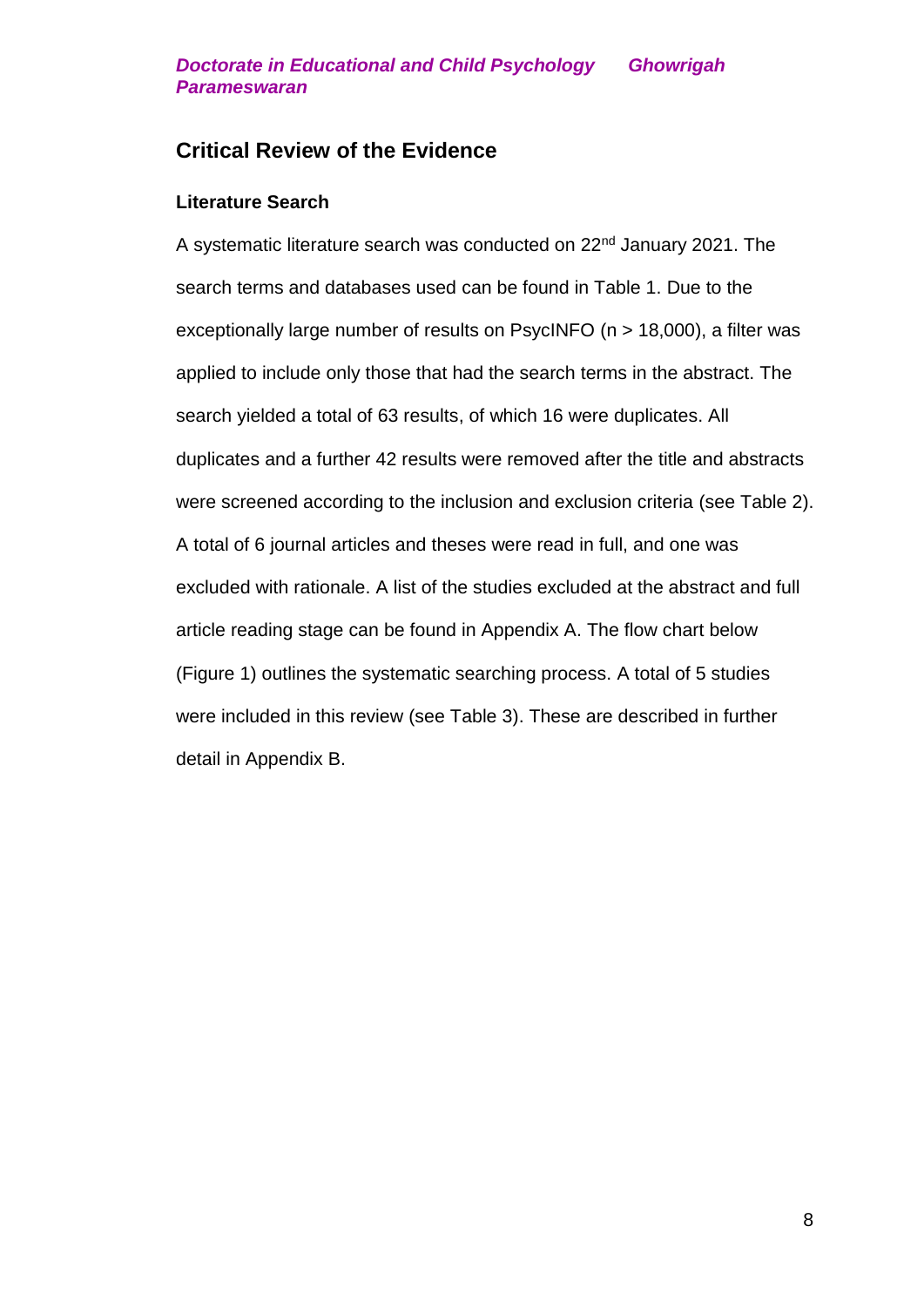#### **Table 1**

*List of search terms used in the database search*

| <b>Databases</b>                  | <b>Search terms</b>                                                                                     |
|-----------------------------------|---------------------------------------------------------------------------------------------------------|
| Web of Science Core<br>Collection | (children OR teenagers OR adolescents OR<br>"school age" OR "primary age" OR pupils)                    |
|                                   | AND                                                                                                     |
| ERIC                              | ("test anxiety" $OR$ "examination anxiety" $OR$<br>"exam anxiety")                                      |
| <b>PsycINFO</b>                   | AND                                                                                                     |
|                                   | (mandala OR "mindful colouring" OR "mindful<br>coloring" OR drawing OR art OR colouring OR<br>coloring) |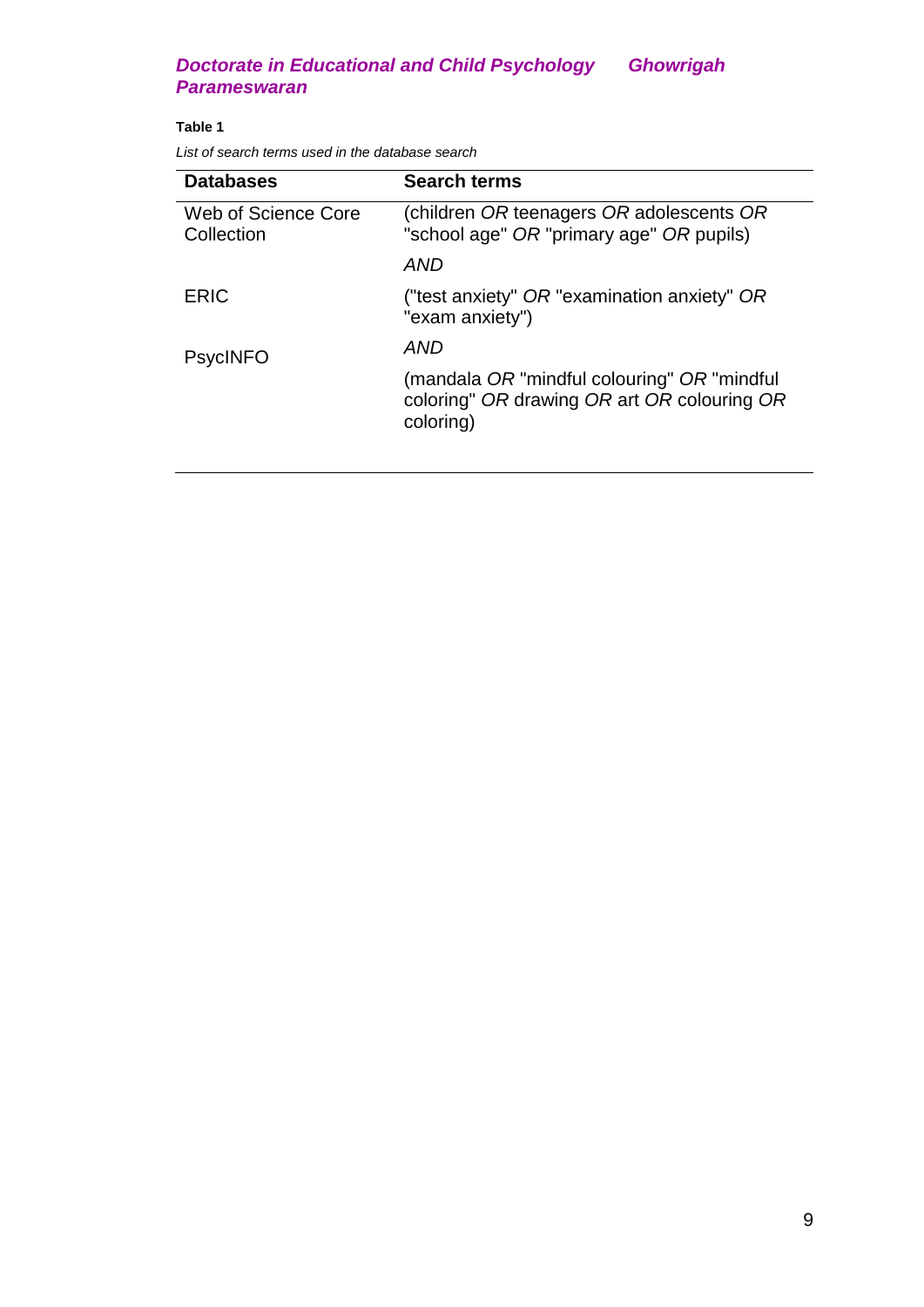#### **Table 2**

*Criteria for Inclusion with Rationale*

|                |                                | <b>Inclusion criteria</b>                                                                    | <b>Exclusion criteria</b>                                                                                                          | <b>Rationale</b>                                                                                                             |
|----------------|--------------------------------|----------------------------------------------------------------------------------------------|------------------------------------------------------------------------------------------------------------------------------------|------------------------------------------------------------------------------------------------------------------------------|
|                | Type of<br>publication         | Journal articles and unpublished<br>theses or dissertations                                  | Publications that are not journal<br>articles or dissertations and theses<br>e.g. newspapers, books and reports                    | To ensure the search for<br>empirical data was as complete<br>as possible in order to reduce<br>the risk of publication bias |
| $\overline{2}$ | <b>Publication</b><br>date     | Studies published from 2011<br>onwards                                                       | Studies published before 2011                                                                                                      | This review aims to evaluate the<br>research from within the last ten<br>years.                                              |
| 3              | Design                         | Empirical research that used<br>experimental design with pre and<br>post measures            | Research with no pre and post<br>measures, such as qualitative<br>research, and meta-analyses or<br>systematic literature reviews. | To evaluate test anxiety levels<br>pre and post intervention.                                                                |
|                | <b>Context and</b><br>Language | Studies from any geographical<br>contexts that are published in<br>English.                  | Studies that are not produced in<br>English                                                                                        | The researcher does not have<br>access to resources to translate<br>studies into English.                                    |
| 5              | <b>Intervention</b>            | Intervention is art-based and<br>involves pupils colouring or<br>drawing their own mandalas. | Interventions that do not involve<br>participants colouring or drawing their<br>own mandalas.                                      | This review is looking at the<br>effectiveness of colouring or<br>drawing mandalas on test<br>anxiety.                       |
| 6              | <b>Participants</b>            | Participants are of English<br>compulsory school age (5-16)                                  | Participants are younger than 5 or<br>older than 16 years of age.                                                                  | This review aims to evaluate the<br>effectiveness of interventions<br>that can be applied in school<br>settings.             |
|                | <b>Outcome</b><br>variable     | Study has an outcome variable<br>measuring test anxiety                                      | Study has outcome variables which<br>do not measure test anxiety                                                                   | This review is looking at the<br>reduction of test anxiety.                                                                  |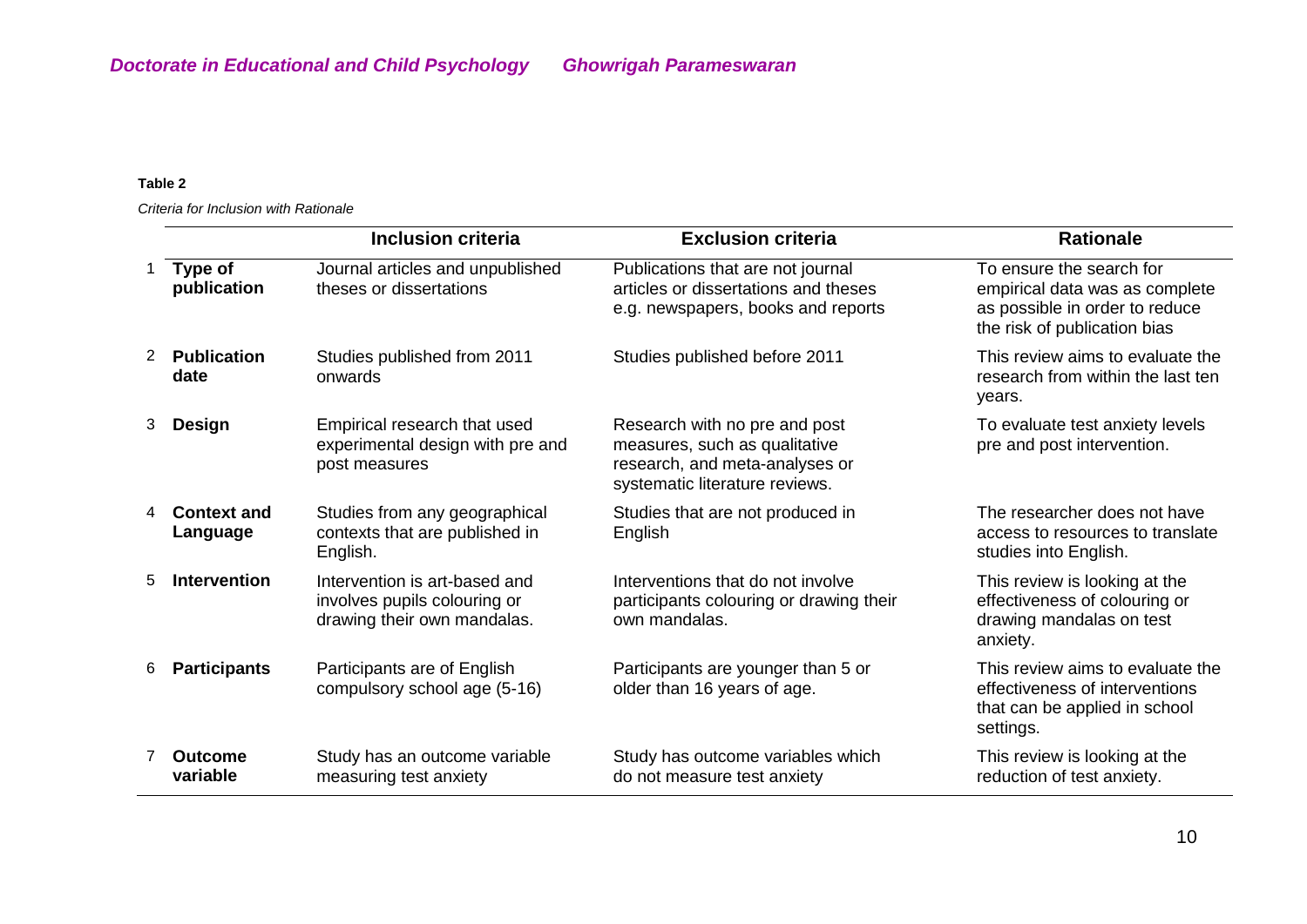#### **Figure 1**

*Flow Chart of Search Results*

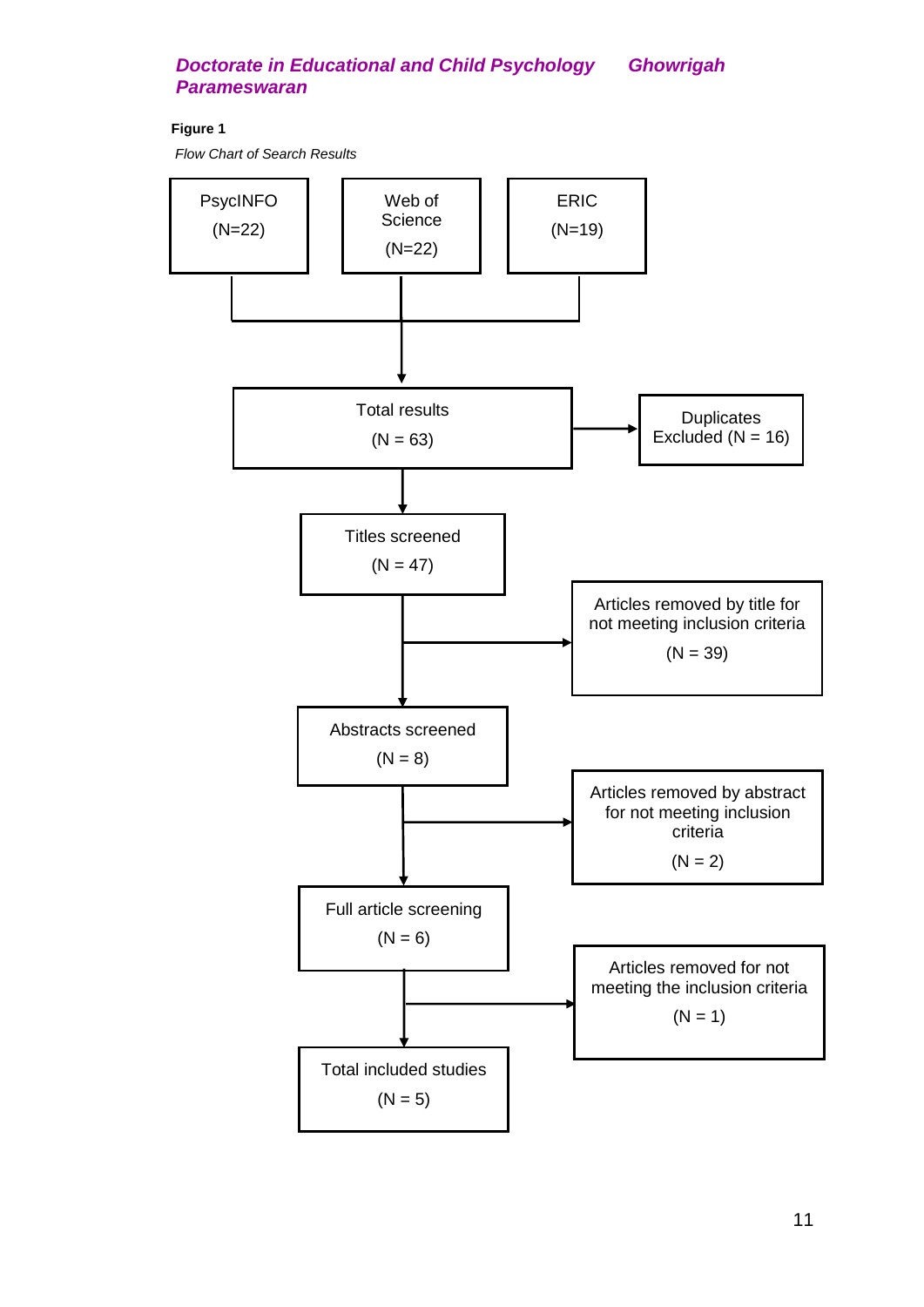#### **Table 3**

*List of studies included in the review*

#### **Included studies**

- 1. Campbell, A. C. (2012). *Reduction of test anxiety by using mandalas: A pilot study* (Order No. 1519269). Available from ProQuest Dissertations & Theses Global
- 2. Carsley, D., Heath, N. L., & Fajnerova, S. (2015). Effectiveness of a classroom mindfulness coloring activity for test anxiety in children. *Journal of Applied School Psychology, 31*(3), 239-255.
- 3. Morrell, M. E. (2018). *Test Anxiety Reduction Through Brief Mindfulness Meditation and Mandala Coloring: School-Based Mindfulness Interventions for Urban Youth* (Order No. 10934041). Available from ProQuest Central; ProQuest Dissertations & Theses Global.
- 4. Carsley, D., & Heath, N. L. (2018). Effectiveness of mindfulnessbased colouring for test anxiety in adolescents. *School Psychology International, 39*(3), 251-272.
- 5. Carsley, D., & Heath, N. L. (2019). Evaluating the effectiveness of a mindfulness coloring activity for test anxiety in children. *The Journal of Educational Research, 112*(2), 143-151.

#### **Quality and Relevance of Selected Studies**

Gough's (2007) Weight of Evidence (WoE) framework was used to critically appraise the five studies. This framework has three main dimensions; WoE A, WoE B and WoE C. The mean value of these dimensions is calculated to establish the overall assessment of each study, providing a WoE D score. WoE A judgements relate to the methodological quality of the studies, WoE B judgements relate to the appropriateness of the studies' methodology in answering this particular review question, and WoE C judgements relate to the appropriateness of the studies in answering the review question*.* Table 4 below shows the WoE data for all 5 studies. The Gersten et al. (2005) protocol was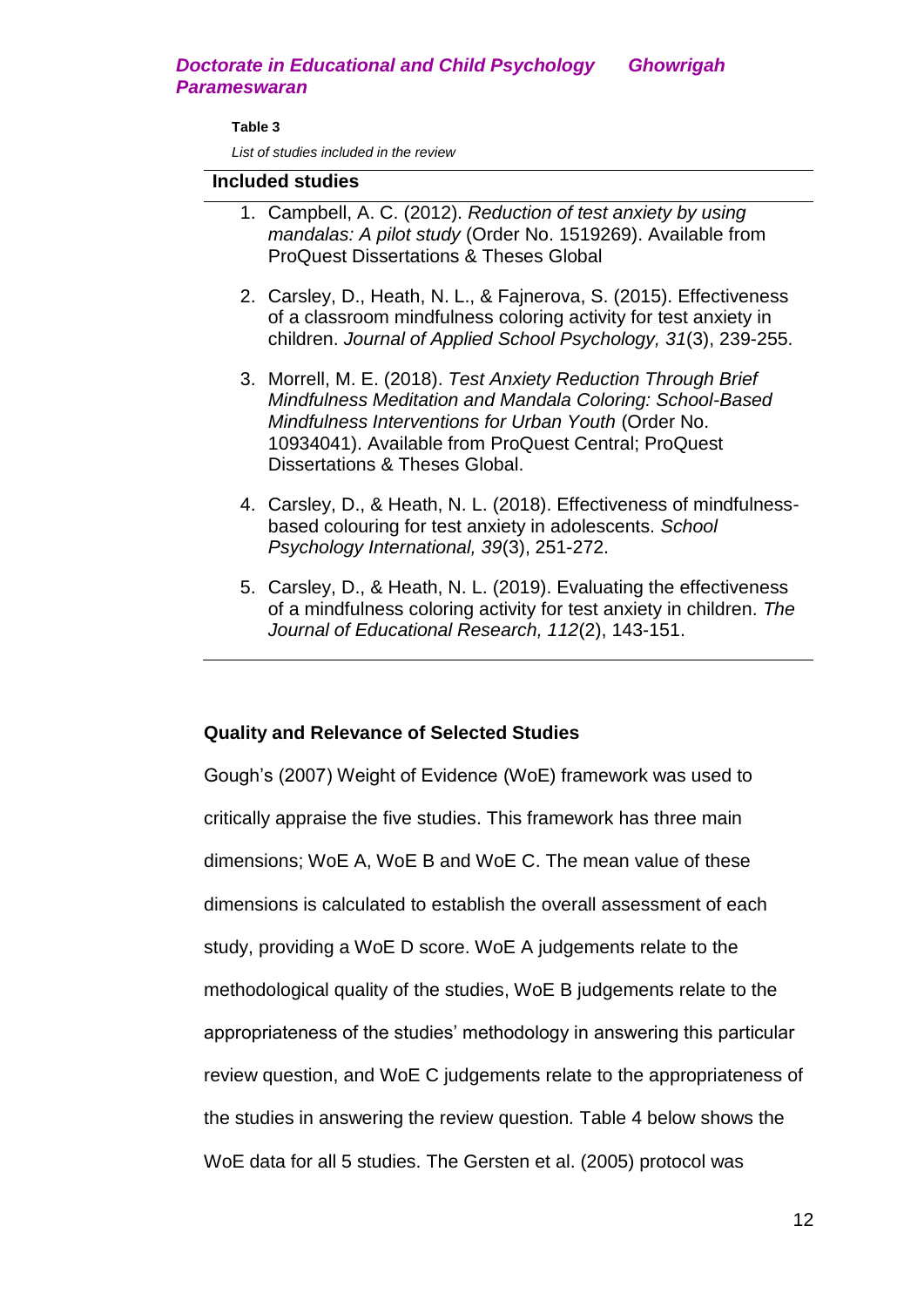adapted (see Appendix D) and used to critically appraise the

methodological quality of the studies. Completed coding protocols for

each study can be found in Appendix E.

#### **Table 4**

*Weight of Evidence scores*

| <b>Research</b>           | <b>WoE A</b> | <b>WoE B</b> | <b>WoE C</b>   | <b>WoED</b> |
|---------------------------|--------------|--------------|----------------|-------------|
| Campbell (2012)           | 1 Low        | 1 Low        | <b>1.7 Low</b> | 1.2 Low     |
| Carsley et al. (2015)     | 2 Medium     | 3 High       | 2.5 Medium     | 2.5 Medium  |
| <b>Morrell (2018)</b>     | 1 Low        | 3 High       | 2.3 Medium     | 2.1 Medium  |
| Carsley & Heath<br>(2018) | 2 Medium     | 3 High       | 2.2 Medium     | 2.4 Medium  |
| Carsley & Heath<br>(2019) | 2 Medium     | 3 High       | 2.3 Medium     | 2.4 Medium  |

*Please note: A score of 1 -1.9 is low, 2 – 2.9 is medium and a score of 3 is high.*

#### **Participants**

A total of 446 participants, aged nine to fourteen years, took part in the included studies. Three studies reported the mean age of participants and the standard deviations (Carsley et al., 2015; Carsley & Heath, 2018; Carsley & Heath, 2019), resulting in a high rating for the WoE C criterion, 'Age of Participants'. Morrell (2018) reported the mean age of participants which resulted in a medium rating for the same criterion. Although Campbell (2012) did not provide a mean age, the age range was reported to be between nine and twelve years. This therefore increases the generalisability of the findings from this review to children of school age in the United Kingdom (UK), as all participants were also of school age.

Three studies took place in Montreal, Canada (Carsley et al., 2015; Carsley & Heath, 2018; Carsley & Heath, 2019), one study took place in Illinois,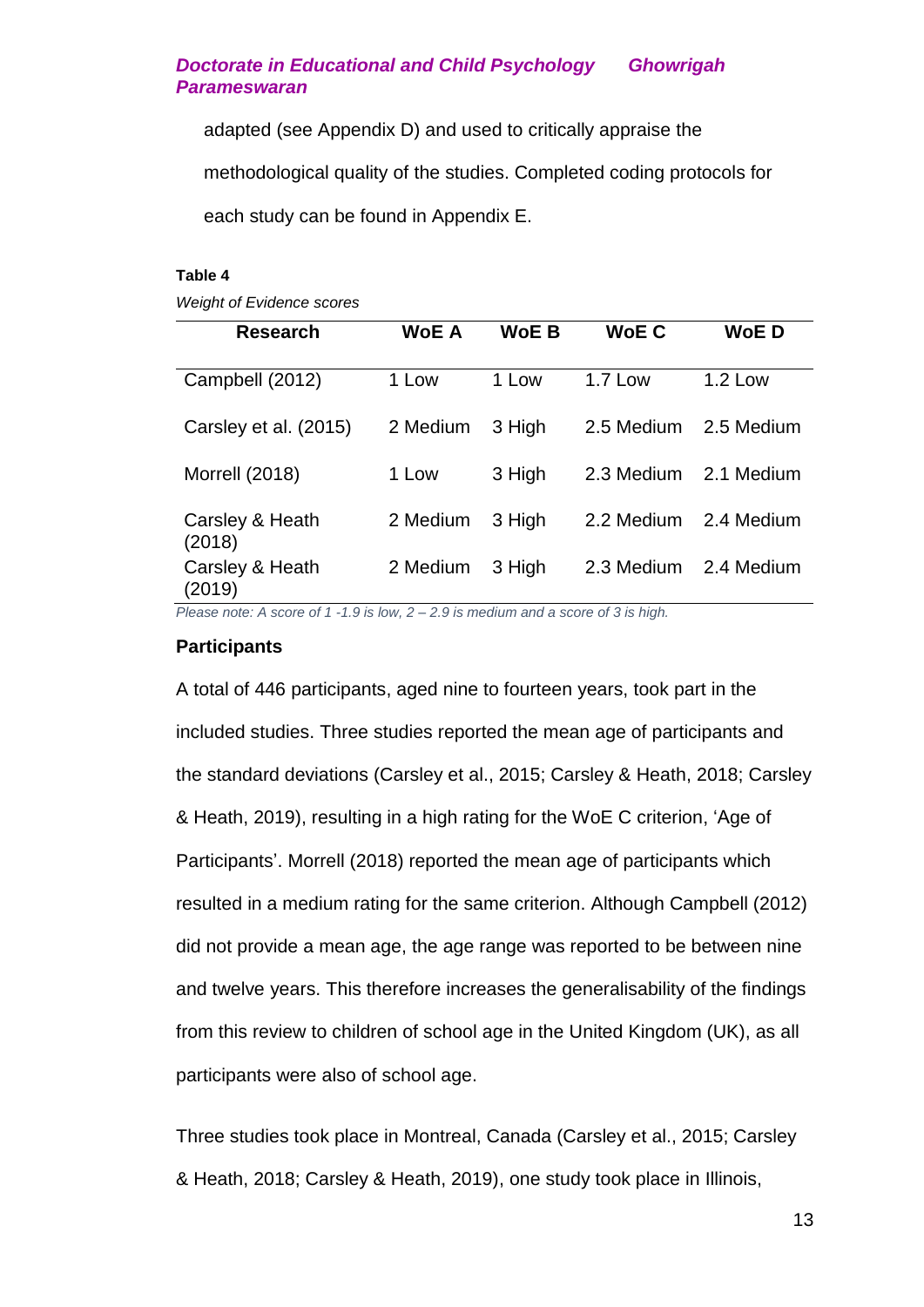Chicago (Morrell, 2012), and one study took place in Florida, USA (Campbell, 2012). All studies were deemed to be relatively applicable to the UK education system, resulting in a medium rating for the WoE C criterion 'Location'.

All studies used convenience sampling to recruit participants. For example, in four studies, the researchers distributed consent forms for students to take home to their parents (Carsley et al., 2015; Carsley & Heath, 2018; Carsley & Heath, 2019), or disseminated them directly to parents during drop off times (Morrell, 2018). These studies did not report selecting participants with anxiety disorders or difficulties, rather, participants were selected based on their ages, which varied by study. Participants in the Campbell (2012) study were referred by their maths teacher based on displays of test anxious behaviours. It was not reported whether any of the participants in the study had a diagnosed anxiety disorder, although it indicated that participants were not taking any anxiety medication.

Information about the ethnic backgrounds of the participants was only collected in the Morrell (2018) study. This sample in this study comprised of Hispanic students only, which resulted in a medium WoE C rating for criterion 'Ethnicity of Participants'. No studies received a high rating for this criterion as the samples were not comprised of participants from at least three different ethnic backgrounds. Campbell (2012) did not report the ethnic backgrounds of participants, and participants in the remaining studies (Carsley et al., 2015; Carsley & Heath, 2018; Carsley & Heath, 2019) were predominantly Caucasian.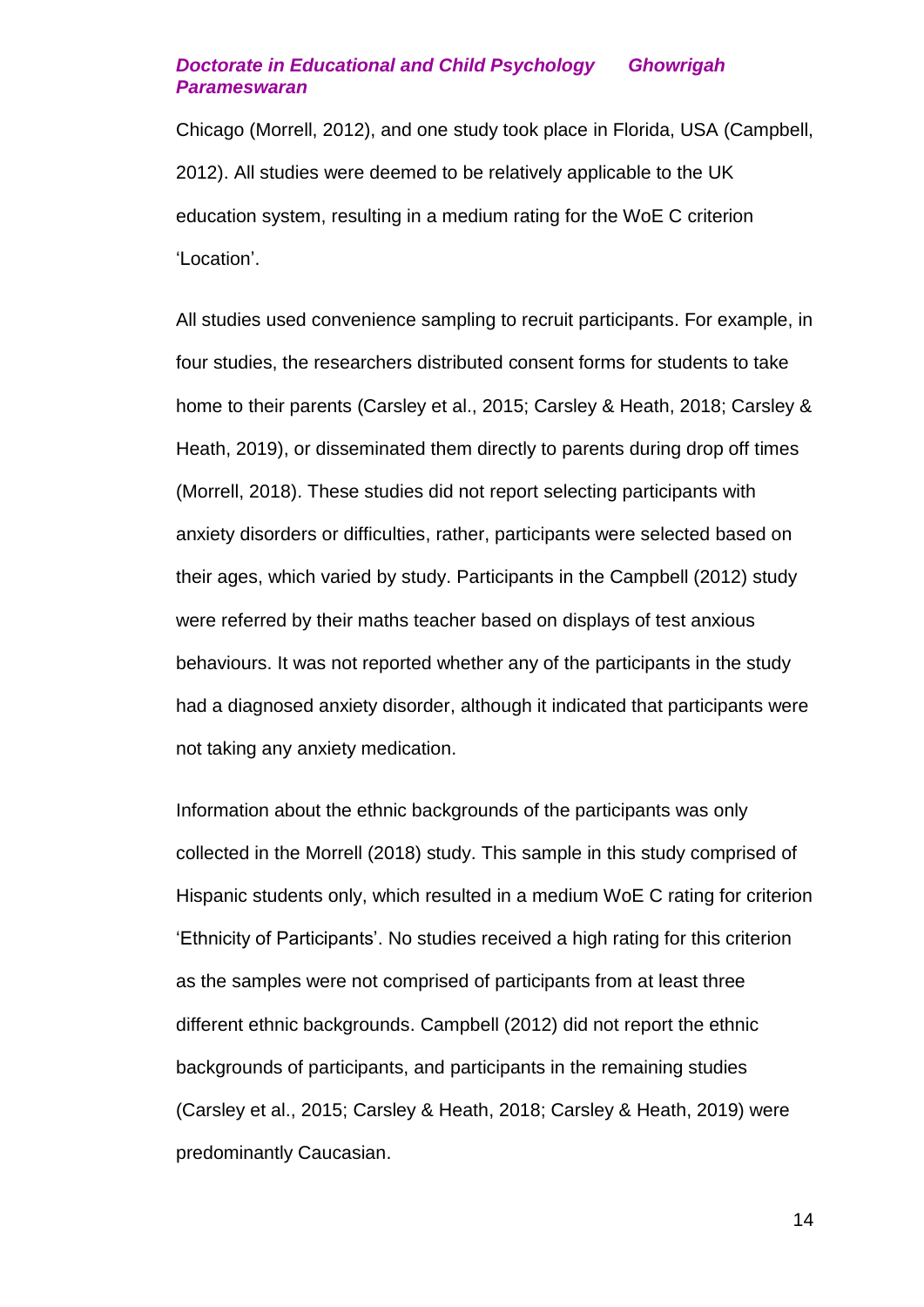#### **Design**

Four studies (Carsley et al., 2015; Morrell, 2018; Carsley & Heath, 2018; Carsley & Heath, 2019) used a randomised control trial (RCT) design. This is considered the gold standard design for evaluating treatments (Cochrane Collaboration, 2011). Additionally, the randomisation utilised in RCTs can reduce bias and provide a rigorous tool to explore causal relationships between the independent and dependent variable (Hariton & Locascio, 2018). Due to this, these studies received a 'high' WoE B rating. The studies with an RCT design had active control groups where participants engaged in free drawing or colouring (Carsley et al., 2015; Carsley & Heath, 2018; Carsley & Heath, 2019), or independently read short stories (Morrell, 2018). Morrell (2018) included a second intervention group where participants listened to a guided mindfulness meditation script, however, for the purpose of this review, only information regarding the mandala intervention group and the control group was considered.

Campbell (2012) used a quasi-experimental pretest-posttest design with six participants and no control group. The participants selected in these designs often represent a purposeful sample, therefore, results from the findings can only be confidently applied to the selected participants rather than the general population (Stratton, 2019). A further critique of this design are the threats to internal validity, such as reactivity of measurement or endogenous change (Barker, Pistrang & Elliot, 2015). Findings must therefore be interpreted cautiously as external factors could have affected the outcome measure. Due to this, this study received a 'low' WoE B rating.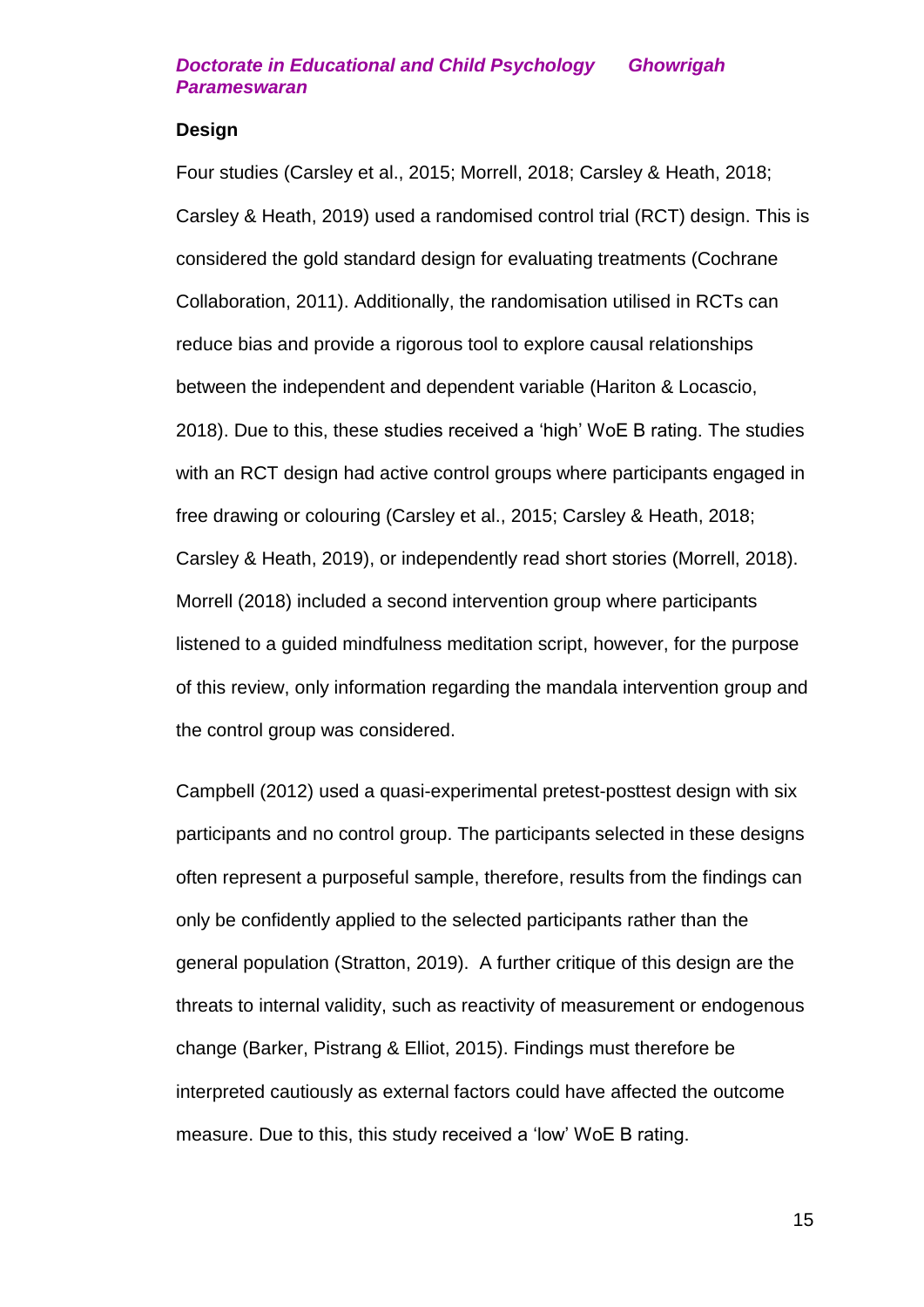All studies used various methods to induce test anxiety, contributing to a higher WoE A score. Three studies introduced a test within the method (Carsley et al., 2015; Carsley & Heath, 2018; Carsley & Heath, 2019), and one study used deception (Morrell, 2018) to induce test anxiety. In contrast, the Campbell (2012) study took place two weeks prior to the Florida Comprehensive Assessment Test (FCAT), and participants were not subject to researcher-led methods to induce anxiety.

#### **Intervention**

Given the brief nature of the mandala intervention, four of the studies took no longer than an hour in total (Carsley et al., 2015; Morrell, 2018; Carsley & Heath, 2018; Carsley & Heath, 2019), and one study was conducted over the course of four weeks (Campbell, 2012). In all studies participants engaged in a mandala intervention for  $10 - 15$  minutes, however, the nature of the interventions varied slightly. Participants in Campbell (2012) were briefly taught about mandalas, which were referred to as any art form executed within a circular shape (Henderson et al., 2007). They created their own mandalas by drawing a circle and filling it in with as much detail as they liked. It could be said that this task lacked the structured component required for the task to be mindful (Greenberg & Harris, 2012). As the intervention activity in Campbell (2012) was described clearly, and examples of paperwork was provided to allow for replicability, a 'high' WoE C score was given for 'Intervention Description'. In the remaining studies (Carsley et al., 2015; Morrell, 2018; Carsley & Heath, 2018; Carsley & Heath, 2019), participants coloured structured mandalas for 10 – 15 minutes. Morrell (2018) and Carsley et al. (2016) provided clear instructions and an example of the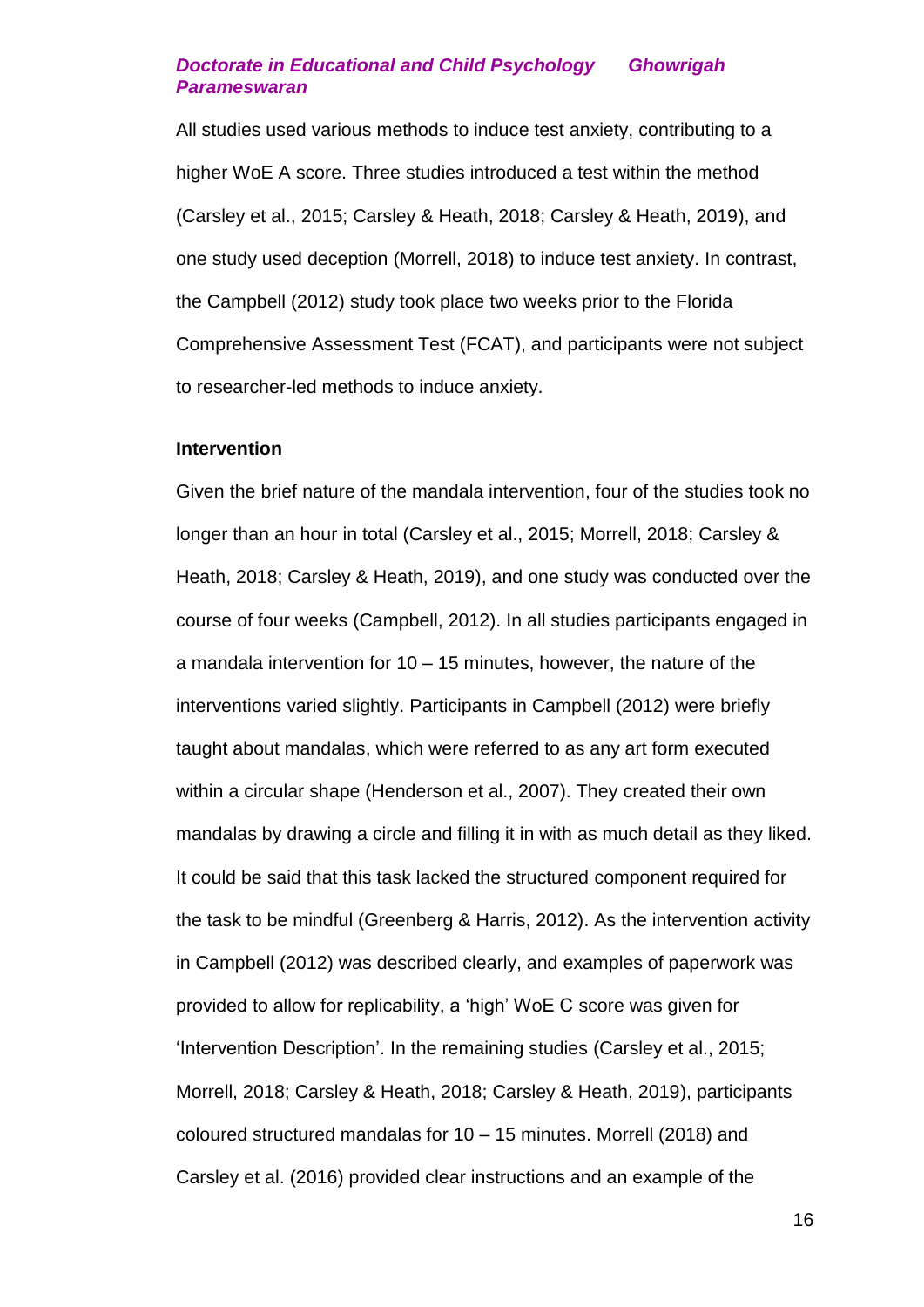structured mandala that was supplied, resulting in a high WoE C score for 'Intervention Description'.

In all studies, the intervention was delivered by the researchers in schools, resulting in a medium WoE C score for 'Intervention Delivery'. The studies did not receive a high score as the interventions were not delivered by school staff; having school staff deliver the intervention could have further increased the external validity of the findings.

#### **Measures**

All studies measured test anxiety at pre and post using self-report measures. Campbell (2012) used the 30-item Children's Test Anxiety Scale (CTAS; Wren & Benson, 2004). The reliability of the CTAS was reported in the paper to be 0.92, however, test-retest reliability was not provided, resulting in WoE A penalties. Campbell (2012) also gathered qualitative data in the form of meeting observation notes. However, given that this review is exploring the effectiveness of colouring mandalas, only data from the CTAS was considered. The remaining studies used the State-Trait Anxiety Inventory for Children State form (STAIC-S; Spielberger et al., 1973).

All studies varied with how much information they reported regarding the reliability of the measures. For example, two studies (Carsley & Heath, 2018; Carsley & Heath, 2019) used multiple measures, and although they reported the internal consistency reliability and test-retest reliability of the STAIC and their mindfulness attention measure, they did not include information about the test-retest reliability of their third measure. Additionally, none of the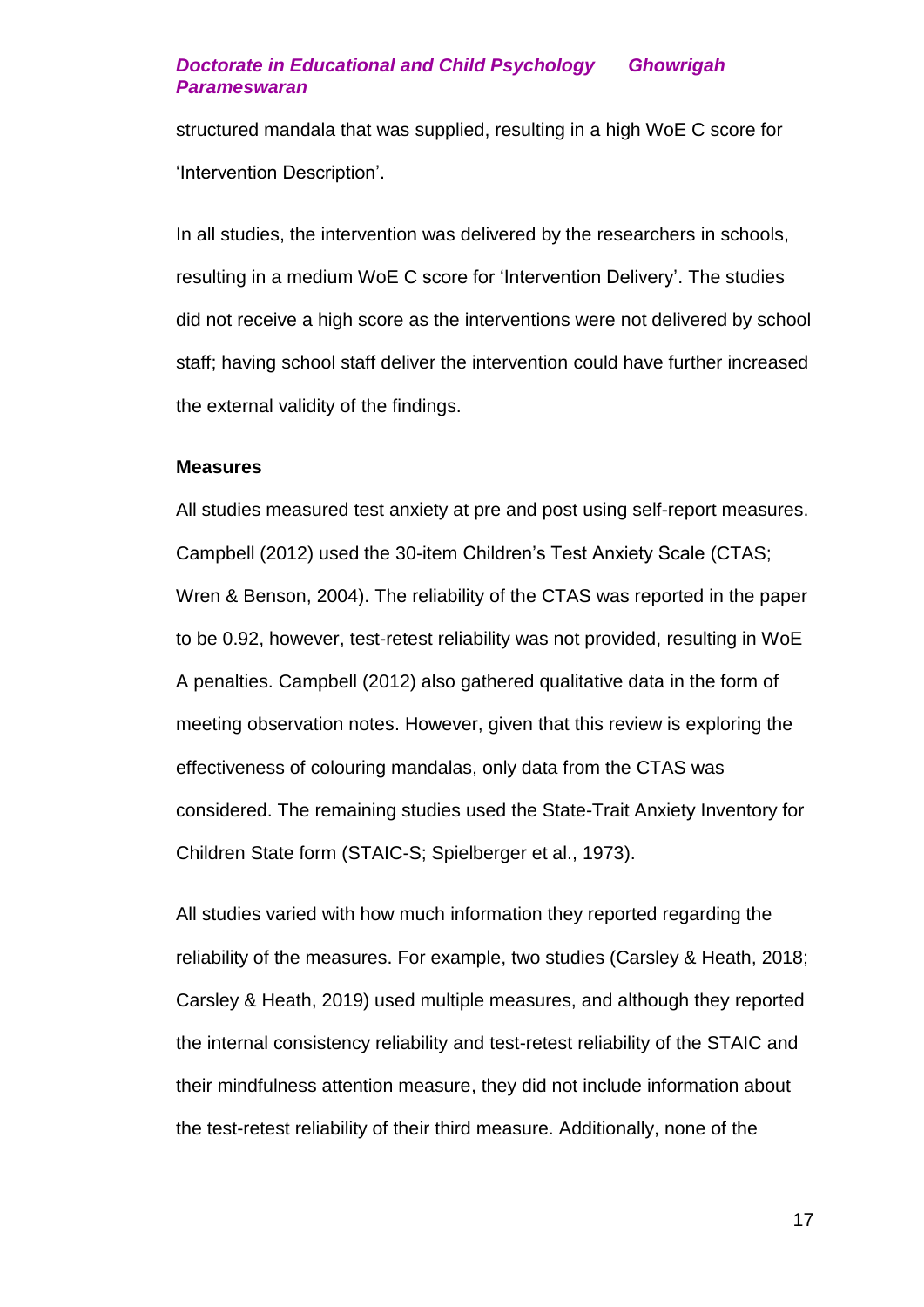studies reported information relating to the criterion-related validity or construct validity, resulting in further WoE A penalties.

Participants in four of the studies (Carsley et al., 2015; Carsley & Heath, 2018; Carsley & Heath, 2019; Morrell, 2018) completed the post-intervention measure immediately after the intervention, resulting in a high WoE C rating for 'Outcome Measures'. The Campbell (2012) study did not complete the post-test until one week after the participants had completed the FCAT, therefore, it is likely that participants felt a sense of relief and naturally experienced less anxiety than they did prior to the test. Additionally, circumstances could have arisen that would have obscured the impact of the intervention. This delayed measurement was a clear limitation of the study design, and led to a low WoE C score for 'Outcome Measure'.

#### **Outcomes**

The effect sizes calculated for all the studies was the standardised mean difference (Cohen's *d*). Cohen's (1988) *d* descriptors were used to describe the effect sizes (see Table 5). Calculated effect sizes are provided in Table 6. Effect sizes for studies with an RCT design were calculated by inputting the means and standard deviations reported within the papers into Campbell's Collaboration online calculator (Wilson, n.d.). As Campbell (2012) used a quasi-experimental design with one group, the effect size was calculated by subtracting the pre-group mean from the post-group mean and dividing by the SD at pre (Becker, 1988).

Campbell (2012) found no significant difference in participants' test anxiety scores after the intervention. It should be noted that the study took place in a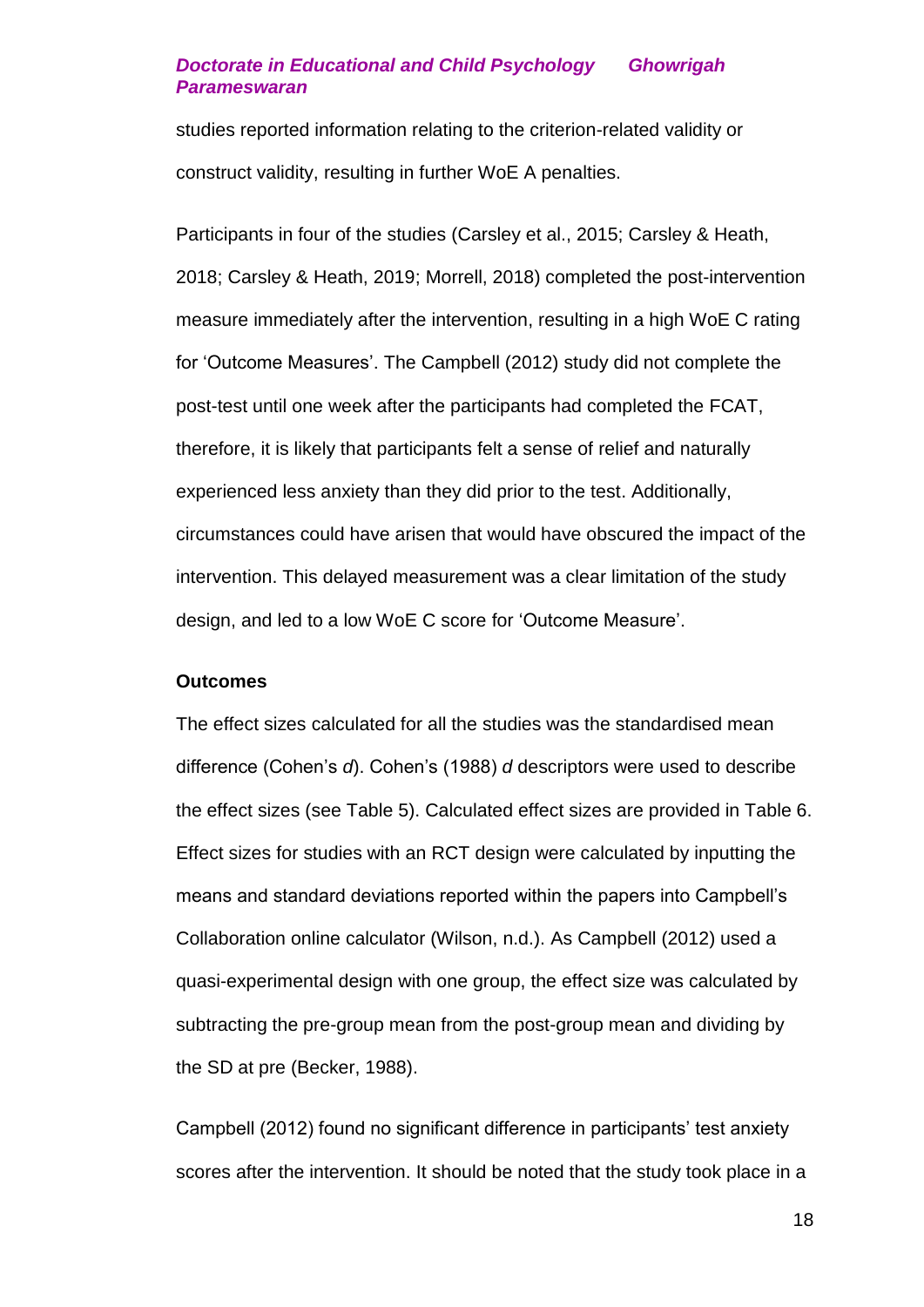busy conference room and meetings were often interrupted. These issues were not reported in the other studies. A possible reason for this outcome is that the distractions or excessive challenges could have disrupted the flow experience (Nakamura et al., 2009). This indicates that environmental factors such as noise and disruptions should be carefully managed in practice.

In four of the studies (Carsley et al., 2015; Carsley & Heath, 2018; Carsley & Heath, 2019; Morrell, 2018), test anxiety was induced using experimental manipulation. In the Campbell (2012) study, researchers did not include tests to induce anxiety as participants were preparing to sit a national exam during the time of the study. The use of a real testing situation increases the external validity of the findings as participants likely would have attached more importance to the test, especially as they could have received rewards or penalties based on their results (Campbell, 2012).

In the remaining studies (Carsley et al., 2015; Carsley & Heath, 2018; Carsley & Heath, 2019; Morrell, 2018), participants were told they were going to complete a test as part of their involvement in the study. This can bring into question the validity of the findings, particularly as research has found anxiety levels increased in students prior to final exams, but not mock exams (Lotz & Sparfeldt, 2017). This indicates that any anxiety the participants experienced is not representative of how they may feel in real testing situations where the stakes are higher. Therefore, the outcomes of these studies must be taken with caution as they do not represent how the use of mandala interventions can affect CYP's level of test anxiety in a real-life context.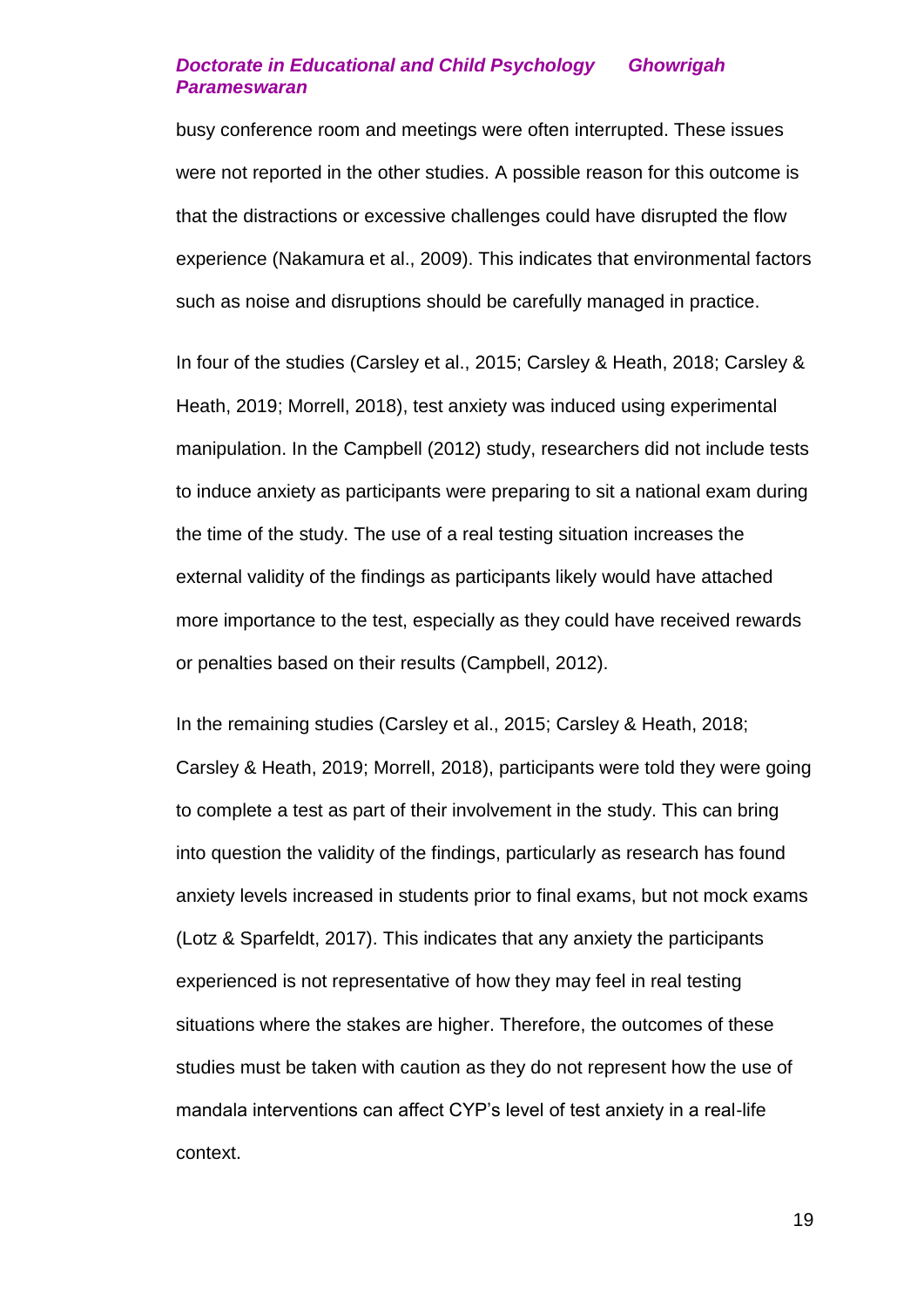As noted previously, four studies (Carsley et al., 2015; Carsley & Heath, 2018; Carsley & Heath, 2019; Morrell, 2018) received a 'high' WoE C rating for 'Outcome Measures'. Administering the test anxiety measure (STAIC-S) immediately pre and post intervention reduces the risk of extraneous variables obscuring the impact of the intervention. Consequently, any changes to participants' test anxiety can be more confidently attributed to the use of mandala interventions. Additionally, the post-intervention measure in these studies was administered before participants completed the test. Therefore, the final results of these studies likely yielded more valid measures of test anxiety as participants were in an evaluative situation, a defining feature of test anxiety (Zeidner & Mathews, 2005).

Conversely, participants in the Campbell (2012) study completed their preintervention measure two weeks prior to the FCAT. They then engaged in 10- 15-minute mandala interventions weekly until the fourth week where they completed the post-test, one week after the FCAT. Given the brief nature of mandala interventions and the leng th of time between pre and post, it is possible that participants' test anxiety increased as they approach the test dates and reduced shortly after they had completed the mandala interventions. However, as test anxiety was measured at two broad timepoints, it is difficult to confidently ascertain the impact of the intervention. Additionally, there is an increased risk of extraneous variables such as participants' moods and environmental stressors obscuring the impact of the intervention. Therefore, findings of this study must be taken with caution.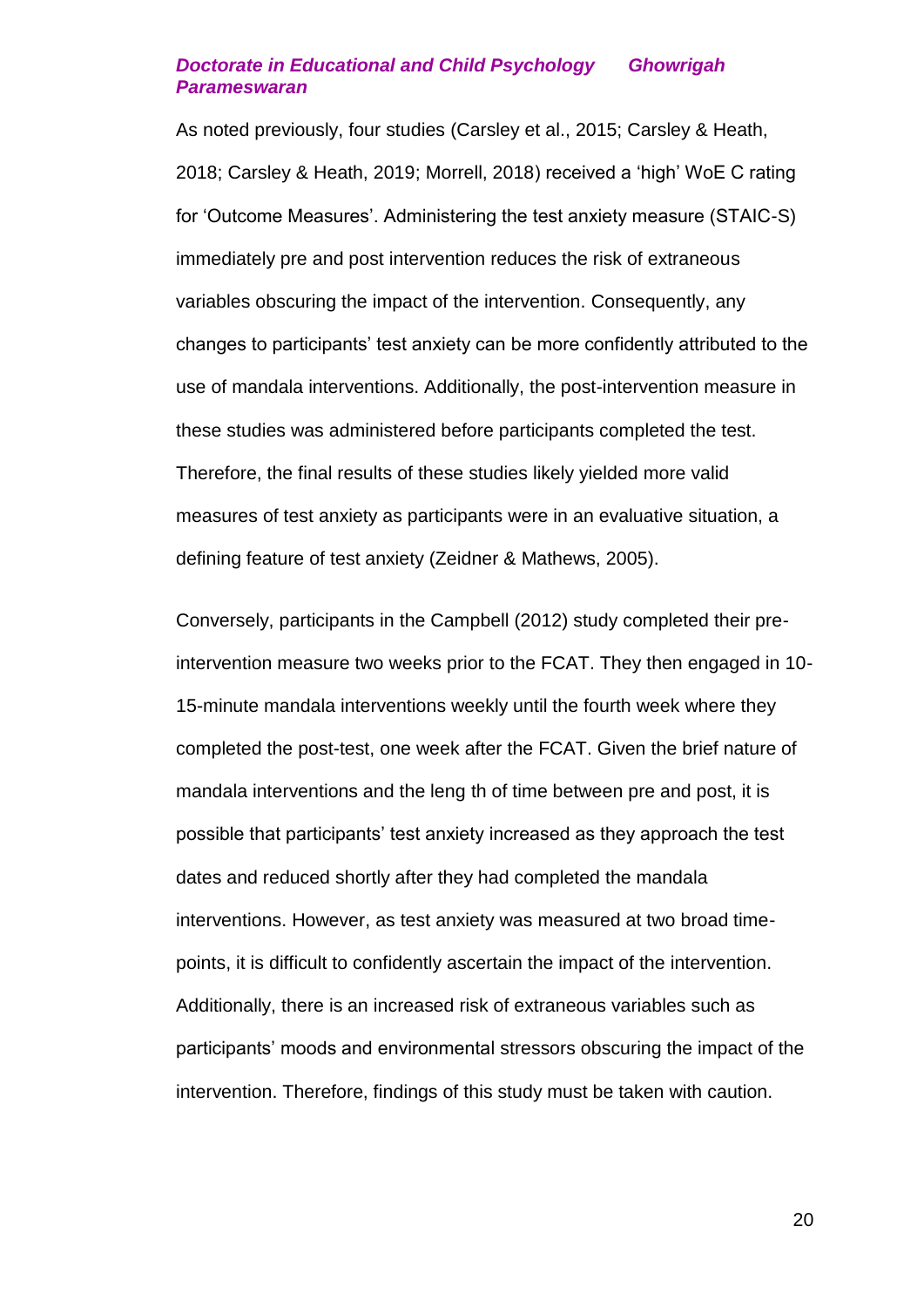Three studies reported a significant decrease in test anxiety following the mandala intervention (Carsley et al., 2015; Carsley & Heath, 2018; Carsley & Heath, 2019), and these resulted in negligible to medium effects (*d* = 0.58, *d*   $= -0.06$ ,  $d = 0.03$ , respectively). Morrell (2018) reported a non-significant ( $p =$ 0.08) yet marginal reduction of anxiety in participants in the intervention group. Although Morrell (2018) found a medium size effect (*d* = -0.72) and received a medium WoE D rating, the findings may be somewhat limited as a power analysis revealed that the study was underpowered. Similarly, Carsley et al. (2015) also found a medium effect (*d* = 0.58, 95% CI, 0.02, 1.13) despite reporting a significant decrease in anxiety scores in both groups. Given the wide confidence intervals, and that this study was underpowered which can lead to unreliable findings (Maxwell, 2004), further research with a larger sample is needed to find the true effect. Caution must therefore be taken when interpreting the current findings.

Two studies found negative effect sizes (Carsley & Heath, 2018; Morrell, 2018) as the intervention group had a lower mean post score of anxiety than the control group. Conversely, Carsley et al. (2015) and Carsley & Heath (2019) found that the intervention group had a slightly higher post score of anxiety than the control group, leading to positive effect sizes. This suggests that between mandala colouring and free colouring, one is not substantially more effective than the other.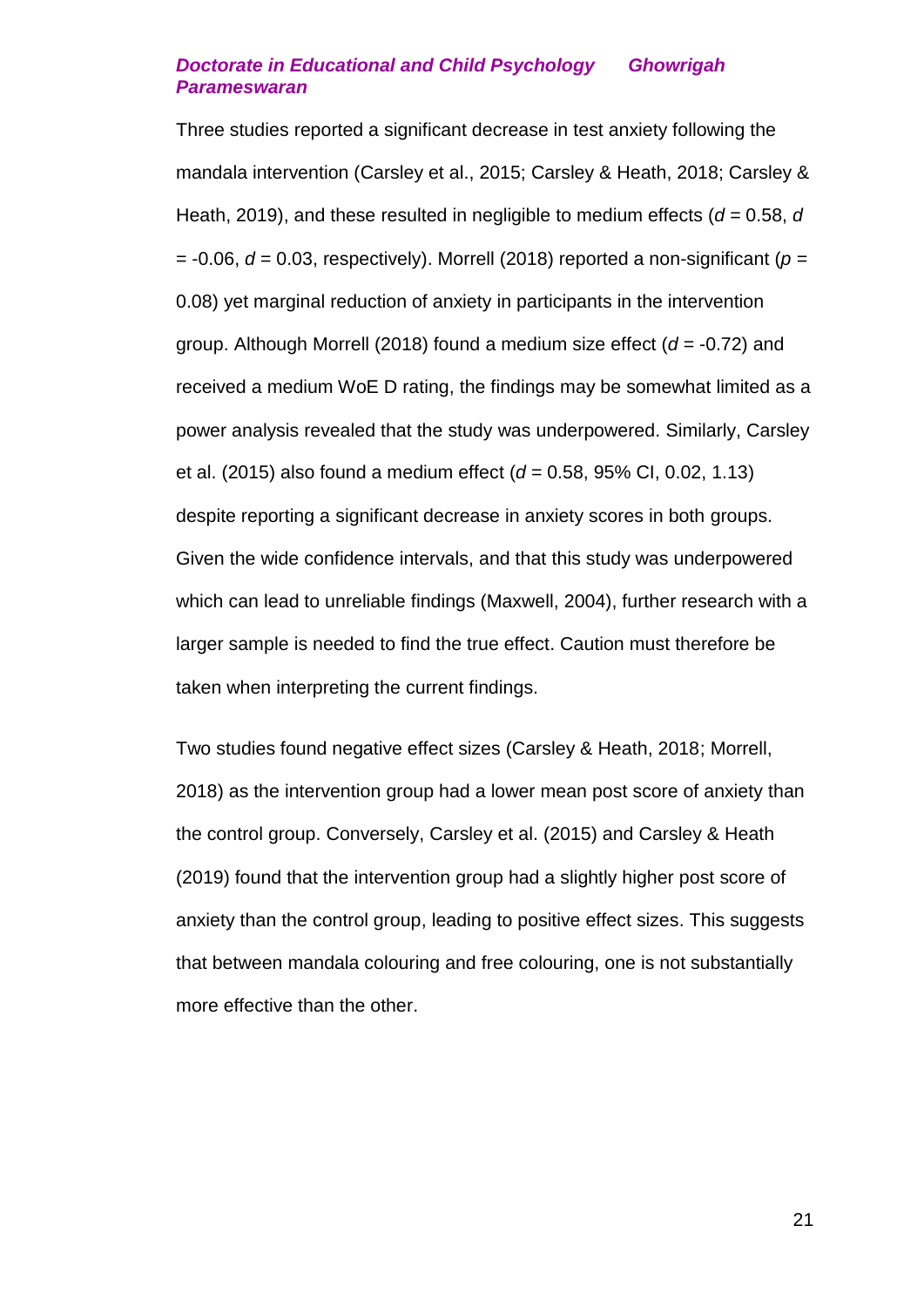#### **Table 5**

*Descriptors for Cohen's d (Cohen, 1992)*

| <b>Effect Size</b> | <b>Descriptor</b> |
|--------------------|-------------------|
| 0.8                | Large             |
| 0.5                | Medium            |
| 0.2                | Small             |
|                    |                   |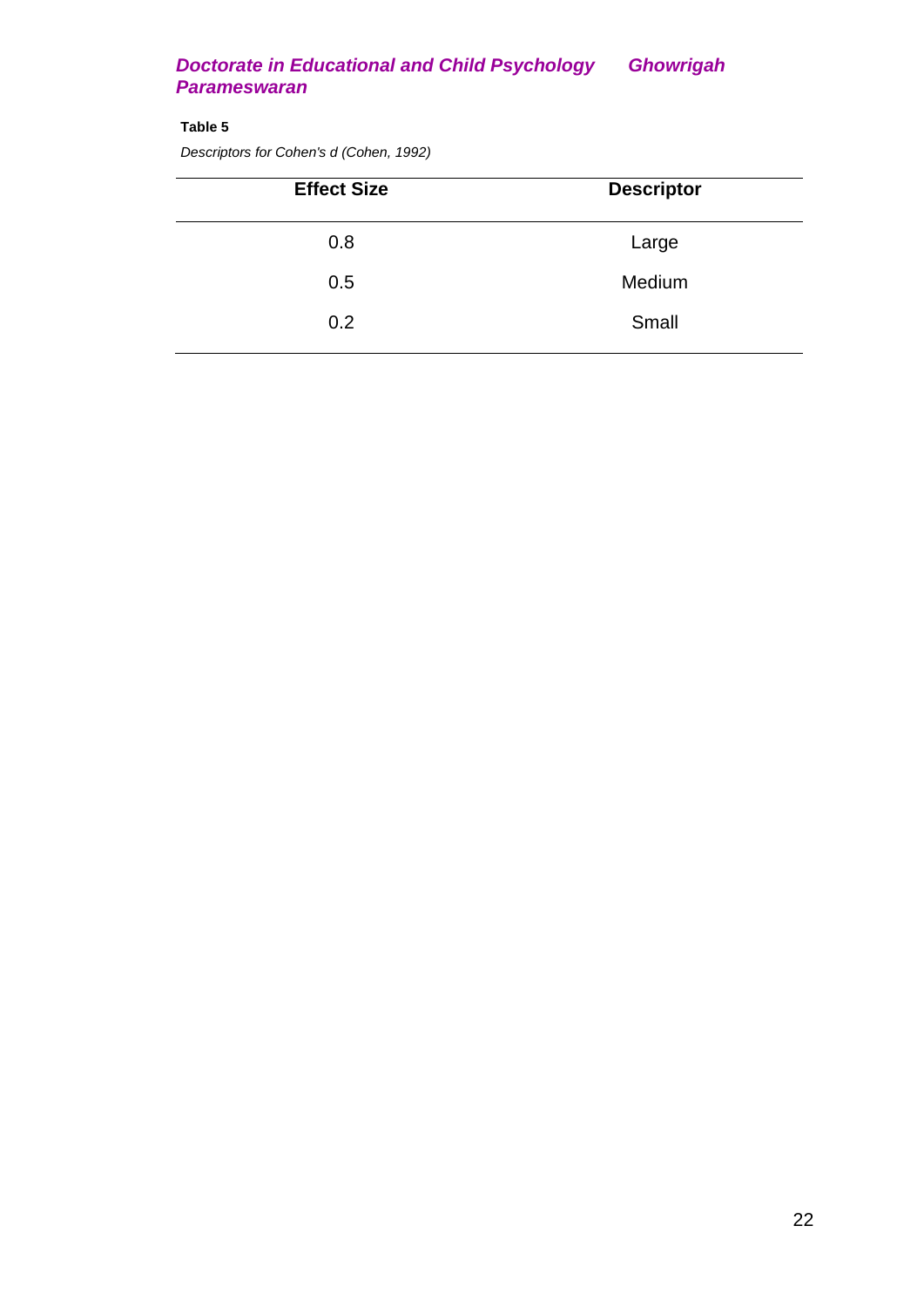#### **Table 6:**

*Effect Sizes for Intervention Outcomes*

| <b>Research</b>       | <b>Sample</b><br><b>Size</b> | <b>Design</b>                | <b>Outcome Measure</b>                                | <b>Effect size</b><br>(d) | $\boldsymbol{p}$ | <b>WoED</b> |
|-----------------------|------------------------------|------------------------------|-------------------------------------------------------|---------------------------|------------------|-------------|
| Campbell (2012)       | 6                            | Quasi-experimental<br>design | <b>Children's Test Anxiety</b><br>Scale (CTAS)        | 0.27<br>(Small)           | > 0.05           | 1.2         |
|                       |                              |                              |                                                       |                           |                  | Low         |
| Carsley, Heath &      | 52                           | <b>Randomised Control</b>    | <b>State-Trait Anxiety</b>                            | 0.58                      | 0.007            | 2.5         |
| Fajnerova (2015)      |                              | Trial                        | <b>Inventory for Children</b><br>State form (STAIC-S) | (Medium)                  |                  | Medium      |
| <b>Morrell (2018)</b> | 43                           | <b>Randomised Control</b>    | <b>State-Trait Anxiety</b>                            | $-0.72$                   | 0.08             | 2.1         |
|                       |                              | Trial                        | <b>Inventory for Children</b><br>State form (STAIC-S) | (Medium)                  |                  | Medium      |
| Carsley & Heath       | 193                          | <b>Randomised Control</b>    | <b>State-Trait Anxiety</b>                            | $-0.06$                   | < 0.01           | 2.4         |
| (2018)                |                              | Trial                        | <b>Inventory for Children</b><br>State form (STAIC-S) | (Negligible)              |                  | Medium      |
| Carsley & Heath       | 152                          | <b>Randomised Control</b>    | <b>State-Trait Anxiety</b>                            | 0.03                      | $\lt$            | 2.4         |
| (2019)                |                              | Trial                        | <b>Inventory for Children</b><br>State form (STAIC-S) | (Negligible)              | 0.001            | Medium      |

*Note: the p value is based on the difference between pre and post measures of test anxiety in the intervention group. The effect size (d) represents between groups pre-post change.*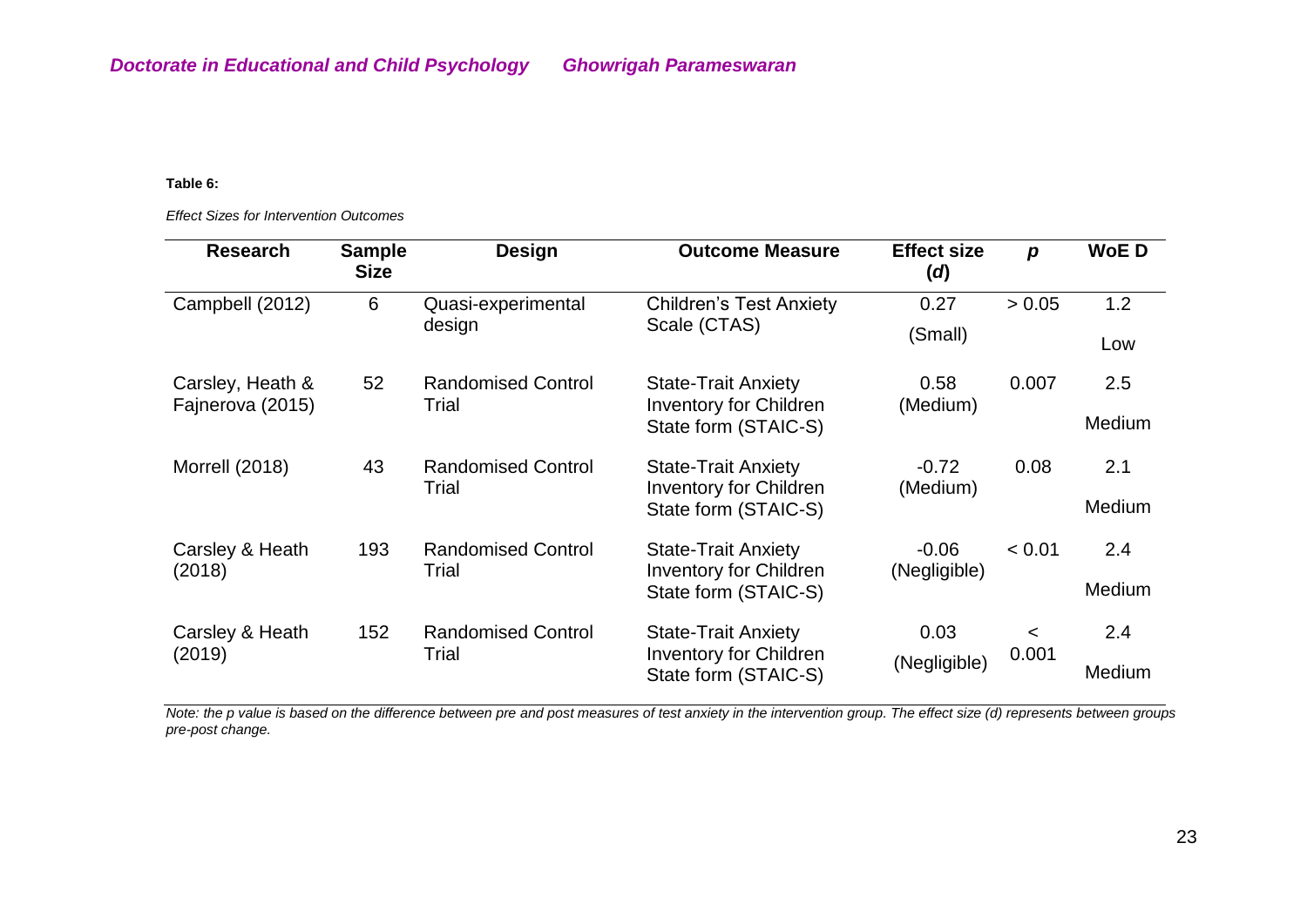# **Conclusion and Recommendations**

## **Summary**

This review examined the effectiveness of mandala interventions at reducing test anxiety in school aged children. Of the five studies included in this review, four received a medium WoE D rating and one received a low rating (Campbell, 2012). All studies measured test anxiety using self-report measures, and involved children partaking in a mandala intervention for 10 – 15 minutes. Three studies found small effects (Campbell, 2012; Carsley & Heath, 2018; Carsley & Heath; 2019) and two found medium effects (Carsley et al., 2015; Morrell, 2018). However, findings of the latter studies must be taken with particular caution as they were both underpowered.

Three studies (Carsley et al., 2015; Carsley & Heath, 2018; Carsley & Heath, 2019) included control groups which received comparative treatment; participants engaged in free drawing for 10 – 15 minutes, which may explain why these studies found small to medium effects. Although the lack of structure inherent in a free drawing activity can potentially be challenging (Curry & Kasser, 2005), both the control and intervention groups reported significant reductions in anxiety. However, as the control group interventions were very similar to the mandala intervention, future research may wish to include an inactive control group to allow for clearer comparison.

# **Strengths and Limitations**

To the author's knowledge, there has not been a systematic review focused exclusively on the effectiveness of mandala interventions at reducing test anxiety. Although there has been some research investigating the impact of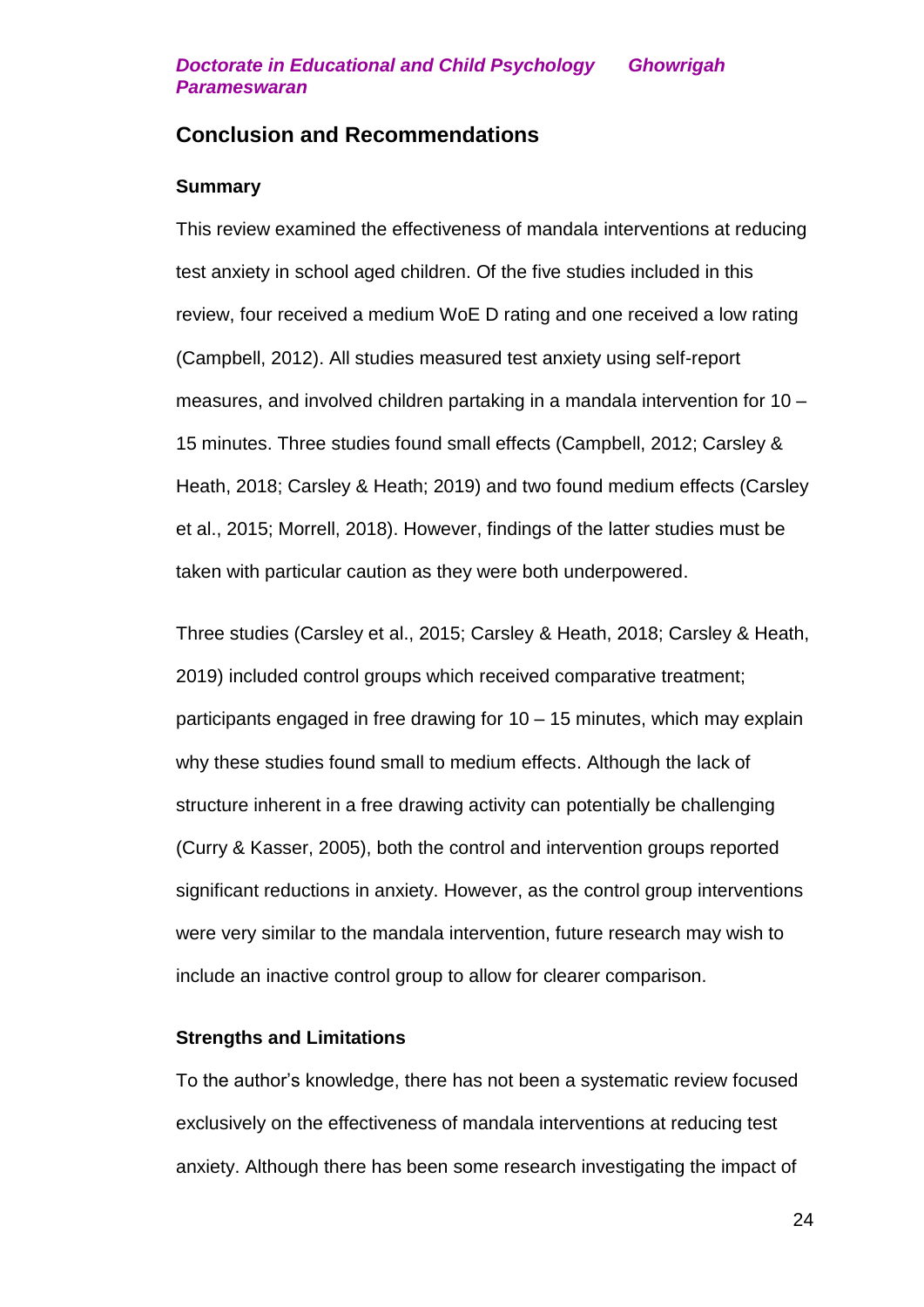mandala colouring (Duong et al., 2018; Noor et al., 2017; Van Der Vennet & Serice, 2012), these have primarily focused on adult participants, and therefore findings cannot be extrapolated to children. This review therefore aimed to provide a comprehensive overview of the effectiveness of mandala interventions in school age children. To ensure that the search was as comprehensive as possible, this review included both peer reviewed articles and unpublished theses. Including peer reviewed articles provides the assurance that the articles have been subject to scientific rigour by trained researchers. Although this level of quality assurance is not something that unpublished theses are subjected to, it was deemed that their inclusion in this review reduced the risk of publication bias, and provided valuable empirical data which assisted in exploring the review question.

A limitation of this review is that the included studies did not report including participants with anxiety disorders, or participants from a range of diverse backgrounds. As such, the findings of this review may not generalise to these populations. Caution must be taken in using the results to draw wide conclusions about how these children might respond to mandala and free colouring interventions.

Experimental manipulation was used to induce test anxiety in four of the studies. Research indicates that pupils experience higher levels of test anxiety in relation to high-stakes assessment than to classroom tests (Segool et al., 2013). As a result, participants likely would have attached less importance to the tests used, leading to lower motivation to perform well (McDonald, 2001). Therefore, further research is needed to explore whether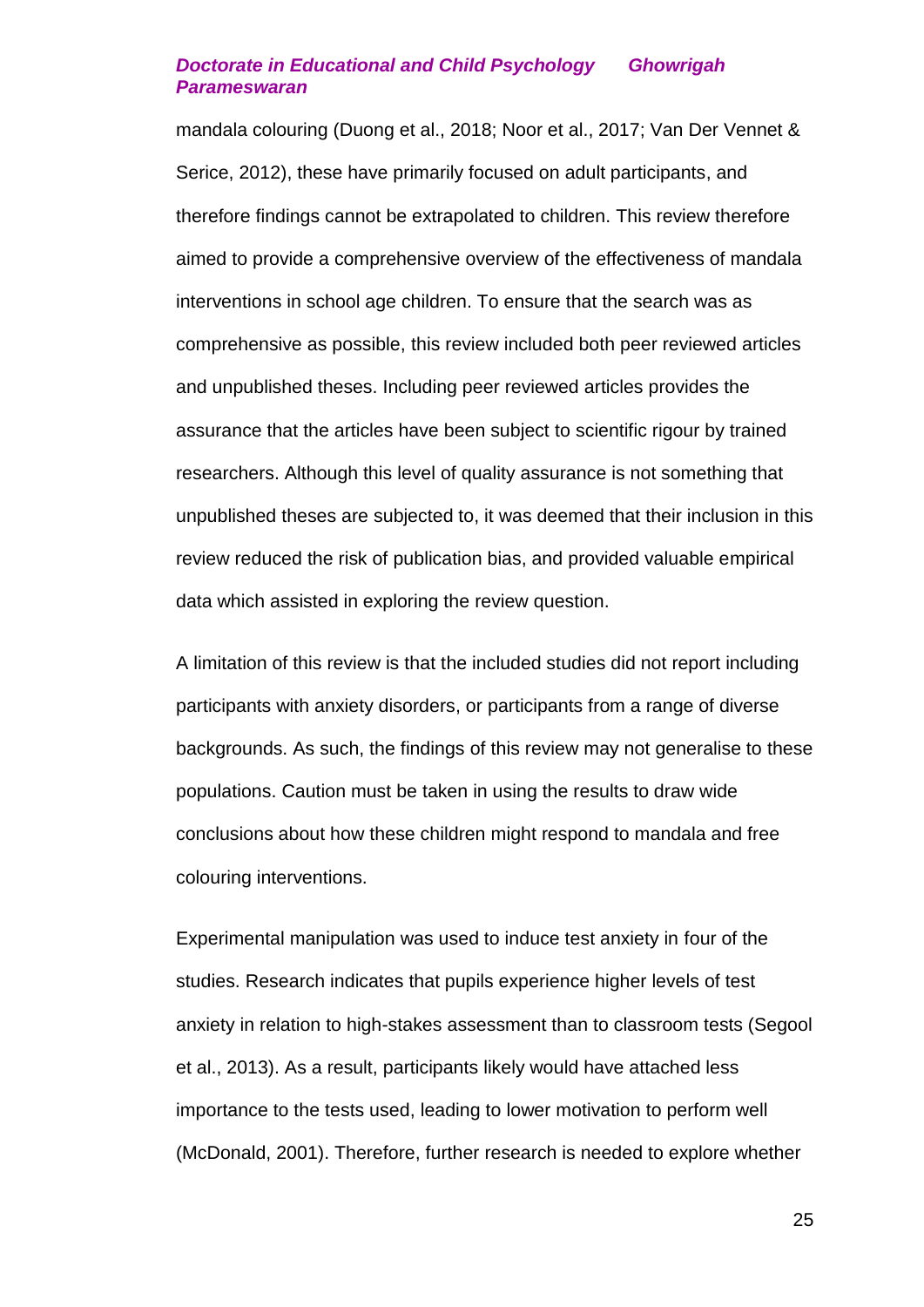mandala interventions are effective for students who are preparing to take more formal examinations such as A-Levels.

All studies used self-report methods to measure test anxiety. Although the studies reported high internal consistency of both the CTAS and STAIC, test anxiety of the participants was measured using just one form of self-report after a 15-minute intervention. This led to WoE A penalties for all studies, as the lack of triangulation of data can affect the reliability and validity of the findings (Moon, 2019). Therefore, future research should consider exploring the longer-term effects of mandala interventions, and use multiple measures to monitor impact. This can include physiological measures which can be an objective way of assessing arousal in performance-evaluative situations (Houtveen & de Geus, 2009).

#### **Implications for Future Practice and Research**

The findings of this review suggest that mandala interventions prior to low stakes tests can be effective for some children. However, as the studies did not include participants with diagnosed anxiety disorders and those from a range of ethnic backgrounds, further research is needed to explore whether similar findings will be replicated with these populations. Additionally, as this review included participants aged nine to fourteen, future research can explore the impact of mandala interventions in older children who typically experience a greater frequency of testing (McDonald, 2001).

Although only small and medium size effects were found, and the studies predominantly recruited Caucasian school age children, this intervention holds promise as a method to reduce test anxiety in school age children in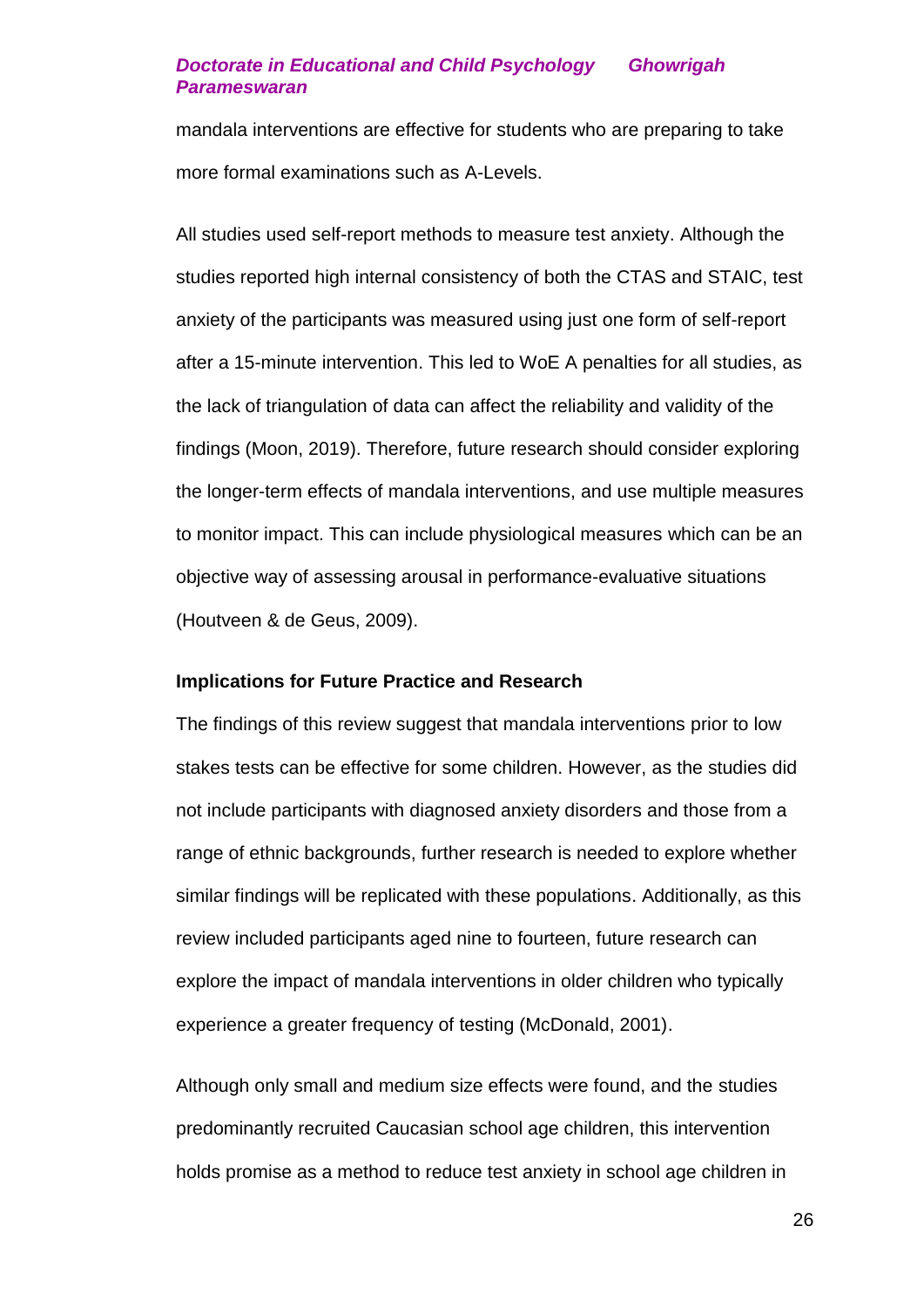the UK. As there appears to be comparative benefits of both mandala colouring and free drawing, educational professionals should consider incorporating these activities in their classrooms. Given the limitations discussed in this review however, staff should also account for individual differences which may impact the effectiveness of the intervention. Finally, EPs may wish to signpost the interventions to parents and carers as a costeffective and time-efficient method to reduce test anxiety in their children.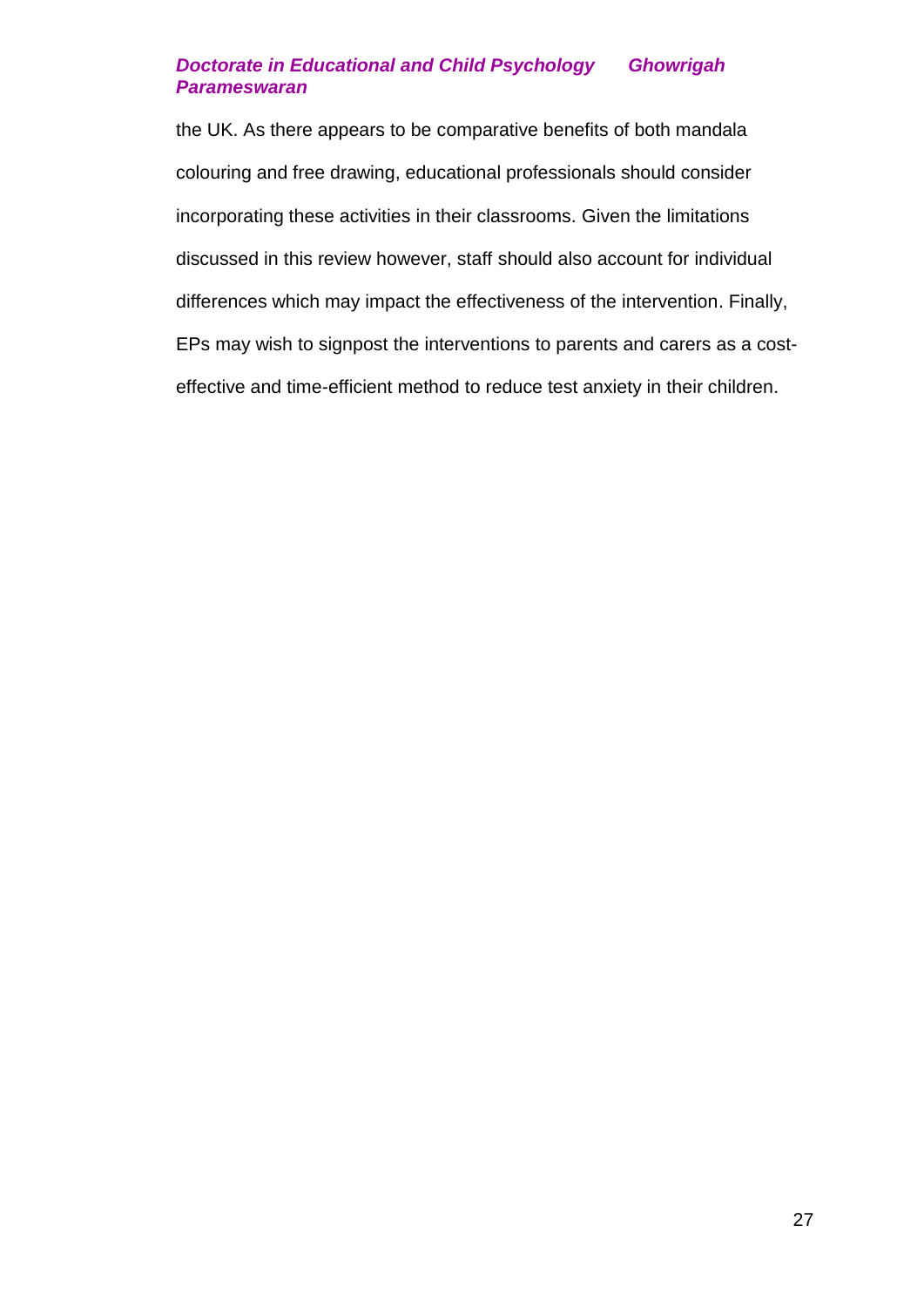# **References**

- Barker, C., Pistrang, N., & Elliott, R. (2015). *Research methods in clinical psychology: An introduction for students and practitioners.* John Wiley & Sons.
- Barrett, C. A., & NC-BC, H. S. M. I. (2015, December). Adult coloring books: Patterns for stress relief. In *Phi Kappa Phi Forum* (Vol. 95, No. 4, p. 27). National Forum: Phi Kappa Phi Journal.
- Becker, B. J. (1988). Synthesizing standardized mean‐change measures. *British Journal of Mathematical and Statistical Psychology, 41*(2), 257- 278.
- Beckwith, P. (2014). Mindfulness and mandalas: Alternative therapeutic techniques for AOD adolescents. *Capital University's Undergraduate Research Journal,* 1-5.
- Bluth, K., & Blanton, P. W. (2014). Mindfulness and self-compassion: Exploring pathways to adolescent emotional well-being. *Journal of child and family studies, 23*(7), 1298-1309.
- Bradley, R. T., McCraty, R., Atkinson, M., Tomasino, D., Daugherty, A., & Arguelles, L. (2010). Emotion self-regulation, psychophysiological coherence, and test anxiety: results from an experiment using electrophysiological measures. *Applied psychophysiology and biofeedback, 35*(4), 261-283.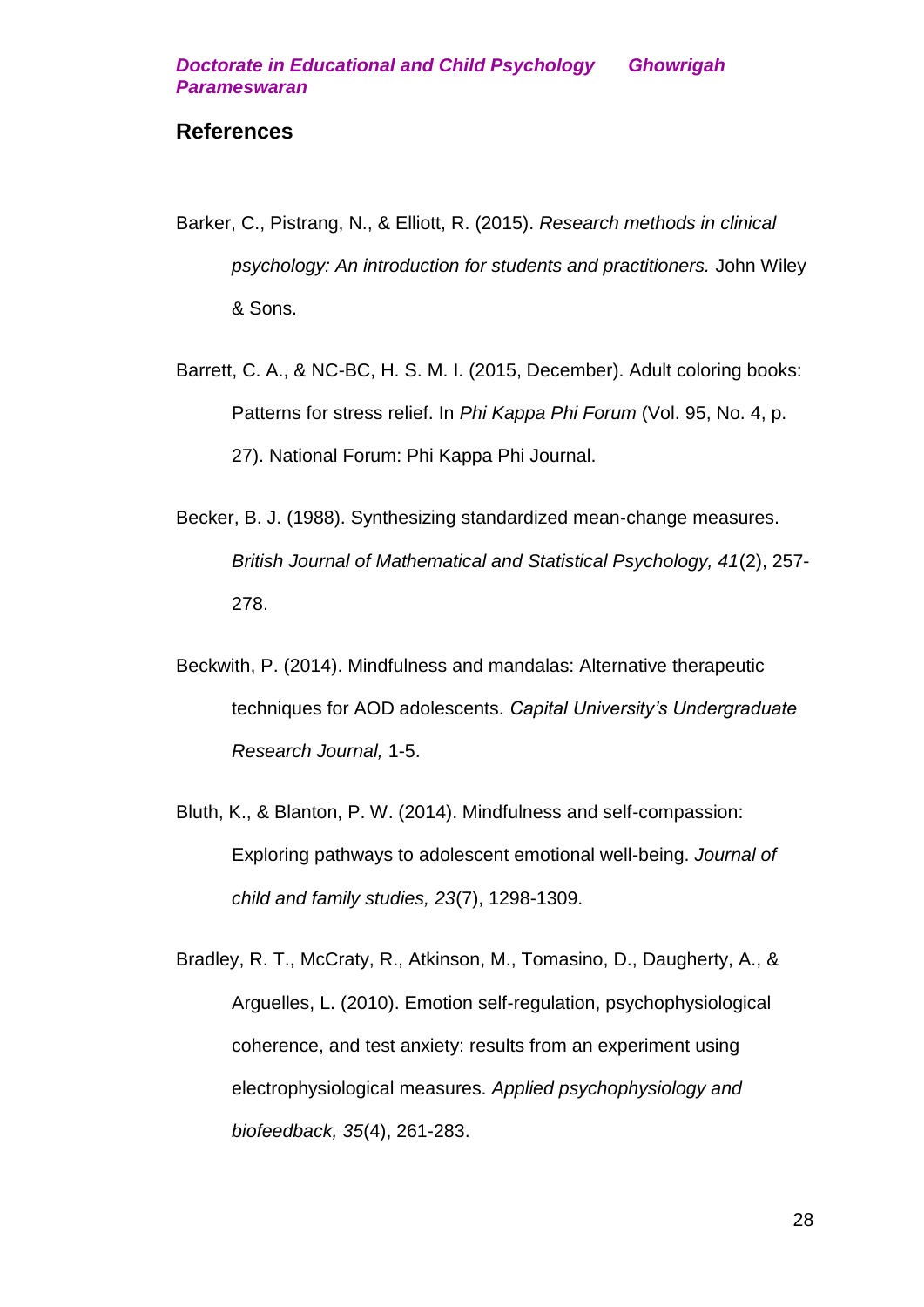Breedlove, S. M., & Watson, N. V. (2013). *Biological psychology: An introduction to behavioral, cognitive, and clinical neuroscience.* Sinauer Associates.

Campbell, A. C. (2012). Reduction of test anxiety by using mandalas: A pilot study (Order No. 1519269). Available from ProQuest Dissertations & Theses Global. (1095541548). Retrieved from [https://search.proquest.com/dissertations-theses/reduction-test](https://search.proquest.com/dissertations-theses/reduction-test-anxiety-using-mandalas-pilot-study/docview/1095541548/se-2?accountid=14511)[anxiety-using-mandalas-pilot-study/docview/1095541548/se-](https://search.proquest.com/dissertations-theses/reduction-test-anxiety-using-mandalas-pilot-study/docview/1095541548/se-2?accountid=14511)[2?accountid=14511](https://search.proquest.com/dissertations-theses/reduction-test-anxiety-using-mandalas-pilot-study/docview/1095541548/se-2?accountid=14511)

Carsley, D., & Heath, N. L. (2018). Effectiveness of mindfulness-based colouring for test anxiety in adolescents. *School Psychology International, 39*(3), 251-272.

- Carsley, D., & Heath, N. L. (2019). Evaluating the effectiveness of a mindfulness coloring activity for test anxiety in children. *The Journal of Educational Research, 112*(2), 143-151.
- Carsley, D., Heath, N. L., & Fajnerova, S. (2015). Effectiveness of a classroom mindfulness coloring activity for test anxiety in children. *Journal of Applied School Psychology, 31*(3), 239-255.

Chen, H., Liu, C., Chiou, W. K., & Lin, R. (2019, July). How Flow and Mindfulness Interact with Each Other in Different Types of Mandala Coloring Activities? In *International Conference on Human-Computer Interaction* (pp. 471-486). Springer, Cham.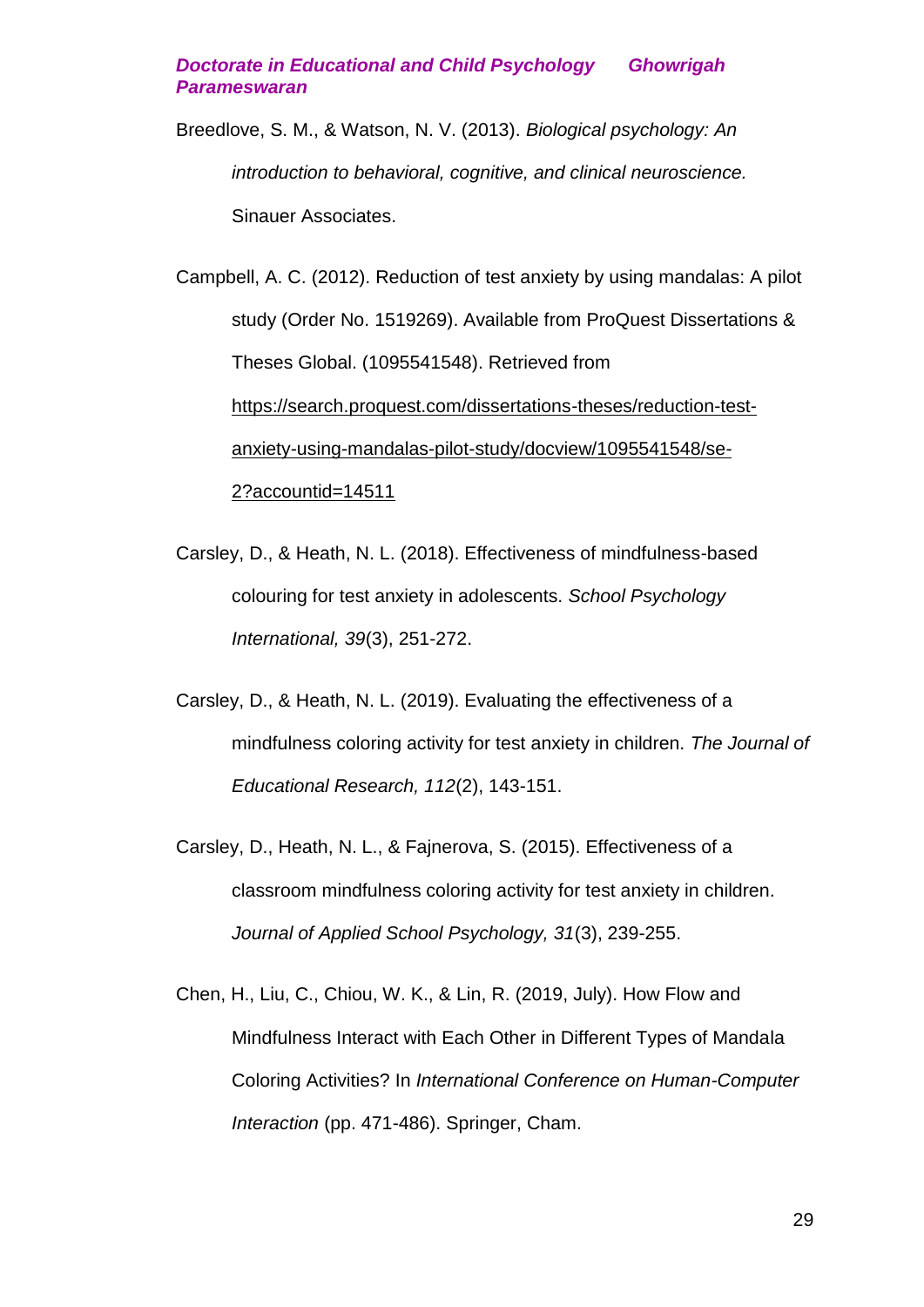- Cohen, J. (1988). *Statistical power analysis for the behavioural sciences* (2nd ed.). Hillside, NJ: Erlbaum
- Csikszentmihalyi, M. (1975). Beyond boredom and anxiety. San Francisco, California: Jossey-Bass.
- Csikszentmihalyi, M. (2002). Flow: The classic work on how to achieve happiness. Random House.
- Curry, N. A., & Kasser, T. (2005). Can coloring mandalas reduce anxiety? *Art Therapy, 22*(2), 81-85.
- Department for Education. (2015, January). SEND code of practice: 0 to 25 years. GOV.UK. https://www.gov.uk/government/publications/sendcode-of-practice-0-to-25
- DfE. (2014). Mental health and behaviour in Schools: Departmental advice for school staff (1st ed.). (June).
- Duong, K., Stargell, N. A., & Mauk, G. W. (2018). Effectiveness of coloring mandala designs to reduce anxiety in graduate counseling students. *Journal of Creativity in Mental Health*, *13*(3), 318-330.
- Edenfield, T. M., & Saeed, S. A. (2012). An update on mindfulness meditation as a self-help treatment for anxiety and depression. *Psychology Research and Behavior Management*, *5*, 131.
- Ergene, T. (2003). Effective interventions on test anxiety reduction. *School Psychology International, 24*, 313–328.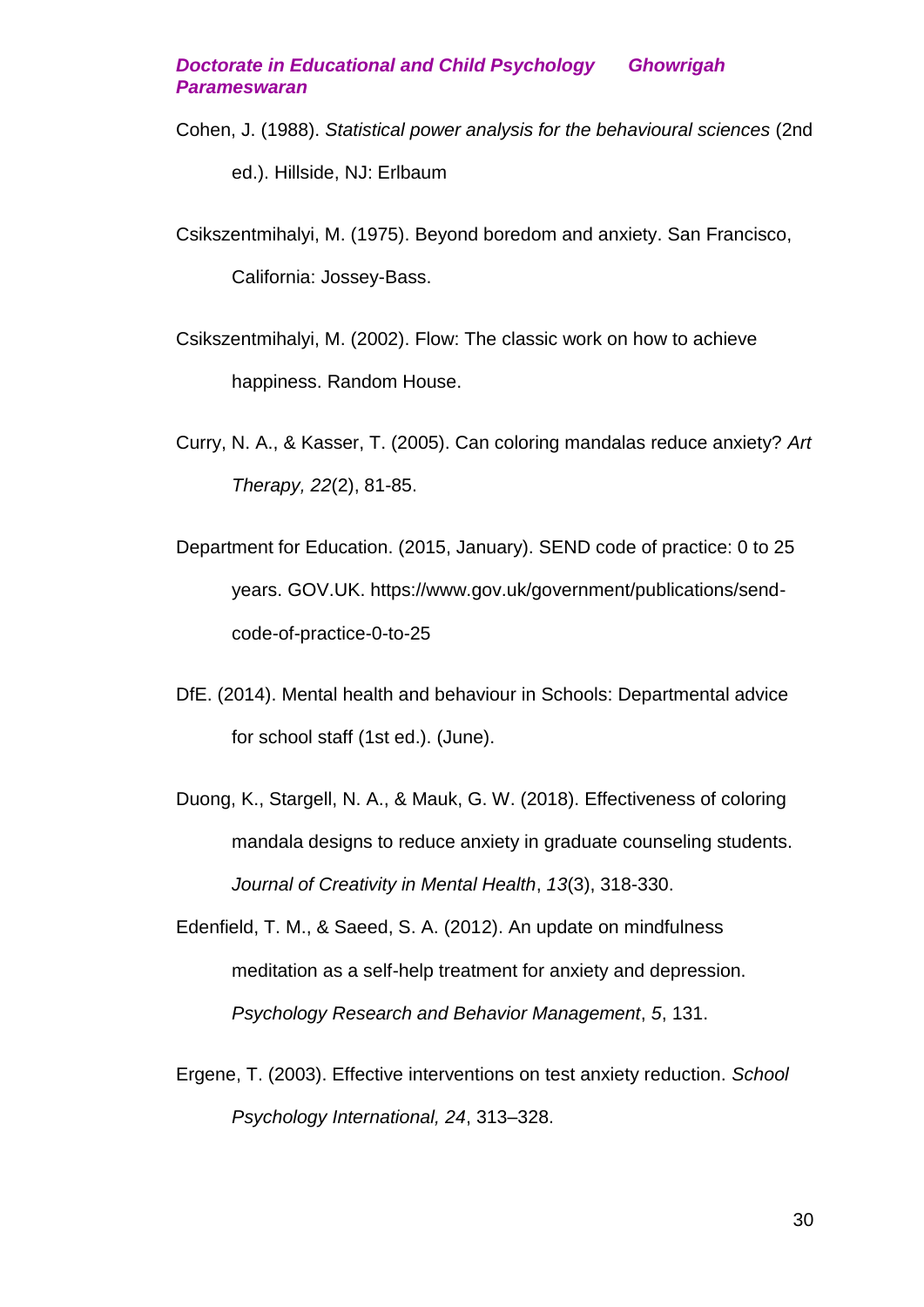- Fridrici, M., & Lohaus, A. (2009). Stress-prevention in secondary schools: online- versus face-to-face-training. *Health Education, 109*(4), 299– 313. https://doi.org/10.1108/09654280910970884.
- Gersten, R., Fuchs, L. S., Compton, D., Coyne, M., Greenwood, C., & Innocenti, M. S. (2005). Quality indicators for group experimental and quasi-experimental research in special education. *Exceptional children, 71*(2), 149-164.
- Goldin, P. R., & Gross, J. J. (2010). Effects of mindfulness-based stress reduction (MBSR) on emotion regulation in social anxiety disorder. Emotion, 10(1), 83.
- Gough, D. (2007). Weight of evidence: a framework for the appraisal of the quality and relevance of evidence. *Research papers in education, 22*(2), 213-228.
- Greenberg, M. T., & Harris, A. R. (2012). Nurturing mindfulness in children and youth: Current state of research. *Child Development Perspectives, 6*(2), 161-166.
- Hariton, E., & Locascio, J. J. (2018). Randomised controlled trials—the gold standard for effectiveness research. *BJOG: an international journal of obstetrics and gynaecology, 125*(13), 1716.
- Henderson, P., Mascaro, N., Rosen, D. & Skillern, T. (2007). Empirical study on the healing nature of mandalas. *Psychology of Aesthetics, Creativity and the Arts, 1*(3), 148-154.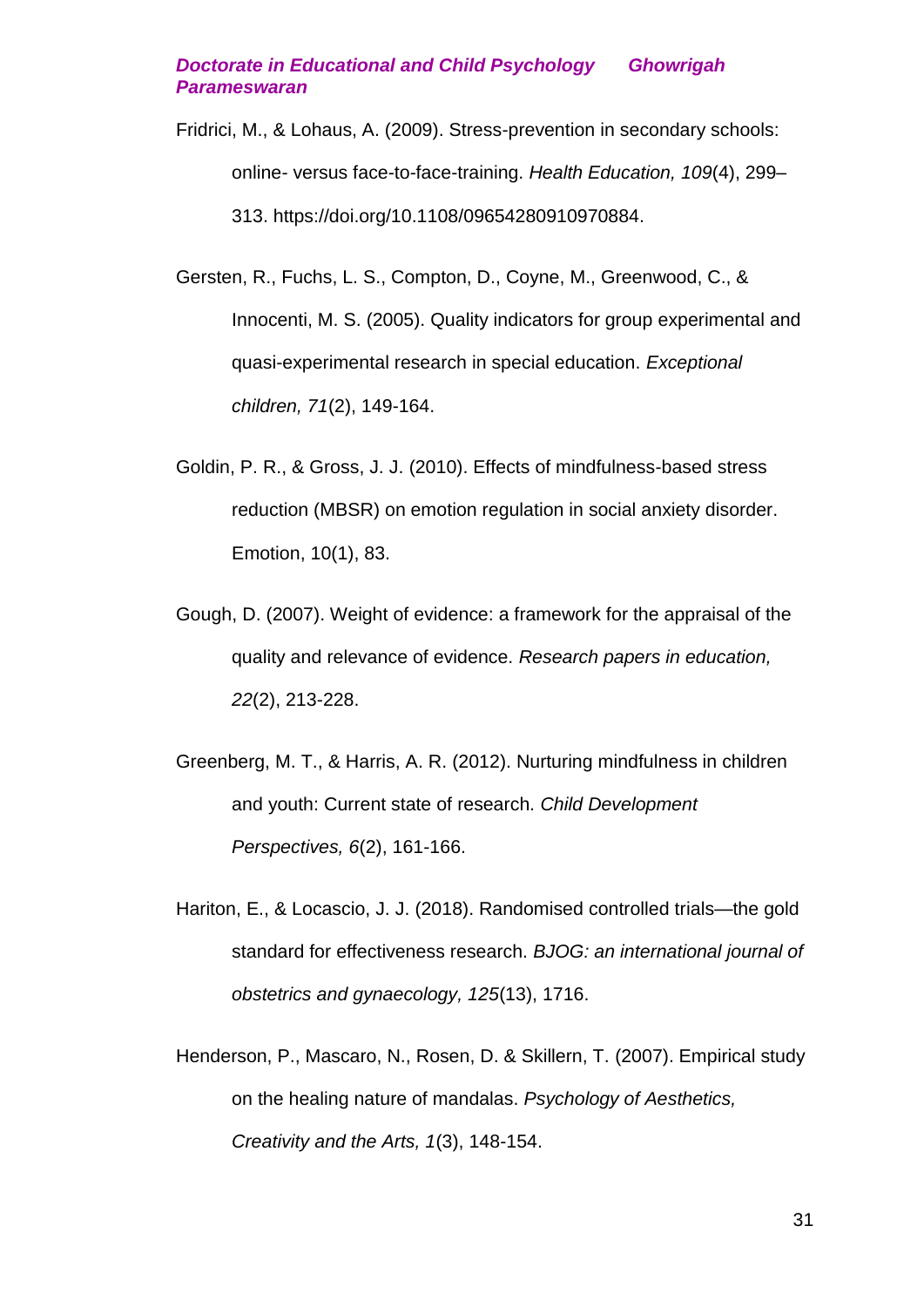Hernández, S. E., Suero, J., Barros, A., González-Mora, J. L., & Rubia, K. (2016). Increased grey matter associated with long-term sahaja yoga meditation: a voxel-based morphometry study. PloS One, 11(3), e0150757

- Houtveen, J. H., & de Geus, E. J. (2009). Noninvasive psychophysiological ambulatory recordings: Study design and data analysis strategies. *European Psychologist, 14*(2), 132.
- Lotz, C., & Sparfeldt, J. R. (2017). Does test anxiety increase as the exam draws near? – Students' state test anxiety recorded over the course of one semester. *Personality and Individual Differences*, *104*, 397-400.
- Lowe, P. A., Lee, S. W., Witteborg, K. M., Prichard, K. W., Luhr, M. E., Cullinan, C. M., … Janik, M. (2008). The test anxiety inventory for children and adolescents (TAICA): Examination of the psychometric properties of a new multidimensional measure of test anxiety among elementary and secondary school students. *Journal of Psychoeducational Assessment, 26*, 215–230.
- Mackey, A. P., Finn, A. S., Leonard, J. A., Jacoby-Senghor, D. S., West, M. R., Gabrieli, C. F., & Gabrieli, J. D. (2015). Neuroanatomical correlates of the income-achievement gap. *Psychological Science, 26*(6), 925- 933.
- Mao, Y., Yang, R., Bonaiuto, M., Ma, J., & Harmat, L. (2020). Can Flow Alleviate Anxiety? The Roles of Academic Self-Efficacy and Self-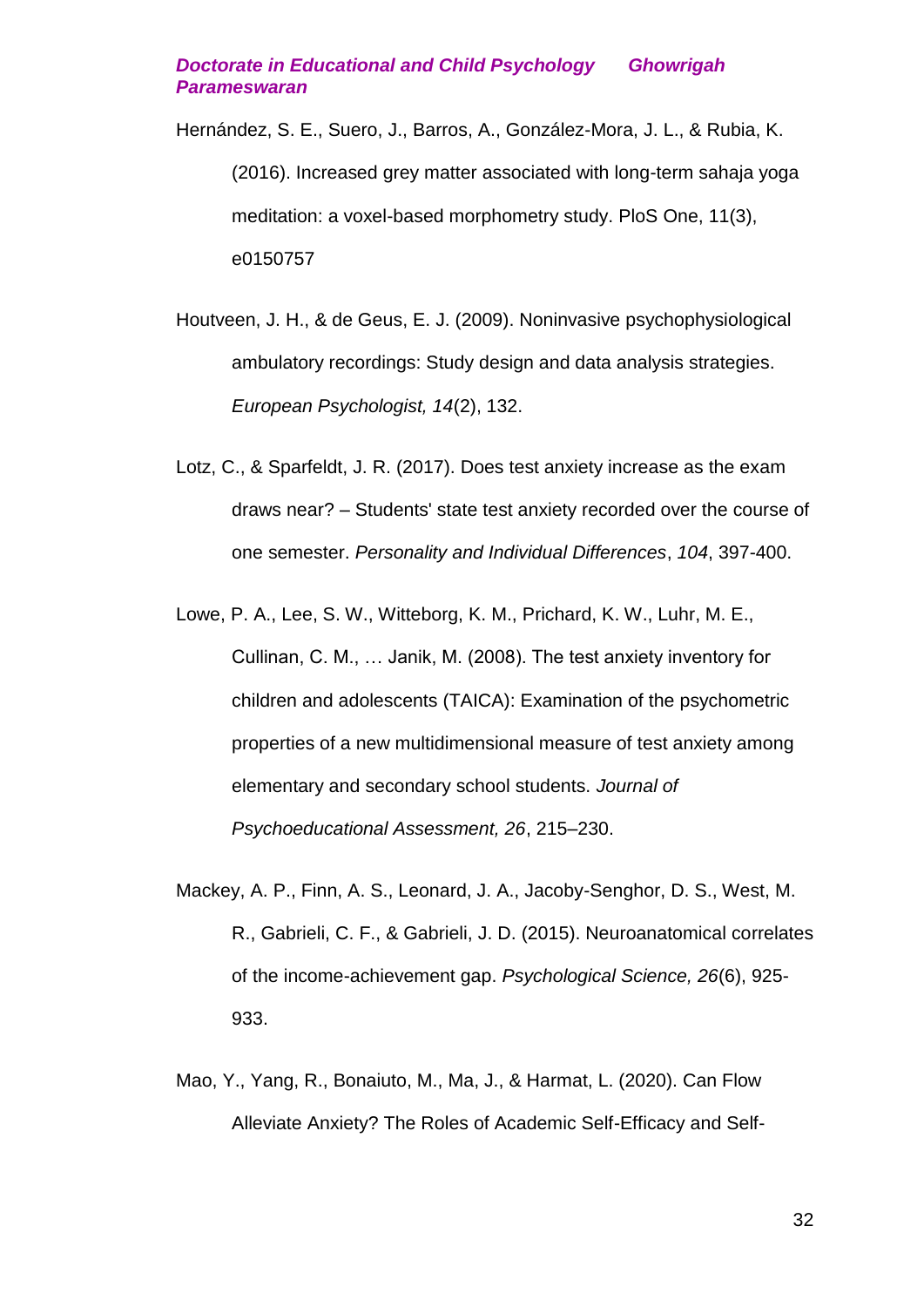Esteem in Building Psychological Sustainability and Resilience. *Sustainability, 12*(7), 2987.

- Marques, S. C., Pais-Ribeiro, J. L., & Lopez, S. J. (2011). The role of positive psychology constructs in predicting mental health and academic achievement in children and adolescents: A two-year longitudinal study. *Journal of Happiness Studies, 12*(6), 1049-1062.
- Maxwell, S. E. (2004). The persistence of underpowered studies in psychological research: causes, consequences, and remedies. *Psychological Methods, 9*(2), 147.
- McDonald, A. S. (2001). The prevalence and effects of test anxiety in school children. *Educational psychology, 21*(1), 89-101.
- Merikangas, K. R., He, J., Burstein, M., Swanson, S. A., Avenevoli, S., Cui, L., et al. (2010). Lifetime Prevalence of Mental Disorders in U.S. Adolescents: Results from the National Comorbidity Survey Replication‐Adolescent Supplement (NCS‐A). *Journal of the American Academy of Child and Adolescent Psychiatry, 49*(10), 980– 989
- Moon, M. D. (2019). Triangulation: A method to increase validity, reliability, and legitimation in clinical research. *Journal of Emergency Nursing, 45*(1), 103-105
- Morrell, M. E. (2018). *Test anxiety reduction through brief mindfulness meditation and mandala coloring: School-based mindfulness interventions for urban youth* (Order No. 10934041). Available from ProQuest Central; ProQuest Dissertations & Theses Global.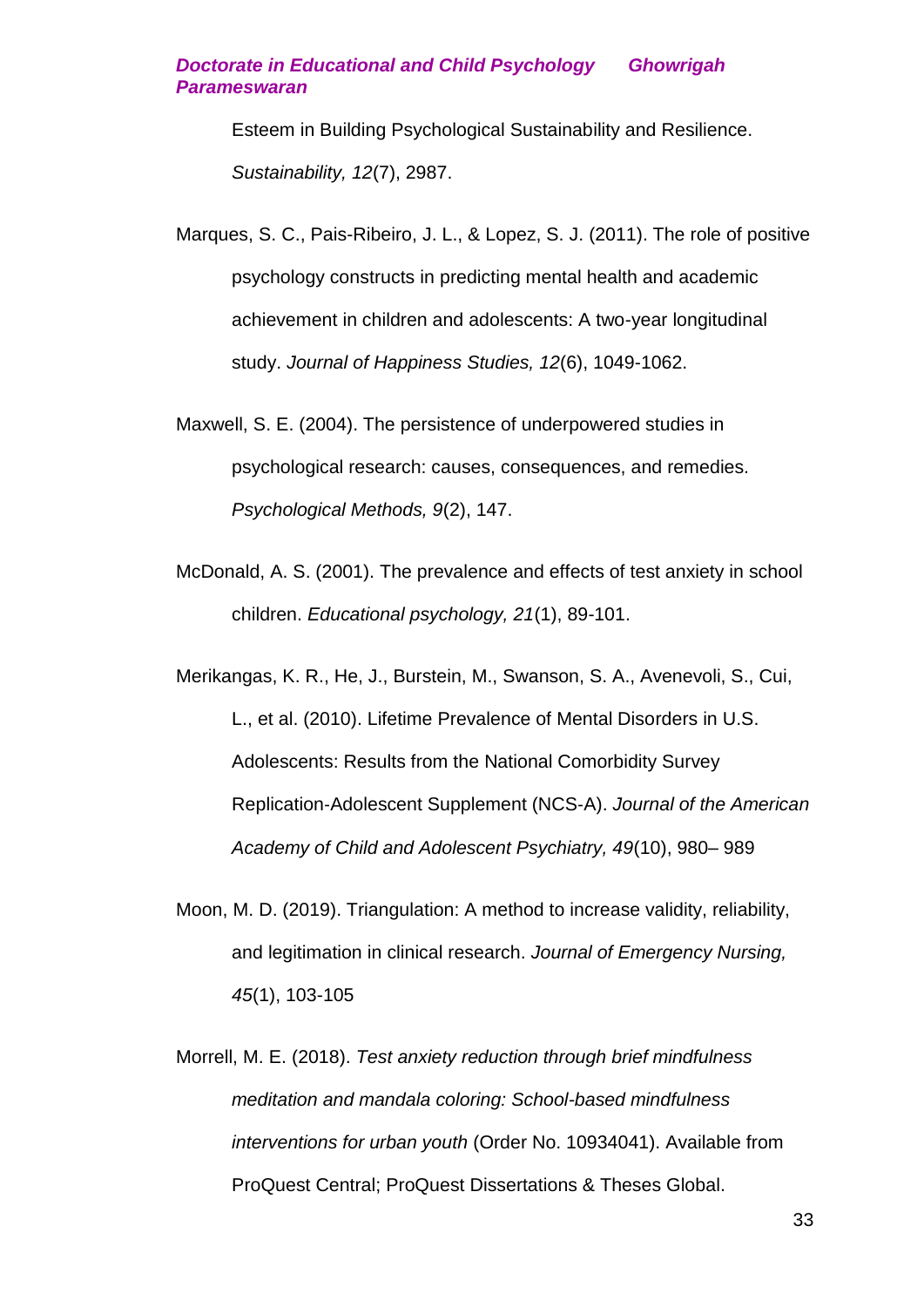(2129613580). Retrieved from

[https://search.proquest.com/dissertations-theses/test-anxiety](https://search.proquest.com/dissertations-theses/test-anxiety-reduction-through-brief-mindfulness/docview/2129613580/se-2?accountid=14511)[reduction-through-brief-mindfulness/docview/2129613580/se-](https://search.proquest.com/dissertations-theses/test-anxiety-reduction-through-brief-mindfulness/docview/2129613580/se-2?accountid=14511)[2?accountid=14511](https://search.proquest.com/dissertations-theses/test-anxiety-reduction-through-brief-mindfulness/docview/2129613580/se-2?accountid=14511)

- Nakamura, J., & Csikszentmihalyi, M. (2009). Flow theory and research. *Handbook of positive psychology*, 195-206.
- Napoli, M., Krech, P. R., & Holley, L. C. (2005). Mindfulness training for elementary school students: The attention academy. Journal of Applied School Psychology, 21(1), 99-125.
- Noor, S. M., Saleem, T., Azmat, J., & Arouj, K. (2017). Mandala-coloring as a therapeutic intervention for anxiety reduction in university students. *Pakistan Armed Forces Medical Journal*, *67*(6), 904-07.
- Petticrew, M., & Roberts, H. (2003). Evidence, hierarchies, and typologies: horses for courses. J*ournal of Epidemiology & Community Health, 57*(7), 527-529.
- Pope, D. (2010). Beyond. *Education Canada, 50*(1), 4-8.
- Putwain, D. W. (2008). Deconstructing test anxiety. *Emotional and Behavioural Difficulties, 13*(2), 141-155.
- Putwain, D., & Daly, A. L. (2014). Test anxiety prevalence and gender differences in a sample of English secondary school students. *Educational Studies, 40*(5), 554-570.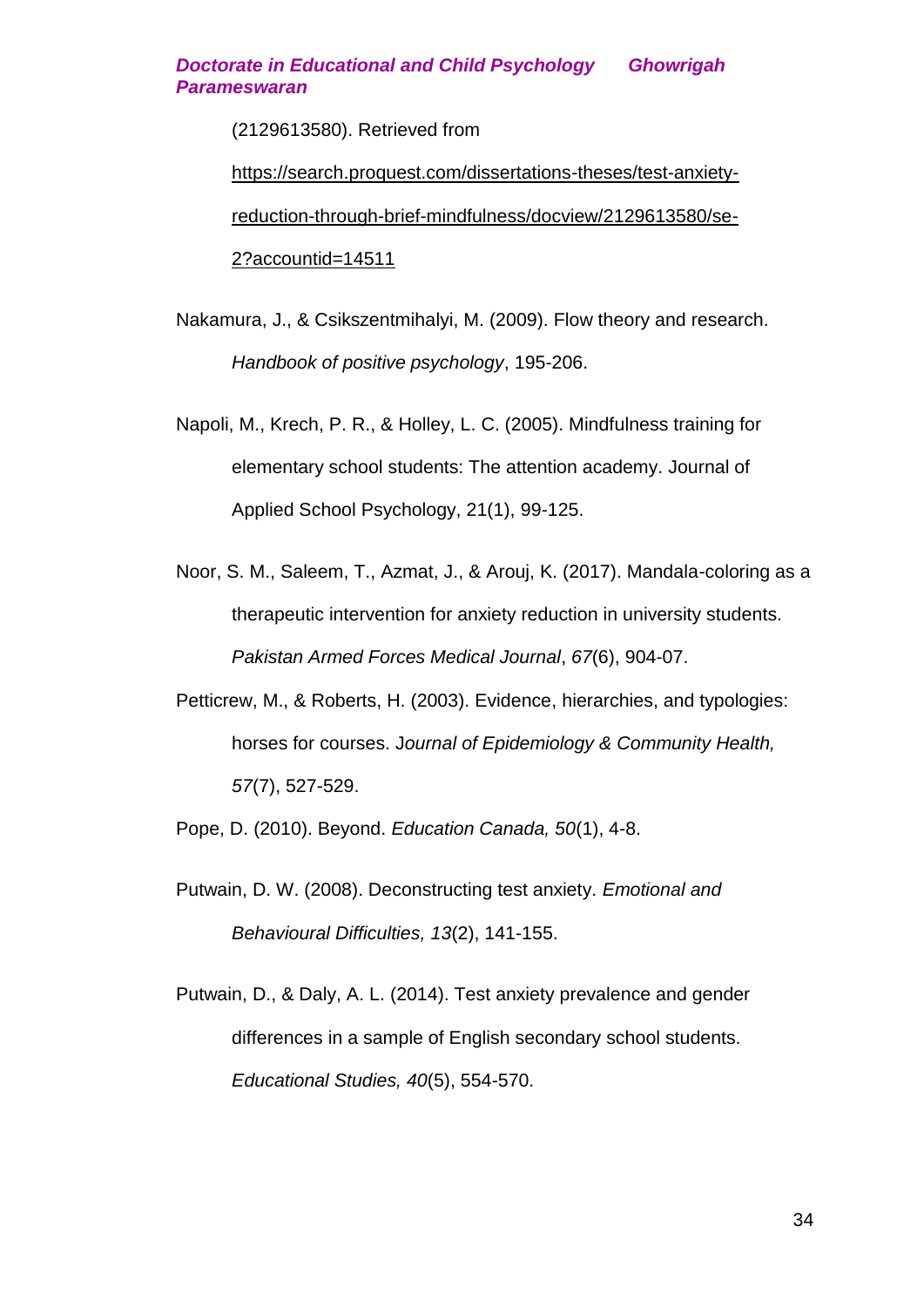- Rose, S. E., & Lomas, M. H. (2020). The Potential of a Mindfulness‐Based Coloring Intervention to Reduce Test Anxiety in Adolescents. *Mind, Brain, and Education, 14*(4), 335-340
- Sapp, M., Farrell, W., & Durand, H. (1995). The effects of mathematics, reading, and writing tests in producing worry and emotionality test anxiety with economically and educationally disadvantaged college students. *College Student Journal, 29,* 122-125.
- Sarason, I. G. (1984). Stress, anxiety, and cognitive interference: reactions to tests. *Journal of Personality and Social Psychology*, 46(4), 929.
- Segool, N., Carlson, J., Goforth, A., von der Embse, N., & Barterian, J. (2013). Heightened test anxiety among young children: Elementary school students' anxious responses to high-stakes testing. *Psychology in the Schools, 50*, 489–499.
- Soares, D., & Woods, K. (2020). An international systematic literature review of test anxiety interventions 2011–2018. *Pastoral Care in Education, 38*(4), 311-334.
- Spielberger, C. D., & Gorsuch, R. L. (1973). *State-trait Anxiety Inventory for Children: Sampler Set: Manual, Test Booklet and Scoring Keyl*. Mind Garden.
- Sportel, B. E., de Hullu, E., de Jong, P. J., & Nauta, M. H. (2013). Cognitive bias modification versus CBT in reducing adolescent social anxiety: a randomized controlled trial. *PLoS One, 8*(5), e64355.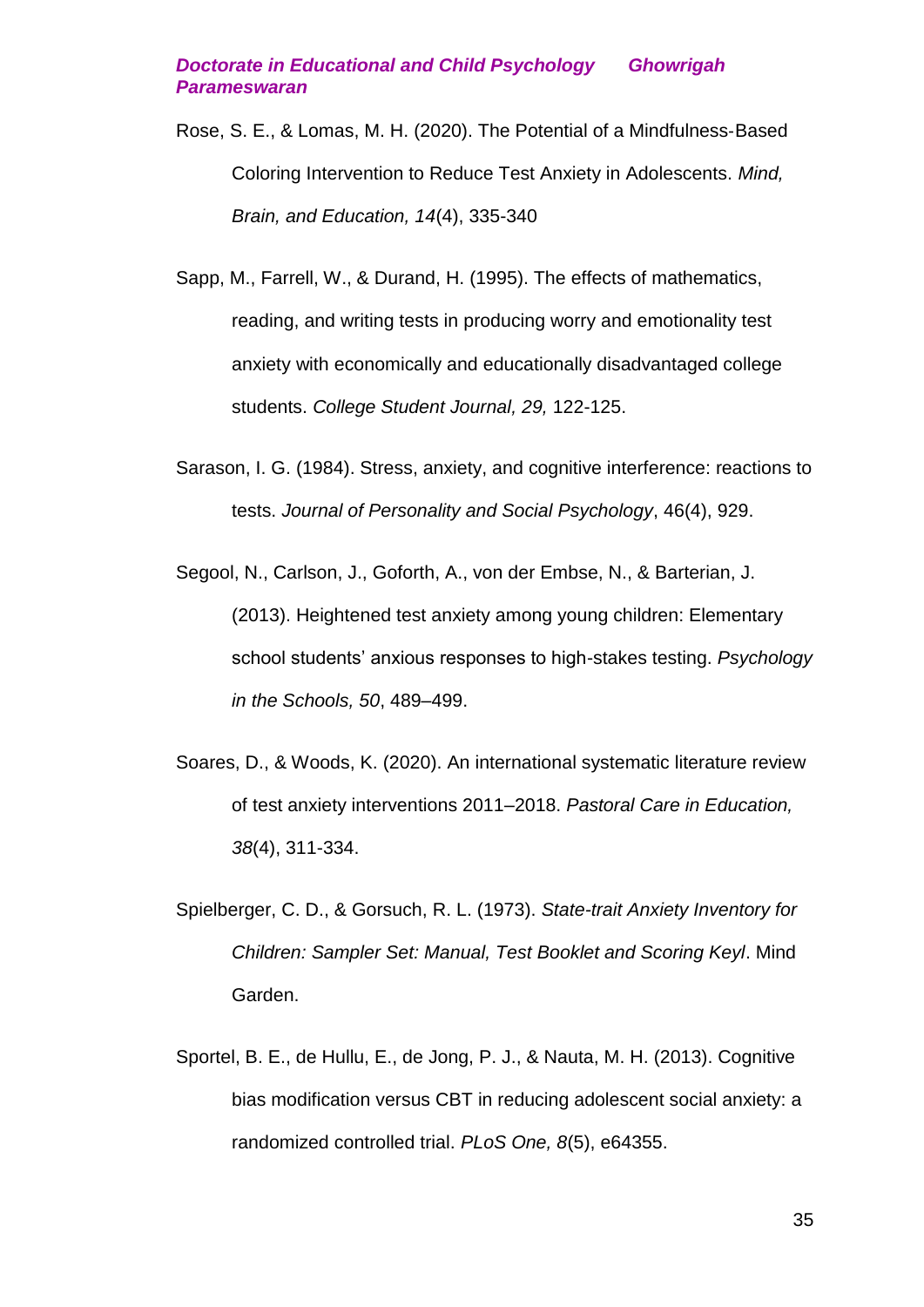- Stratton, S. J. (2019). Quasi-experimental design (pre-test and post-test studies) in prehospital and disaster research. *Prehospital and disaster medicine, 34*(6), 573-574.
- Swanson, S., & Howell, C. (1996). Test anxiety in adolescents with learning disabilities and behavior disorders. Exceptional Children, 62, 389–397. doi: 10.1177/001440299606200501
- Taren, A. A., Creswell, J. D., & Gianaros, P. J. (2013). Dispositional mindfulness co-varies with smaller amygdala and caudate volumes in community adults. *PloS One, 8*(5), e64574.
- Teasdale, J. D., Segal, Z. V., & Williams, J. M. (1995). How does cognitive therapy prevent depressive relapse in recurrent major depressive disorder: A systematic review and meta-analysis. *Clinical Psychology Review, 33*, 25-39.
- Thorley, C. (2016). Supporting secondary schools to play a central role in early intervention mental health services. Institute for Public Policy Research. Retrieved from [https://www.ippr.org/files/publications/pdf/education-education-mental](https://www.ippr.org/files/publications/pdf/education-education-mental-health_summary_May2016.pdf)[health\\_summary\\_May2016.pdf](https://www.ippr.org/files/publications/pdf/education-education-mental-health_summary_May2016.pdf)

Van Der Vennet, R., & Serice, S. (2012). Can coloring mandalas reduce anxiety? A replication study. *Art Therapy*, *29*(2), 87-92.

von der Embse, N. P., Kilgus, S. P., Segool, N., & Putwain, D. (2013). Identification and validation of a brief test anxiety screening tool.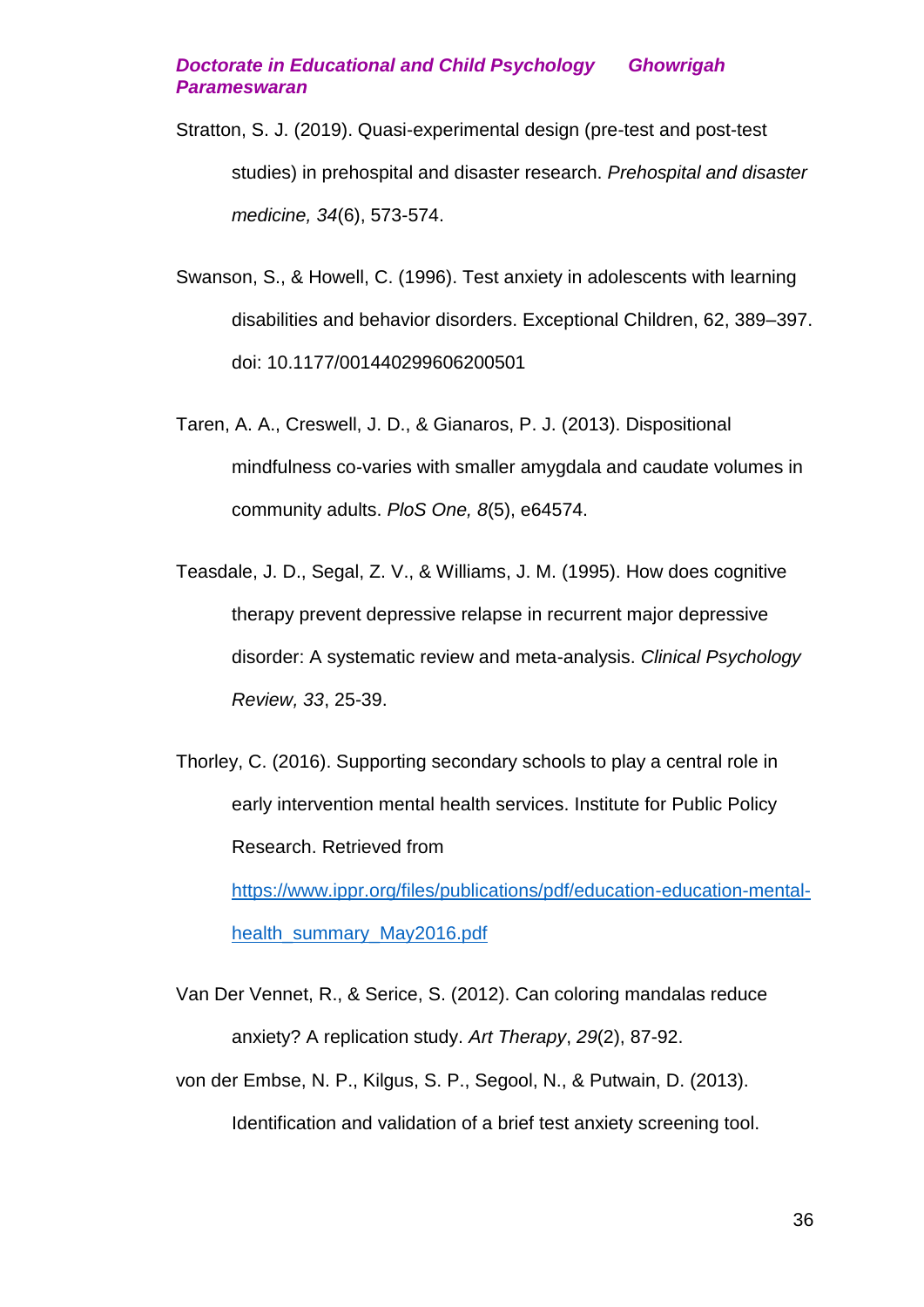*International Journal of School & Educational Psychology, 1*(4), 246- 258.

von der Embse, N., Jester, D., Roy, D., & Post, J. (2018). Test anxiety effects, predictors, and correlates: A 30-year meta-analytic review. *Journal of Affective Disorders, 227*, 483-493.

Wilson, D. B. (n.d.). Campbell Collaboration Effect Size Calculator. Retrieved January 29, 2021, from [https://www.campbellcollaboration.org/research-resources/effect-size](https://www.campbellcollaboration.org/research-resources/effect-size-calculator.html)[calculator.html](https://www.campbellcollaboration.org/research-resources/effect-size-calculator.html)

Wren, D. G., & Benson, J. (2004). Measuring test anxiety in children: Scale development and internal construct validation. *Anxiety, Stress & Coping, 17*(3), 227-240.

Zeidner, M., & Matthews, G. E. R. A. L. D. (2005). Evaluation anxiety. *Handbook of Competence and Motivation*, 141-163.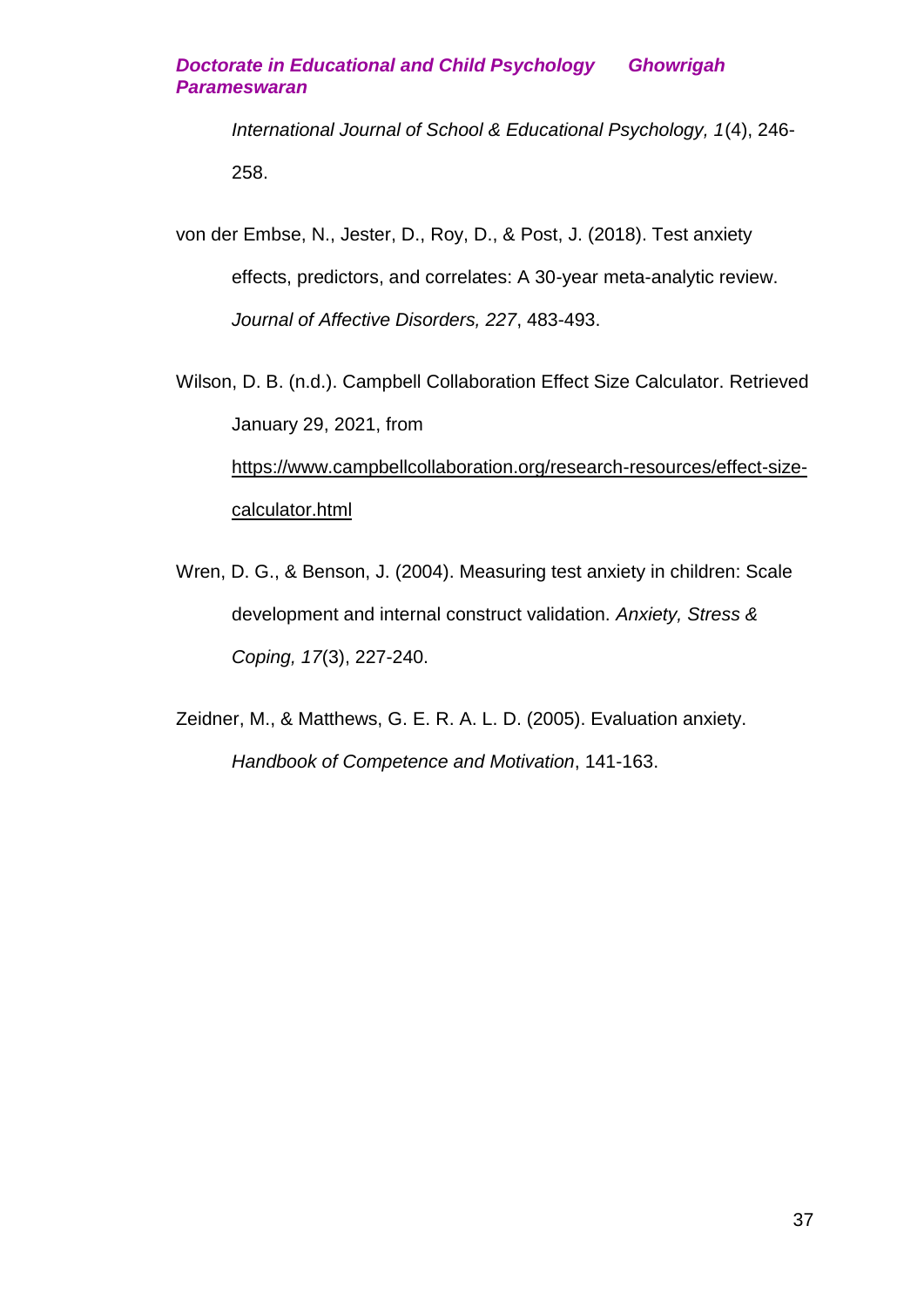# **Appendices**

# **Appendix A: List of Excluded Studies**

| <b>Excluded Research</b>                                                                                                                                                                             |                                                                                                                    |  |  |  |  |
|------------------------------------------------------------------------------------------------------------------------------------------------------------------------------------------------------|--------------------------------------------------------------------------------------------------------------------|--|--|--|--|
| <b>Reference</b>                                                                                                                                                                                     | <b>Stage of exclusion</b><br>and exclusion<br>criteria                                                             |  |  |  |  |
| de Campos, F. V., Antunes, C. F., Damião, E. B. C.,<br>Rossato, L. M., & Nascimento, L. C. (2020). Anxiety<br>assessment tools in hospitalized children. Acta<br>Paulista de Enfermagem, 33(5), 1-8. | Abstract screening<br>$3 -$ This study is a<br>review of literature.                                               |  |  |  |  |
| Sinha, N. (2017). Gender Differences in Academic<br><b>Stress and Test Anxiety Among Resilient</b><br>Adolescents. Indian Journal of Psychological<br>Science, 8(2), 1-11.                           | Abstract screening<br>$4 -$ This study does<br>not include colouring<br>or drawing mandala<br>as the intervention. |  |  |  |  |
| Rose, S. E., & Lomas, M. H. (2020). The Potential<br>of a Mindfulness-Based Coloring Intervention to<br>Reduce Test Anxiety in Adolescents. Mind, Brain,<br>and Education, 14(4), 335-340.           | Full article reading<br>3 – No empirical data<br>as data collection has<br>not yet started.                        |  |  |  |  |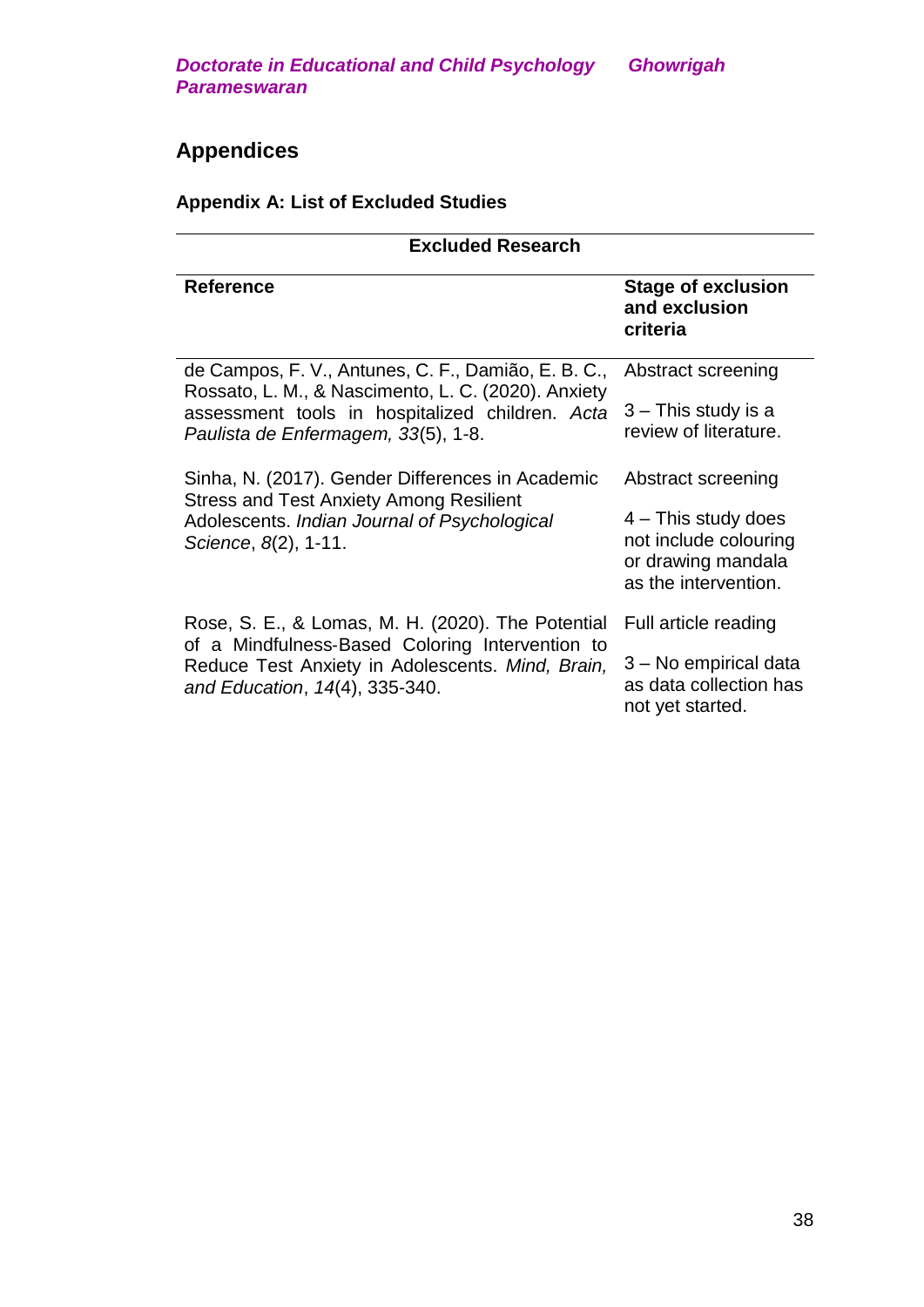# **Appendix B: Mapping the Field**

| <b>Authors</b>                             | <b>Participants</b>                                                                                                                                                                                                                      | Design and<br>groups                                                           | <b>Setting</b>                                             | <b>Description of methodology</b>                                                                                                                                                                                                                                                                               | <b>Pre and</b><br>post anxiety<br>measures                                       |
|--------------------------------------------|------------------------------------------------------------------------------------------------------------------------------------------------------------------------------------------------------------------------------------------|--------------------------------------------------------------------------------|------------------------------------------------------------|-----------------------------------------------------------------------------------------------------------------------------------------------------------------------------------------------------------------------------------------------------------------------------------------------------------------|----------------------------------------------------------------------------------|
| <b>Campbell</b><br>(2012)                  | Sample size: 6<br>Ages: 9 to 12<br>Females: 5<br>Males: 1<br>Participants were<br>recruited using<br>convenience<br>sampling. Students'<br>maths teacher<br>referred<br>participants based<br>on their displays of<br>anxious behaviour. | Quasi-<br>experimental<br>design (one<br>group pretest-<br>posttest<br>design) | Private<br>elementary<br>school in<br>Florida.             | Participants attended three 20-25-<br>minute meetings where they were<br>provided with a blank piece of paper<br>and created their own mandala<br>drawings.<br>Test anxiety was not induced by the<br>researcher as the study took place prior<br>to the Florida Comprehensive<br><b>Assessment Test (FCAT)</b> | Children's<br><b>Test Anxiety</b><br>Scale<br>(CTAS)                             |
| Carsley,<br>Heath &<br>Fajnerova<br>(2015) | Sample size: 52<br>Mean age: 10.92<br>$SD = 0.82$<br>Females: 28<br>Males: 24<br>Participants were<br>recruited using<br>convenience<br>sampling; teachers                                                                               | Randomised<br>control trial<br>Groups:<br>Mandala = $26$<br>Control = $26$     | Private<br>elementary<br>school in<br>Montreal,<br>Canada. | Researchers conducted the 50-minute<br>study on three separate days for each<br>of the three grades.<br>To induce test anxiety, participants<br>were told that they would be given a<br>spelling test and the results would be<br>shared with their parents. Participants<br>then had 15 minutes to colour      | State-Trait<br>Anxiety<br>Inventory for<br>Children<br>State form<br>$(STAIC-S)$ |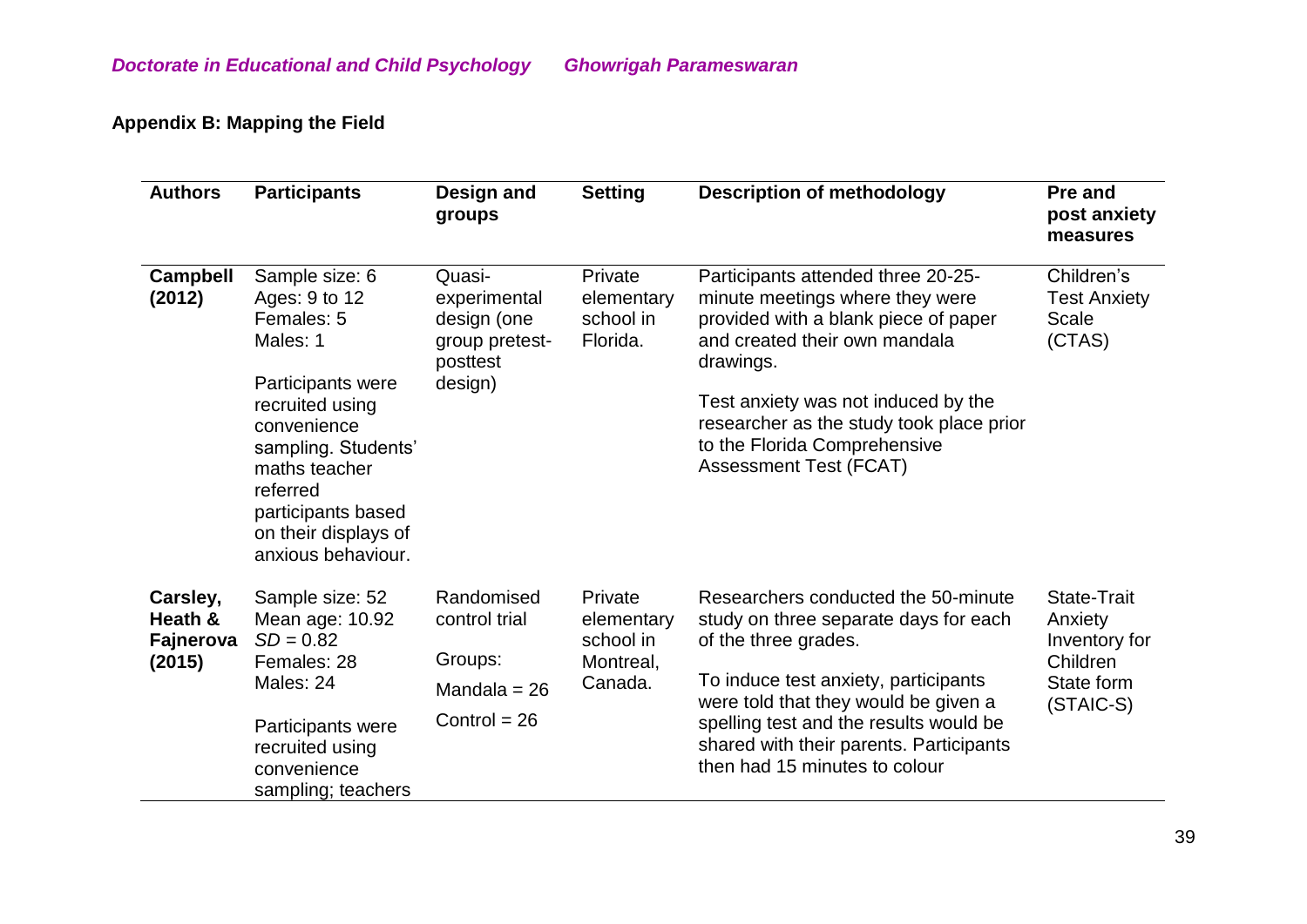|                                     | distributed consent<br>forms to grade 4, 5<br>and 6 elementary<br>school students.                                                                                                                                                                             |                                                                                                     |                                                         | structured mandalas or colour on a<br>blank sheet.                                                                                                                                                                                                                                                                                                                                                                      |                                                                                                                                                        |
|-------------------------------------|----------------------------------------------------------------------------------------------------------------------------------------------------------------------------------------------------------------------------------------------------------------|-----------------------------------------------------------------------------------------------------|---------------------------------------------------------|-------------------------------------------------------------------------------------------------------------------------------------------------------------------------------------------------------------------------------------------------------------------------------------------------------------------------------------------------------------------------------------------------------------------------|--------------------------------------------------------------------------------------------------------------------------------------------------------|
| <b>Morrell</b><br>(2018)            | Sample size: 43<br>Ages: 12 to 14<br>Mean age: 13<br>Females: 24<br>Males: 19<br>Participants were<br>recruited using<br>convenience<br>sampling; letters<br>about the research<br>were sent to<br>parents of 280<br>students at two<br>elementary<br>schools. | Randomised<br>control trial<br>Groups:<br>Mindfulness $=$<br>14<br>Mandala = $15$<br>Control = $14$ | Middle<br>school in<br>Chicago,<br>Illinois.            | To induce test anxiety, participants<br>were told they will be taking a test, and<br>that they would be ranked on their<br>performance. Participants then had 15<br>minutes to partake in their activity;<br>participants in the mandala group<br>coloured in a structured mandala, those<br>in the mindfulness group listened to a<br>guided mindfulness script, and those in<br>the control group read short stories. | <b>State-Trait</b><br>Anxiety<br>Inventory for<br>Children<br>State form<br>$(STAIC-S)$                                                                |
| Carsley &<br><b>Heath</b><br>(2018) | Sample size: 193<br>Mean age: 13.49<br>$SD = 0.5$<br>Females: 109<br>Males: 84<br>Participants were<br>grade 8 students<br>recruited using<br>convenience                                                                                                      | Randomised<br>control trial<br>Groups:<br>Mandala = $97$<br>Control = $96$                          | Two<br>elementary<br>schools in<br>Montreal,<br>Canada. | Participants were told that they would<br>be completing a test, and results would<br>be shared with their parents. After<br>completing the pre-intervention<br>measures, participants in the<br>intervention group spent 15 minutes<br>colouring structured mandalas while<br>those in the control group engaged in<br>free drawing.                                                                                    | <b>State-Trait</b><br>Anxiety<br>Inventory-<br><b>State</b><br>Anxiety<br><b>Scale</b><br>$(STAIC-S)$<br>Child and<br>Adolescent<br><b>Mindfulness</b> |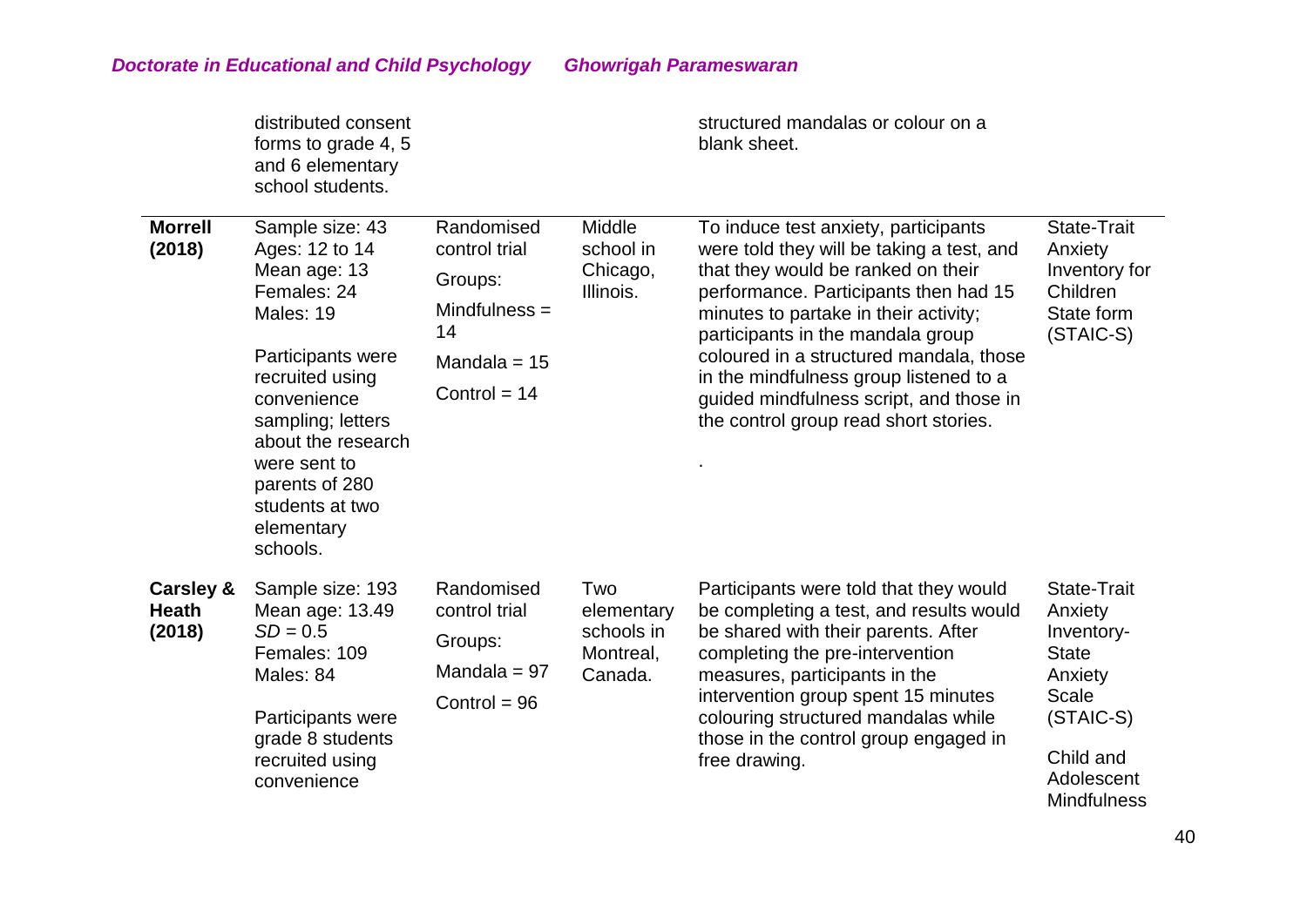|                                     | sampling; letters<br>were sent to<br>parents of students<br>at two elementary<br>schools.                                                                                                                                                              |                                                                            |                                                   |                                                                                                                                                                                                                                                                                                                                                                                                                                                                                      | Measure<br>(CAMM)                                                                                                                                                                                                                               |
|-------------------------------------|--------------------------------------------------------------------------------------------------------------------------------------------------------------------------------------------------------------------------------------------------------|----------------------------------------------------------------------------|---------------------------------------------------|--------------------------------------------------------------------------------------------------------------------------------------------------------------------------------------------------------------------------------------------------------------------------------------------------------------------------------------------------------------------------------------------------------------------------------------------------------------------------------------|-------------------------------------------------------------------------------------------------------------------------------------------------------------------------------------------------------------------------------------------------|
| Carsley &<br><b>Heath</b><br>(2019) | Sample size: 152<br>Mean age $= 10.38$<br>$SD = 0.88$<br>Females: 76<br>Males: 76<br>Convenience<br>sampling was used<br>to recruit<br>participants;<br>consent forms were<br>distributed to<br>students of public<br>elementary schools<br>in Canada. | Randomised<br>control trial<br>Groups:<br>Mindful $= 76$<br>Control = $76$ | Central<br>location<br>and pupils'<br>classrooms. | To elicit test anxiety, all participants<br>were told they will be taking a spelling<br>test and their results will be shared with<br>their parents.<br>After completing pre-intervention<br>measures, all participants were<br>provided with coloured pencils and<br>either a copy of a structured mandala if<br>they were in the intervention group, or a<br>blank piece of paper if they were in the<br>control group. Both groups engaged in<br>their activities for 15 minutes. | State-Trait<br>Anxiety<br>Inventory for<br>Children<br>State form<br>$(STAIC-S)$<br>Child and<br>Adolescent<br><b>Mindfulness</b><br><b>Measure</b><br>(CAMM)<br>Mindful<br>Attention<br>Awareness<br>Scale state<br>version<br>(state<br>MAAS) |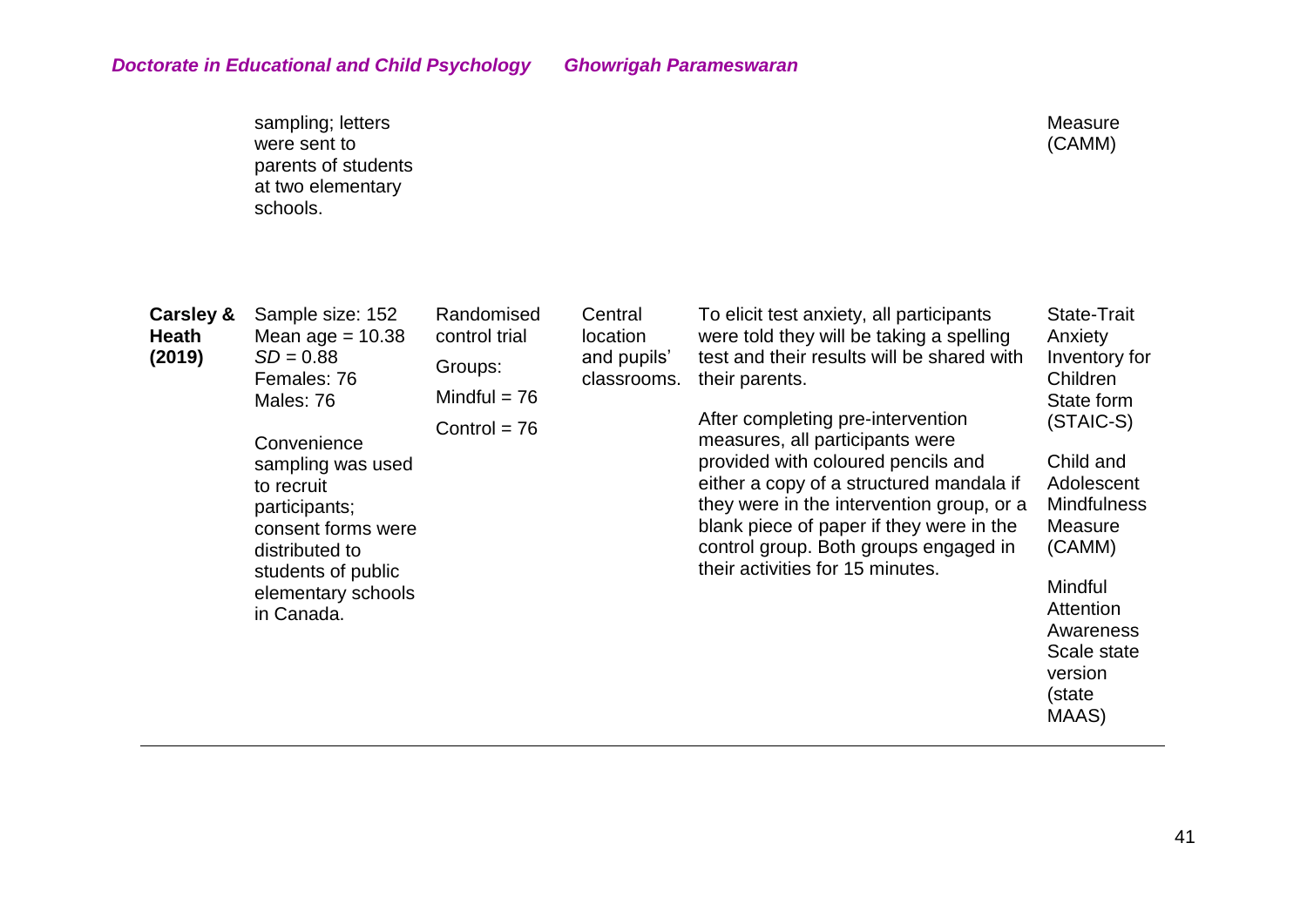# **Appendix C: Weight of Evidence (WoE)**

# **WoE A: Methodological Quality**

This section considers the methodological quality of the studies included in this review. The WoE A judgement was made using an adapted version of the Gersten et al. (2005) protocol (See Appendix D for adaptations and rationale).

The tables below show the criteria used to establish an overall WoE A judgement for the studies. The criteria are based on recommendations from Gersten et al. (2005) protocol which states that for a high rating, the study needs to meet all but one essential criteria, and demonstrate meeting at least 50% of the desirable criteria. Therefore, for the protocol used for coding RCT studies (Carsley et al., 2015; Carsley & Heath, 2018; Carsley & Heath, 2019; Morrell, 2018), the study needed to meet at least 9 out of 10 essential criteria and 4 out of 8 desirable criteria (see Table 7). For the protocol used to code the study by Campbell (2012) which utilised a quasi-experimental design with no control group, the study needed to meet at least 6 out of 7 essential criteria and 3 out of 6 desirable criteria (see Table 8).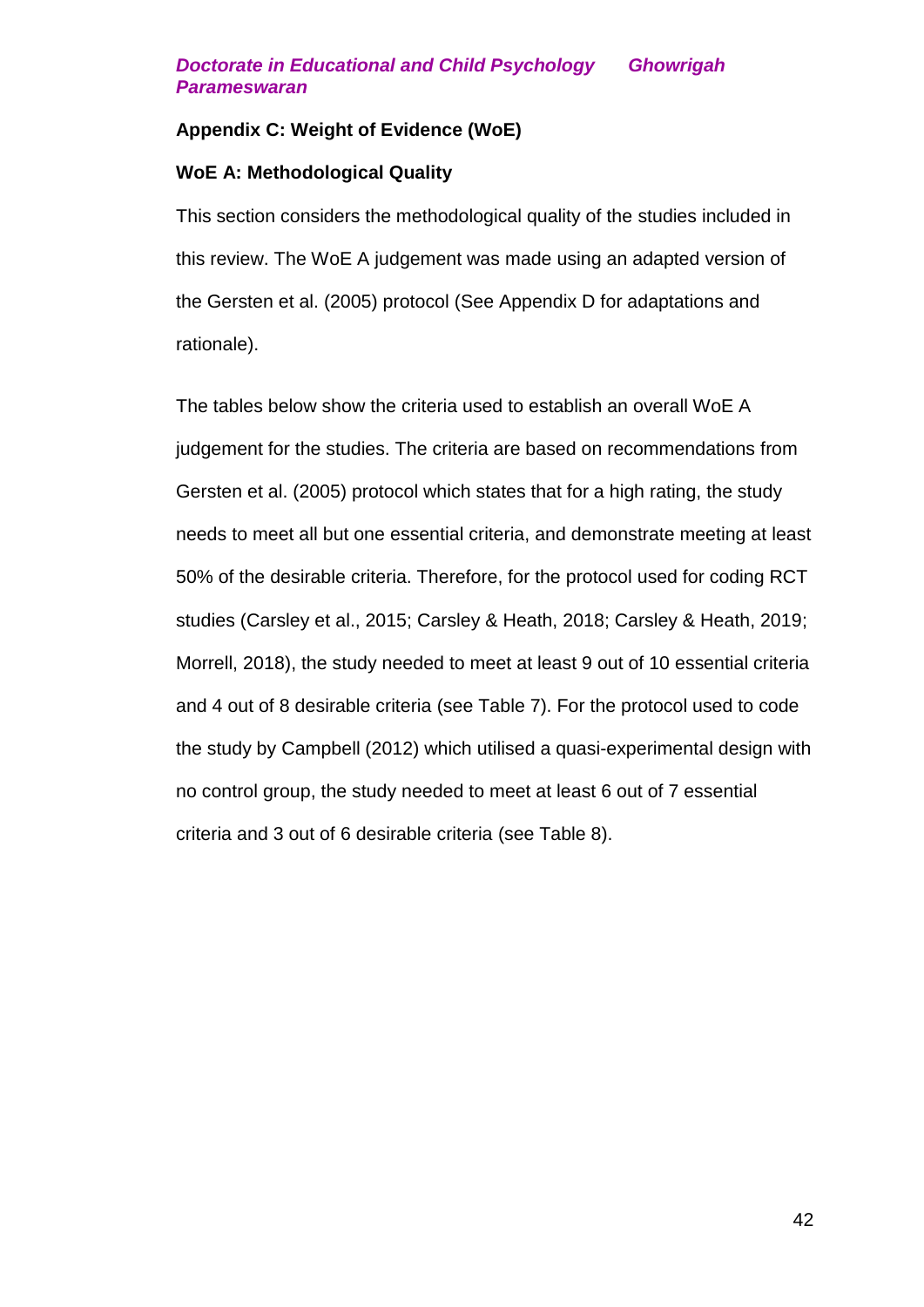| <b>WoE Rating</b> | <b>Criteria</b>                                                                                      |
|-------------------|------------------------------------------------------------------------------------------------------|
| $3$ (High)        | Study meets at least 9 essential criteria<br>1.<br>2. Study meets 4 or more desirable criteria       |
| 2 (Medium)        | Study meets at least 9 essential criteria<br>1.<br>2. Study meets between 1 and 4 desirable criteria |
| 1 (Low)           | Study meets less than 9 essential criteria<br>1.                                                     |
| Table 7           |                                                                                                      |

# **WoE A Criteria for Randomised Control Trial Studies:**

# **WoE A Criteria for One Group Pretest-Posttest Quasi Experiments:**

| <b>WoE Rating</b> | <b>Criteria</b>                                                                                      |
|-------------------|------------------------------------------------------------------------------------------------------|
| (High)<br>3       | 1. Study meets at least 6 essential criteria<br>2. Study meets 3 or more desirable criteria          |
| (Medium)<br>2     | Study meets at least 6 essential criteria<br>1.<br>2. Study meets between 1 and 3 desirable criteria |
| (Low)             | 1. Study meets less than 6 essential criteria                                                        |
| Tahla R           |                                                                                                      |

**Table 8**

# **Summary of WoE A Ratings:**

| <b>Study</b>                         | Number of<br>essential<br>criteria | Number of<br>desirable<br>criteria | <b>WoE A</b> |
|--------------------------------------|------------------------------------|------------------------------------|--------------|
| Campbell (2012)                      | 5                                  | 4                                  | $1$ (Low)    |
| Carsley, Heath & Fajnerova<br>(2015) | 9                                  | 3                                  | 2 (Medium)   |
| <b>Morrell (2018)</b>                | 8                                  | 3                                  | $1$ (Low)    |
| Carsley & Heath (2018)               | 9                                  | 2                                  | 2 (Medium)   |
| Carsley & Heath (2019)               | 9                                  | 2                                  | 2 (Medium)   |
| Table 9                              |                                    |                                    |              |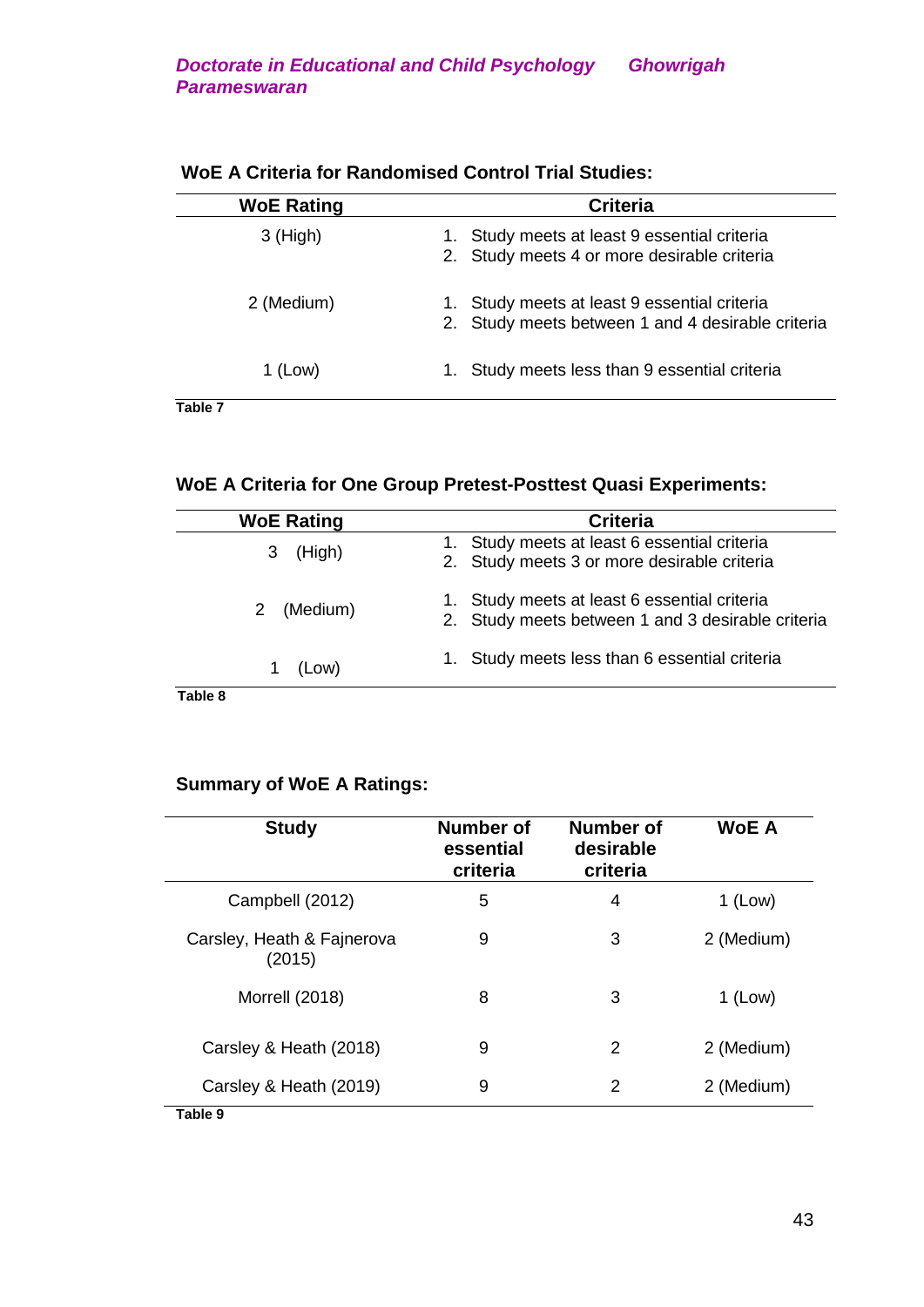## **WoE B: Methodological Relevance to the Review Question**

This section considers the methodological quality of each included study and

its relevance for answering the current review question.

#### **Woe B Criteria:**

| Low $(1)$                                           | Medium (2)                   | High $(3)$                   |
|-----------------------------------------------------|------------------------------|------------------------------|
| Quasi-experimental or<br>non-experimental<br>design | Quasi-experimental<br>design | Randomised control<br>trials |
| No control/comparison<br>group                      | Control/comparison<br>group  | Control/comparison<br>group  |

**Table 10**

*Note: The criteria are based on recommendations from Petticrew and Roberts (2003) which identify RCTs as the most appropriate design for exploring research questions related to effectiveness. Therefore, studies utilising a RCT design are awarded the highest WoE B rating.*

#### **Summary of WoE B Ratings:**

| <b>Study</b>                      | <b>WoE B</b> |
|-----------------------------------|--------------|
| Campbell (2012)                   | $1$ (Low)    |
| Carsley, Heath & Fajnerova (2015) | $3$ (High)   |
| Morrell (2018)                    | $3$ (High)   |
| Carsley & Heath (2018)            | $3$ (High)   |
| Carsley & Heath (2019)            | $3$ (High)   |
| Table 11                          |              |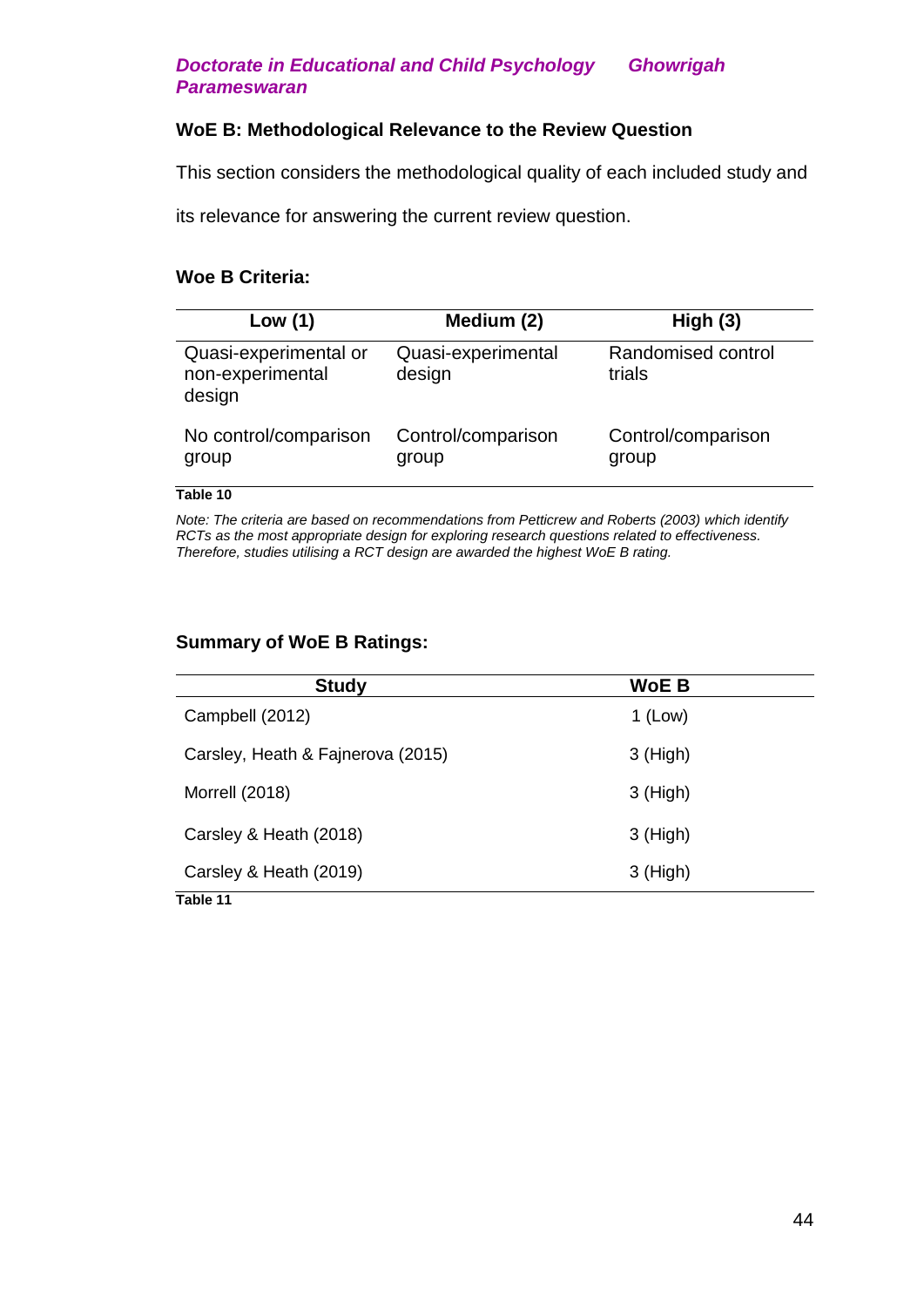# **WoE C: Relevance to the Review Question**

This section considers the relevance of the focus of each study to the review question. The coding protocol for WoE C is provided in Table 12 below. The mean score for each category was calculated to provide the overall WoE C rating for each study.

| <b>Criteria</b>                 | <b>WoE C Rating</b>                                                                                                                                                                                                                                                                | <b>Rationale</b>                                                                                                                                                                                                                                                |
|---------------------------------|------------------------------------------------------------------------------------------------------------------------------------------------------------------------------------------------------------------------------------------------------------------------------------|-----------------------------------------------------------------------------------------------------------------------------------------------------------------------------------------------------------------------------------------------------------------|
| a) Location                     | Study was carried out in a<br>1<br>country that is not<br>culturally similar to the<br>UK.<br>2<br>Study was carried out in a<br>country that is culturally<br>similar to the UK.<br>3<br>Study was carried out in<br>the UK.                                                      | To increase the<br>generalisability of the<br>findings. Participants in<br>the UK or a location that<br>is culturally similar to the<br>UK are likely to have<br>similar experiences of<br>schooling and tests.                                                 |
| b) Age of<br>Participants       | 1. The mean age of<br>participants is unspecified.<br>2. Participants are of school<br>age (5-16) and the mean<br>age is included.<br>3. Participants are of school<br>age, and the mean age is<br>included with standard<br>deviations.                                           | This review is looking at<br>the effectiveness of<br>mandala colouring<br>activities on school age<br>children; findings from<br>studies which included<br>participants outside of the<br>5-16 age range may not<br>be generalisable to<br>school age children. |
| c) Ethnicity of<br>Participants | 1. Information about the<br>participants' ethnic<br>backgrounds is not<br>provided.<br>2. The sample is not<br>comprised of students<br>from a range of ethnic<br>backgrounds.<br>3. The sample is comprised<br>of students from at least<br>three different ethnic<br>backgrounds | This will increase the<br>generalisability of findings<br>to a wider range of school<br>age children.                                                                                                                                                           |
| d) Intervention<br>description  | 1. The activity instructions<br>are unclear and/or there is<br>no paperwork capturing                                                                                                                                                                                              | Information regarding the<br>activity instructions and<br>paperwork documenting<br>the nature of the                                                                                                                                                            |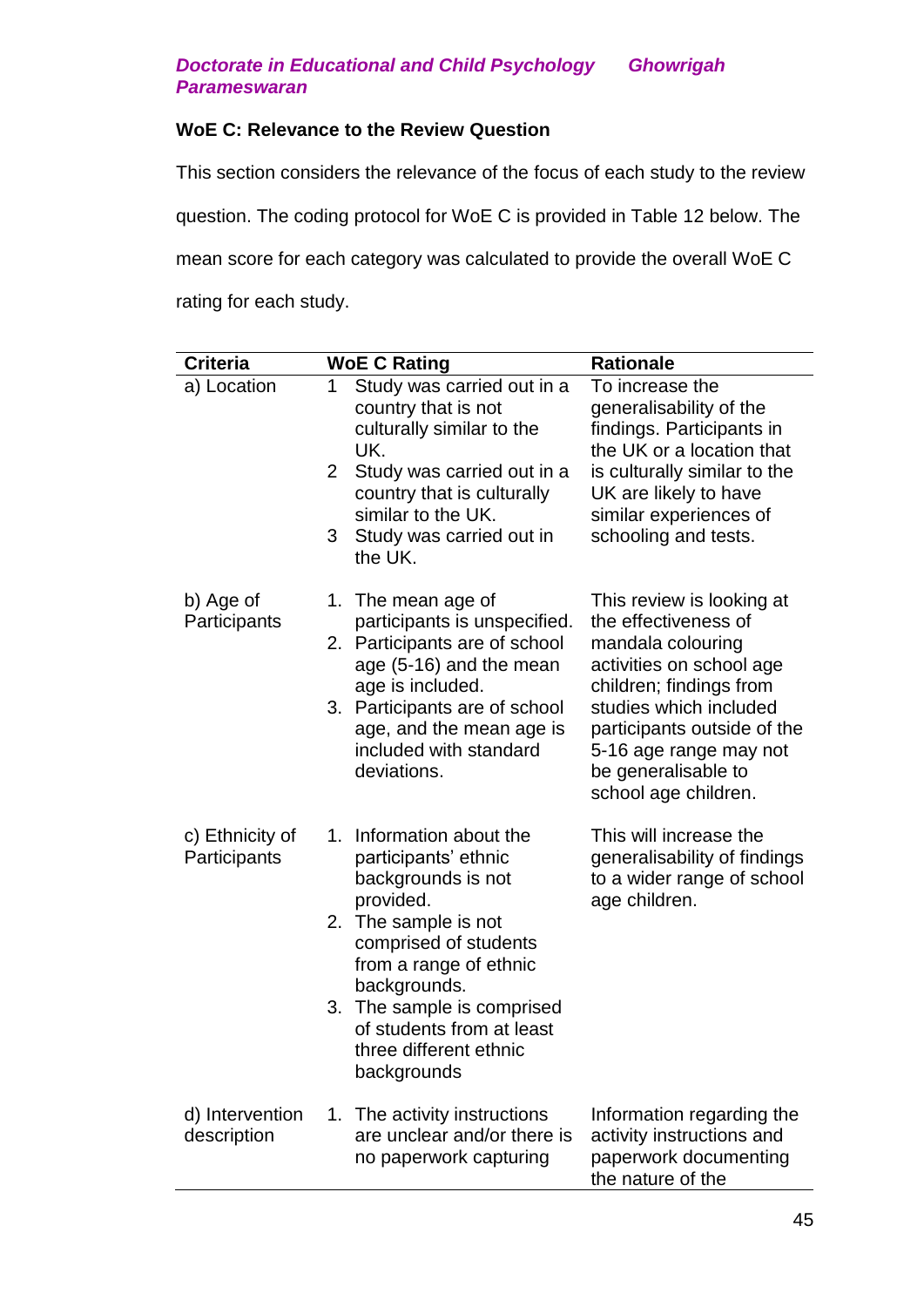| <b>Criteria</b>                    | <b>WoE C Rating</b>                                                                                                                                                                                                                                                                          | <b>Rationale</b>                                                                                                                                                                                         |
|------------------------------------|----------------------------------------------------------------------------------------------------------------------------------------------------------------------------------------------------------------------------------------------------------------------------------------------|----------------------------------------------------------------------------------------------------------------------------------------------------------------------------------------------------------|
|                                    | the nature of the<br>intervention<br>2. The activity instructions<br>are clear, but there is no<br>paperwork capturing the<br>nature of the intervention<br>3. The activity instructions<br>are clearly described, and<br>there is paperwork<br>capturing the nature of the<br>intervention. | intervention allows for<br>replicability of the activity.                                                                                                                                                |
| e) Intervention<br><b>Delivery</b> | 1. Intervention was delivered<br>by the researchers<br>outside an educational<br>setting<br>2. Intervention was delivered<br>by researchers in an<br>educational setting.<br>3. Intervention was delivered<br>by existing staff in an<br>educational setting.                                | External validity of the<br>findings will be higher in<br>studies where existing<br>school staff have<br>delivered the intervention<br>in an educational setting.                                        |
| f) Outcome<br><b>Measure</b>       | 1. The post intervention<br>measure was<br>administered more than a<br>day after the intervention<br>2. The post intervention<br>measure was<br>administered one day<br>after the intervention<br>3. The post intervention<br>measure was<br>administered shortly after<br>the intervention  | It is important that test<br>anxiety is measured<br>shortly after the<br>intervention as this<br>reduces the chances of<br>confounding variables<br>such as time affecting the<br>level of test anxiety. |

**Table 12** *Ratings and Descriptors: 1 = Low, 2 = Medium, 3 = High.*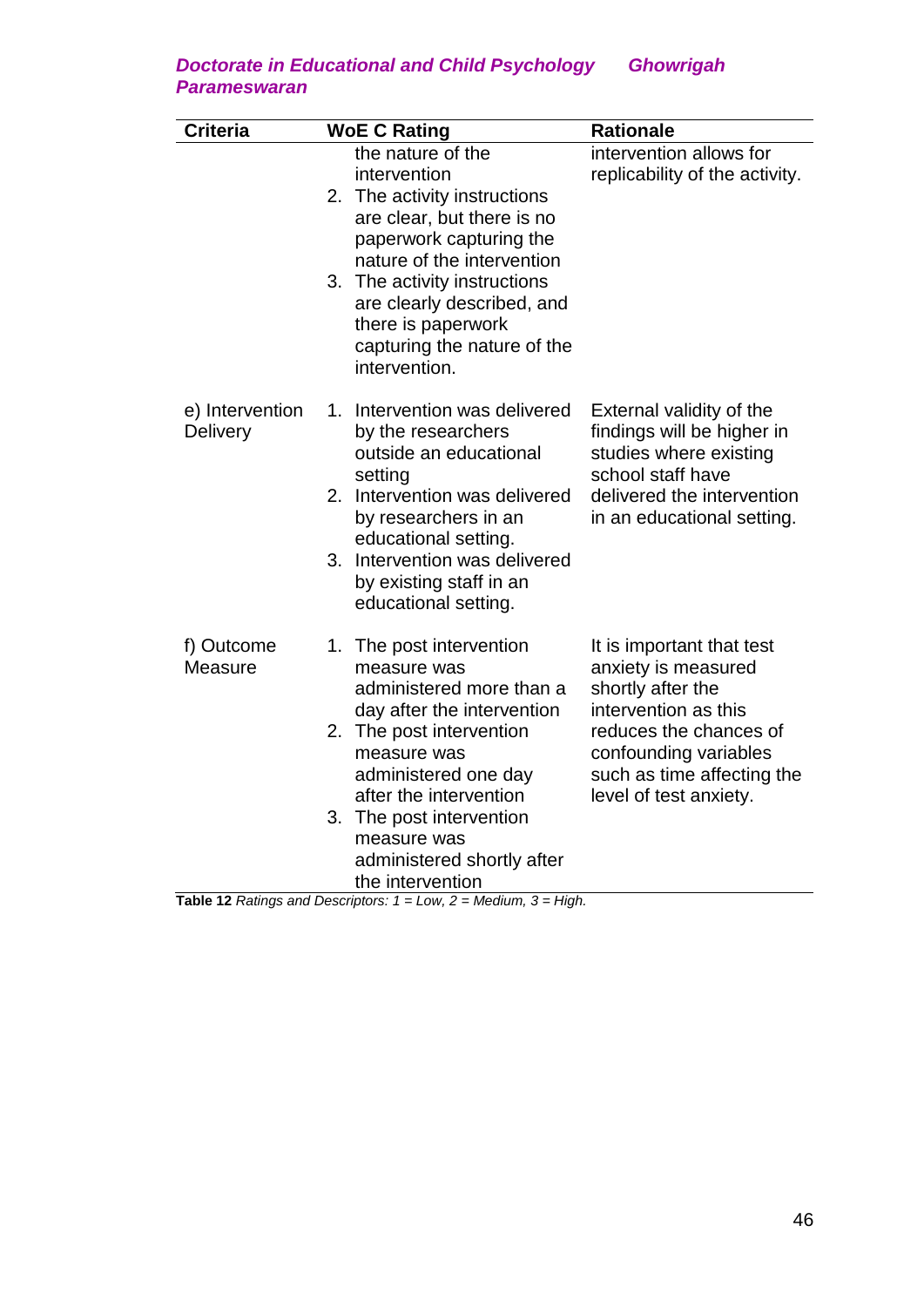# **Summary of WoE C ratings**

| <b>Study</b>                               |                |                |                | <b>WoE C criteria</b> |                 |         |                 |
|--------------------------------------------|----------------|----------------|----------------|-----------------------|-----------------|---------|-----------------|
|                                            | Location       | Age of         | Ethnicity of   | Intervention          | Intervention    | Outcome | Overall         |
|                                            |                | Participants   | Participants   | Description           | <b>Delivery</b> | Measure | WoE C           |
|                                            | (A)            | (B)            | (C)            | (D)                   | (E)             | (F)     |                 |
| Campbell<br>(2012)                         | $\overline{2}$ | 1              | 1              | 3                     | $\overline{2}$  | 1       | $1.7$ (Low)     |
| Carsley,<br>Heath &<br>Fajnerova<br>(2015) | $\overline{2}$ | 3              | $\overline{2}$ | 3                     | $\overline{2}$  | 3       | 2.5<br>(Medium) |
| Morrell<br>(2018)                          | $\overline{2}$ | $\overline{2}$ | $\overline{2}$ | 3                     | $\overline{2}$  | 3       | 2.3<br>(Medium) |
| Carsley &<br>Heath<br>(2018)               | $\overline{2}$ | 3              |                | $\overline{2}$        | $\overline{2}$  | 3       | 2.2<br>(Medium) |
| Carsley &<br>Heath<br>(2019)               | $\overline{2}$ | 3              | 2              | $\overline{2}$        | $\overline{2}$  | 3       | 2.3<br>(Medium) |

**Table 13** *Please note: A score of 1 – 1.9 is low, 2 – 2.9 is medium and a score of 3 is high.*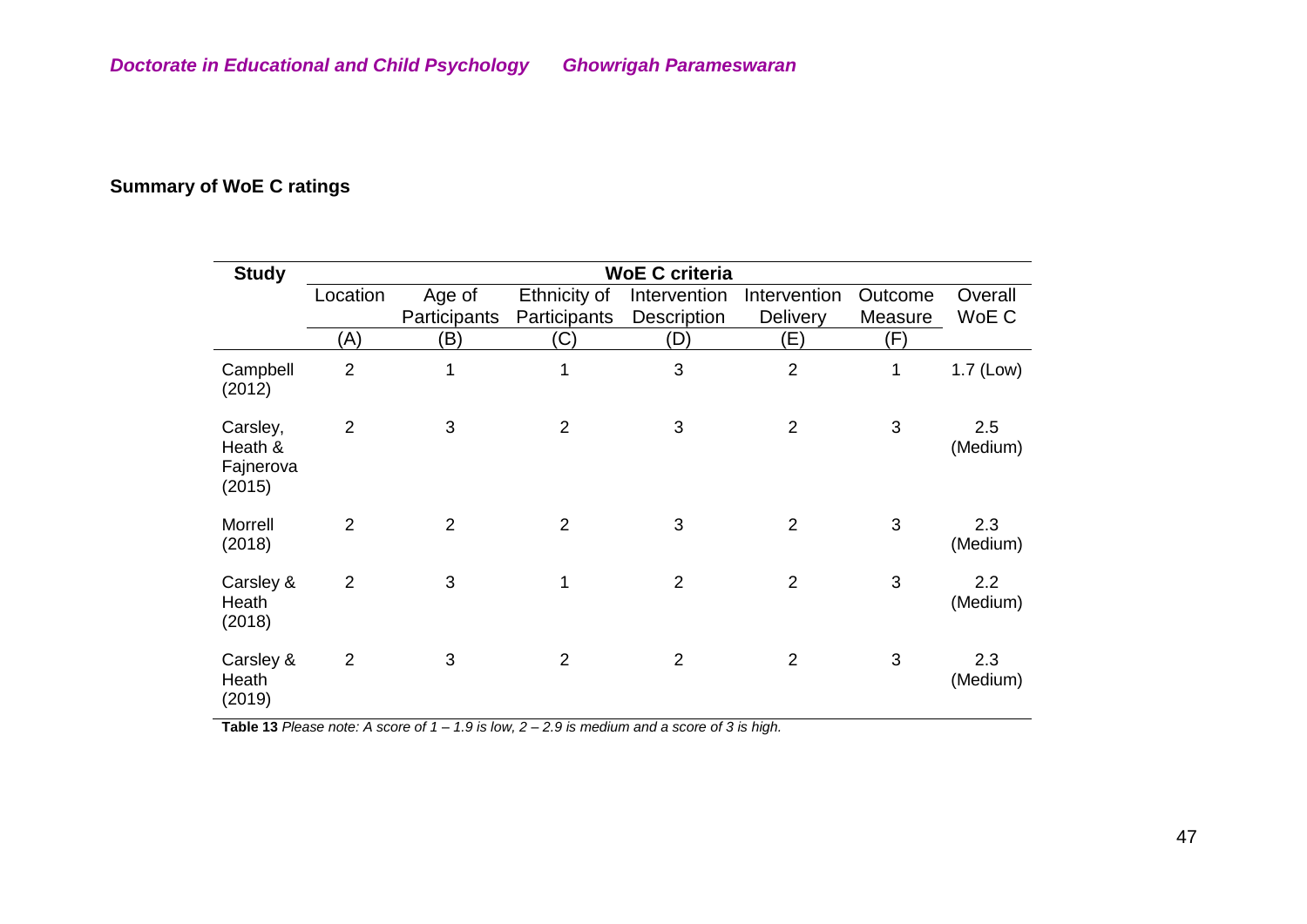# **Appendix D: Adaptations to Coding Protocol**

The Gersten et al., (2005) coding protocol was adapted to make it more

appropriate and tailored for the studies included in this review. A list of the

questions which were removed and/or adapted can be found below.

Strikethrough is used to indicate the original question and updated questions,

along with questions that the author creator, are in bold. Comments and the

rationale for changes can be found in square brackets.

# **Essential Quality Indicators**

 Was sufficient information provided to determine/confirm whether the participants experienced demonstrated the disability(ies) or difficulties presented? **Was the sample population appropriate for the research question?**

*[This review did not focus on reducing test anxiety in a targeted population. Therefore, this updated question aims to seek whether the study met the inclusion criterion relating to including participants who were of school age]*

Were appropriate procedures used to increase the likelihood that relevant characteristics of participants in the sample were comparable across conditions?

[*This question was removed when coding the study by Campbell (2012) as it used a one group pretest-posttest design. However, for the remaining four RCT studies, this question was kept in.]*

• Was sufficient information given characterizing the interventionists teachers provided? Did it indicate whether they were comparable across conditions?

*[This question was removed as it was deemed inappropriate considering the mandala interventions can be implemented without the need for additional training]*

**Was there a clear method to induce and assess test anxiety?**

*[As test anxiety is context-specific, this question was included to ascertain whether test anxiety was likely experienced by participants during the experiment]*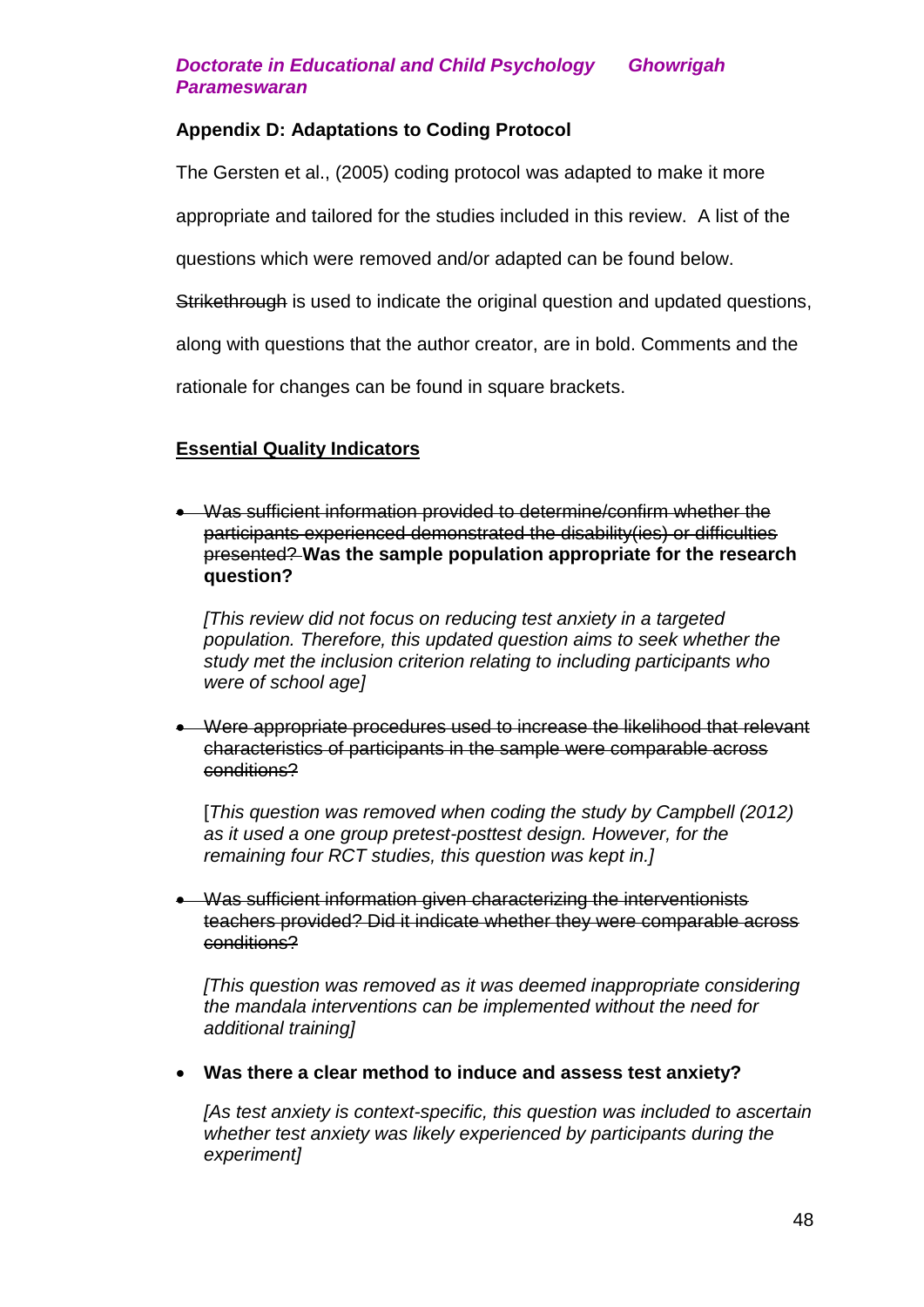Was the fidelity of implementation described and assessed **Was the delivery of the intervention clearly described?**

*[As mindful colouring is typically a short mindfulness-based task, this question elicits whether the methods can be easily implemented by staff in a school setting]*

Was the nature of services provided in comparison conditions described?

[*This question was removed when coding the study by Campbell (2012) as it used a one group pretest-posttest design. However, for the remaining four RCT studies, this question was kept in.]*

 *Was data available on attrition rates among intervention samples? Was severe overall attrition documented? If so, is attrition comparable across samples? Is overall attrition less than 30%?* **Is overall attrition less than 30%?**

*[The last question was deemed the most appropriate for these studies considering the brief nature of the tasks]*

Were data collectors and/or scorers blind to study conditions and equally (un)familiar to examinees across study conditions?

[*This question was removed when coding the study by Campbell (2012) as it used a one group pretest-posttest design. However, for the remaining four RCT studies, this question was kept in.]*

 Were outcomes for capturing the intervention's effect measured beyond an immediate post-test?

*[As test anxiety is related to testing situations (von der Embse et al. (2018), it was deemed that this question was not appropriate. As test anxiety is likely to have naturally reduced after the testing experience, the information gathered from a repeated measure beyond the immediate post-test may not necessarily reflect the impact of intervention.]*

Was any documentation of the nature of instruction or series provided in comparison conditions?

[*This question was removed when coding the study by Campbell (2012) as it used a one group pretest-posttest design. However, for the remaining four RCT studies, this question was kept in.]*

• Did the research report include actual audio or videotape excerpts that capture the nature of the intervention? **Did the research report include actual audio or videotape excerpts or examples of paperwork that capture the nature of the intervention?**

*[Examples of paperwork were deemed appropriate ways to document the nature of the mandala interventions*]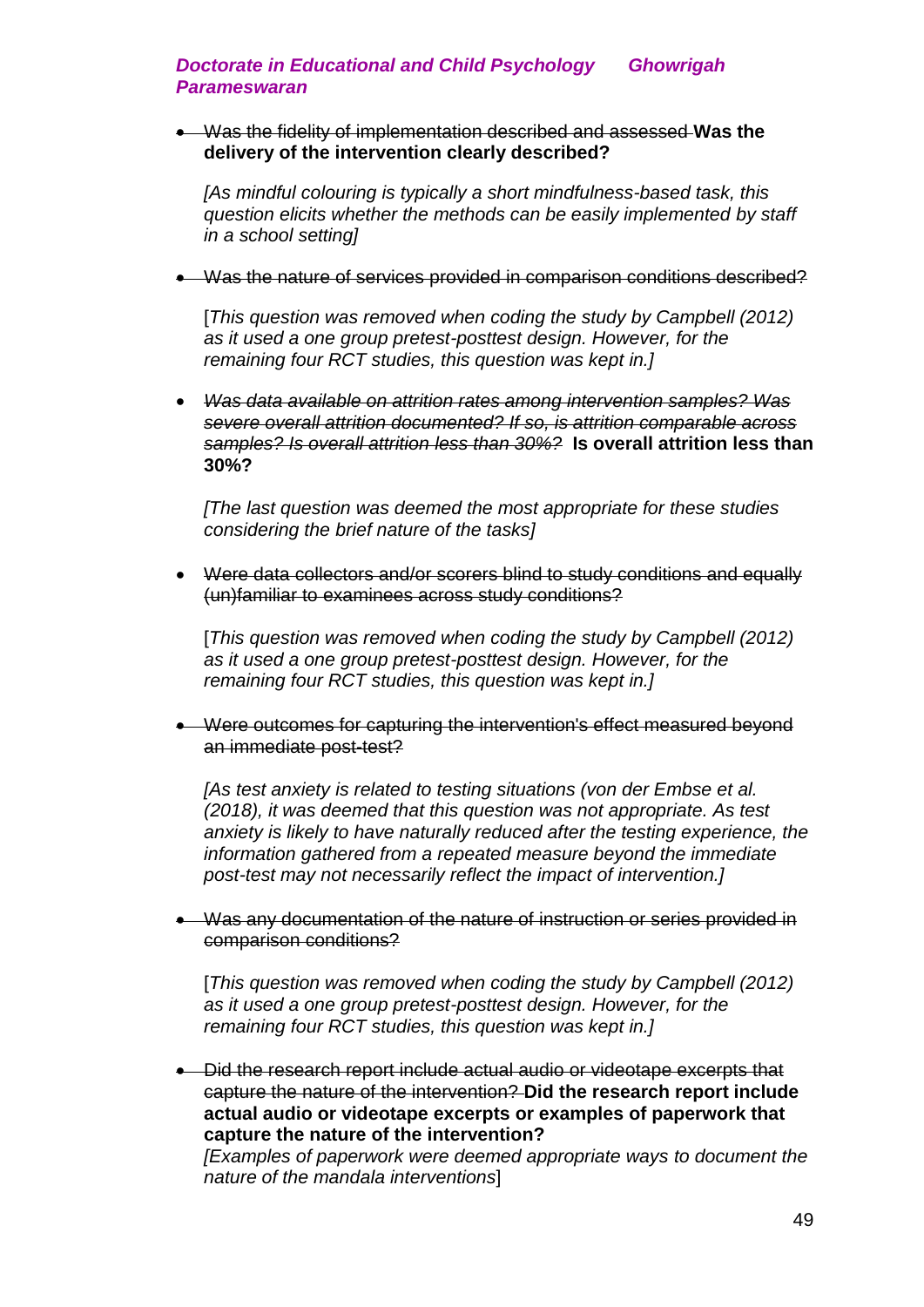# **Appendix E: Examples of Completed Coding Protocols**

**Study:** Campbell, A. C. (2012). *Reduction of test anxiety by using mandalas:* 

*A pilot study* (Order No. 1519269). Available from ProQuest Dissertations &

Theses Global.

# **Essential Quality Indicators**

# *Quality Indicator for Describing Participants*

*Was the sample population appropriate for the research question(s)?*

☒Yes

☐No

☐N/A

☐Unknown/Unable to Code

# *Quality Indicators for Implementation of the Intervention and Description of Comparison Conditions*

*Was there a clear method to induce and assess test anxiety?*

 $\mathbb{Z}$ Yes – the study took place 2 weeks prior to the Florida Comprehensive Assessment Test (FCAT)

☐No

☐N/A

☐Unknown/Unable to Code

*Was the intervention clearly described and specified?* 

☒Yes

☐No

☐N/A

☐Unknown/Unable to Code

*Was the delivery of the intervention clearly described?* 

☒Yes

☐No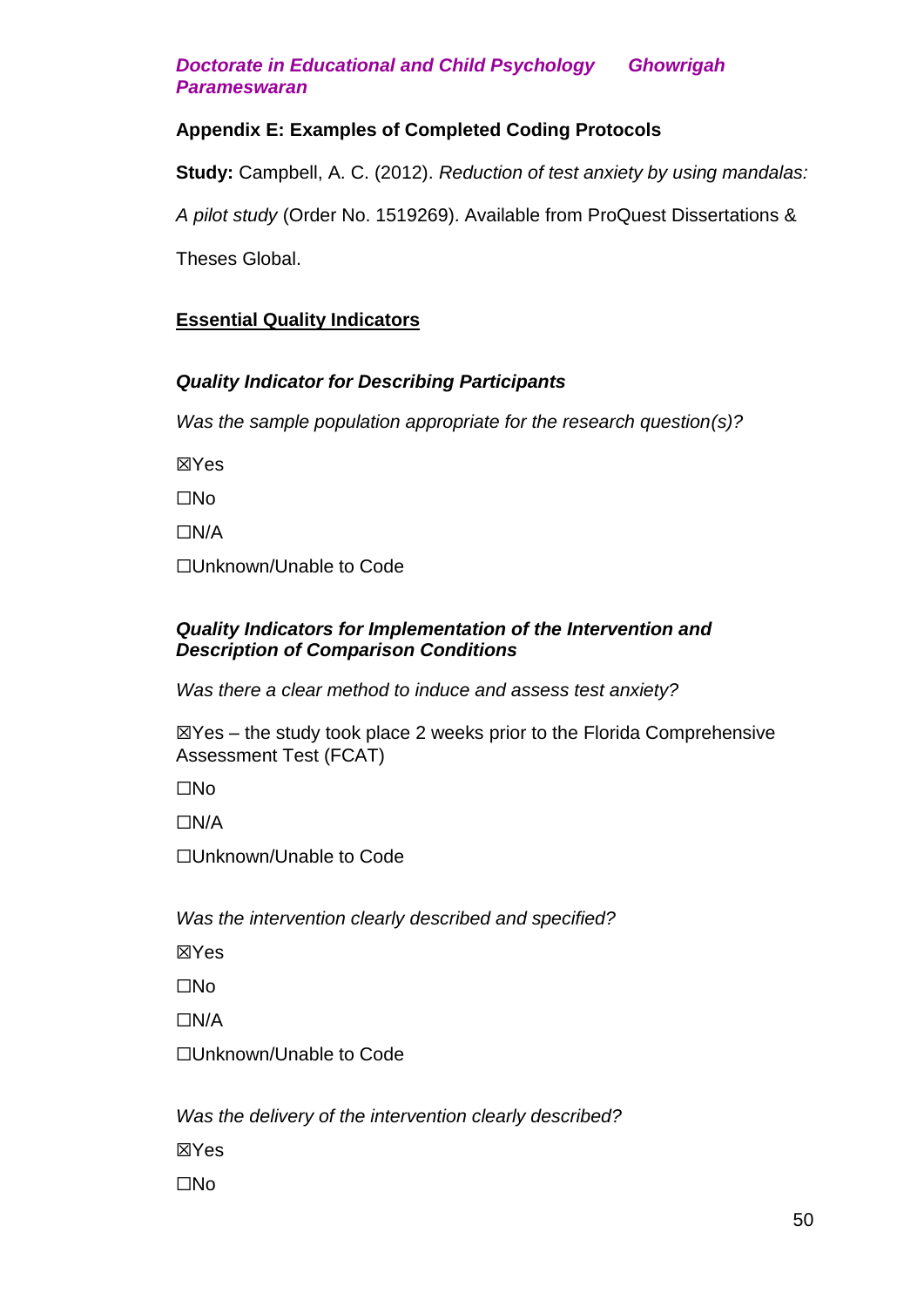☐N/A

☐Unknown/Unable to Code

# *Quality Indicator for Outcome Measures*

*Were multiple measures used to provide an appropriate balance between measures closely aligned with the intervention and measures of generalized performance?* 

☐Yes

☒No

☐N/A

☐Unknown/Unable to Code

# *Quality Indicators for Data Analysis*

*Were the data analysis techniques appropriately linked to key research questions and hypotheses? Were they appropriately linked to the unit of analysis in the study?* 

☒Yes

☐No

 $\Box$ N/A

☐Unknown/Unable to Code

*Did the research report include not only inferential statistics but also effect size calculations?* 

☐Yes

☒No

☐N/A

☐Unknown/Unable to Code

# **Desirable Quality Indicators**

*Is overall attrition less than 30%?*  ☒Yes ☐No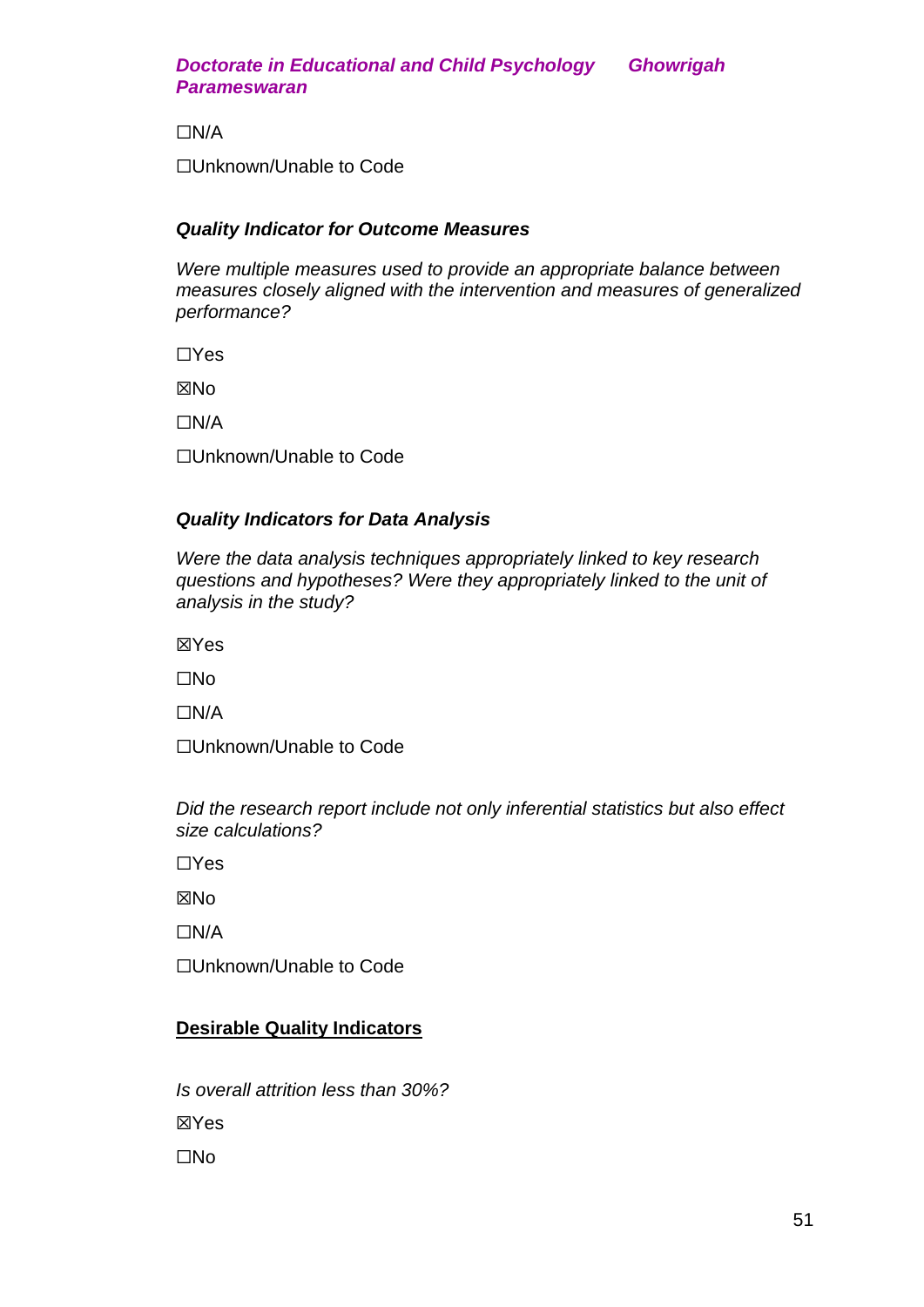☐N/A

☐Unknown/Unable to Code

*Did the study provide not only internal consistency reliability but also testretest reliability and interrater reliability (when appropriate) for outcome measures?* 

☐Yes

☒No

☐N/A

☐Unknown/Unable to Code

*Was evidence of the criterion-related validity and construct validity of the measures provided?* 

☐Yes

☒No

☐N/A

☐Unknown/Unable to Code

*Did the research team assess not only surface features of fidelity implementation (e.g., number of minutes allocated to the intervention or teacher/interventionist following procedures specified), but also examine quality of implementation?* 

☒Yes

☐No

☐N/A

☐Unknown/Unable to Code

*Did the research report include actual audio or videotape excerpts or examples of work that capture the nature of the intervention?* 

☒Yes

☐No

☐N/A

☐Unknown/Unable to Code

*Were results presented in a clear, coherent fashion?*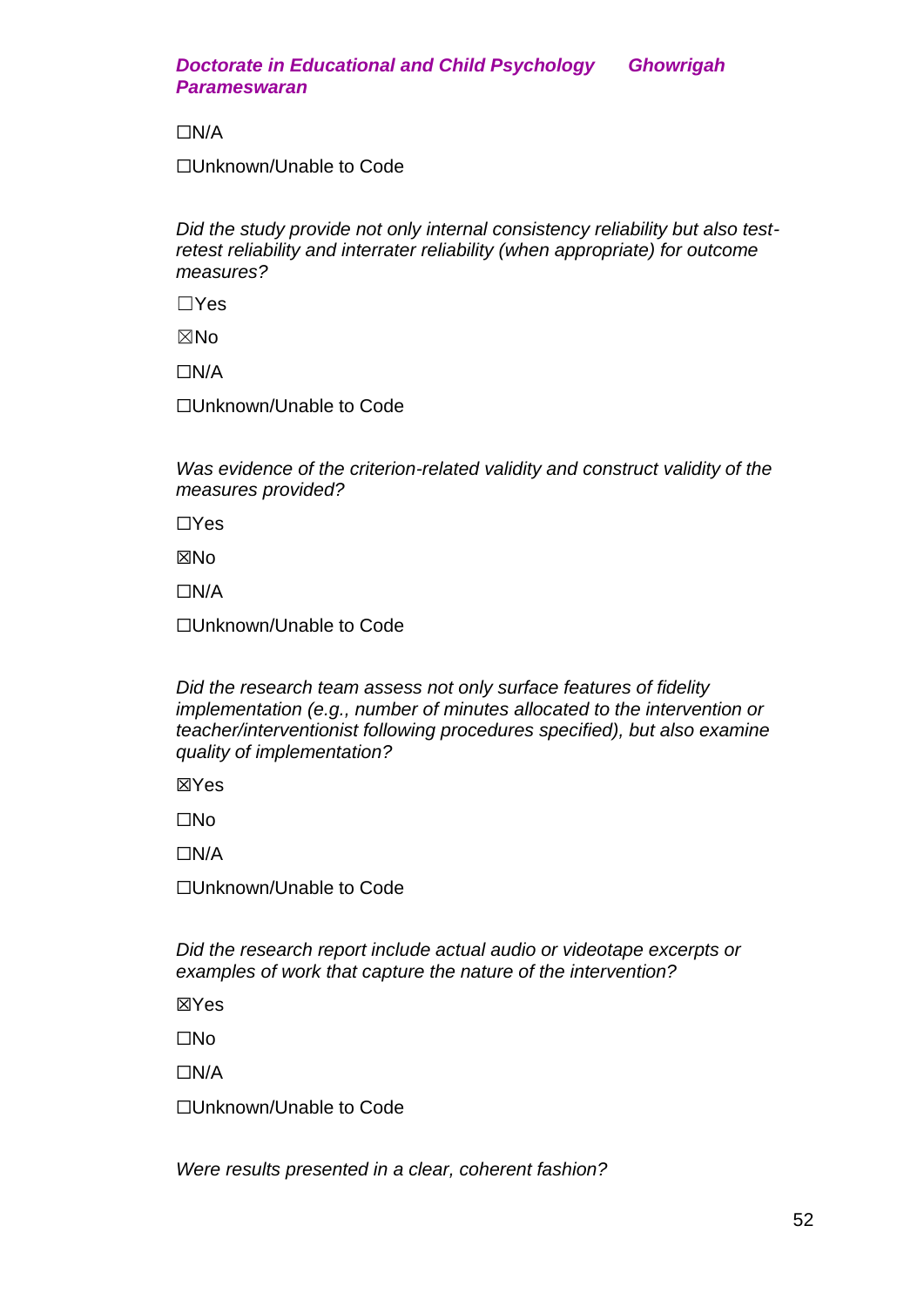☒Yes ☐No ☐N/A ☐Unknown/Unable to Code

**Total number of essential quality indicators: 5 out of 7 Total number of desirable quality indicators: 4 out of 6 Overall Rating of Evidence: 3**☐ **2**☐ **1**☒ **0**☐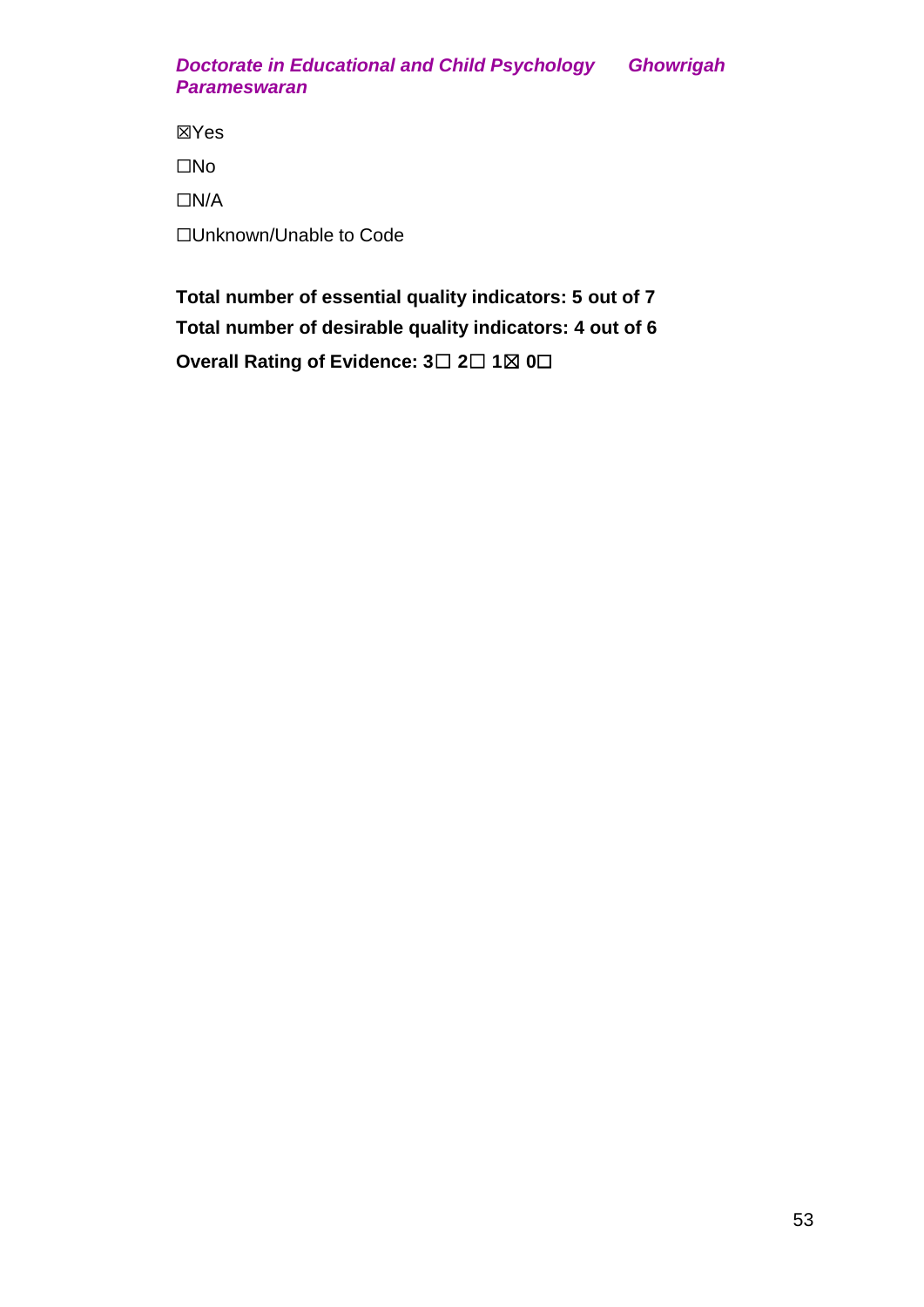**Study:** Carsley, D., Heath, N. L., & Fajnerova, S. (2015). Effectiveness of a

classroom mindfulness coloring activity for test anxiety in children. *Journal of* 

*Applied School Psychology, 31*(3), 239-255.

# **Essential Quality Indicators**

# *Quality Indicators for Describing Participants*

*Was the sample population appropriate for the research question(s)?*

☒Yes

☐No

☐N/A

☐Unknown/Unable to Code

#### *Were appropriate procedures used to increase the likelihood that relevant characteristics of participants in the sample were comparable across conditions?*

☒Yes

☐No

☐N/A

☐Unknown/Unable to Code

# *Quality Indicators for Implementation of the Intervention and Description of Comparison Conditions*

*Was there a clear method to induce and assess test anxiety?*

☒Yes

☐No

☐N/A

☐Unknown/Unable to Code

*Was the intervention clearly described and specified?* 

☒Yes

☐No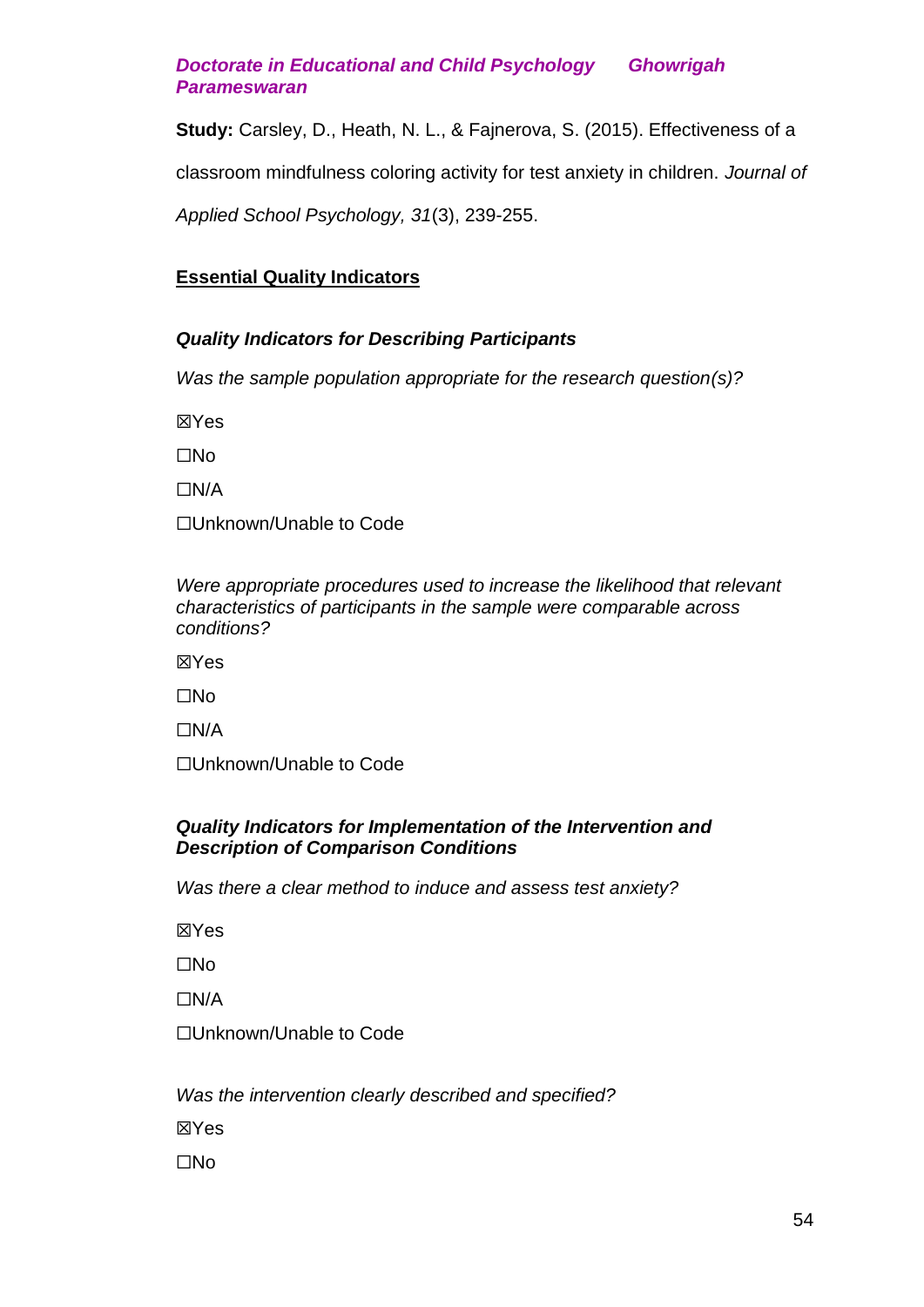☐N/A

☐Unknown/Unable to Code

*Was the delivery of the intervention clearly described?* 

☒Yes

☐No

☐N/A

☐Unknown/Unable to Code

*Was the nature of services provided in comparison conditions described?* 

☒Yes

☐No

☐N/A

☐Unknown/Unable to Code

# *Quality Indicators for Outcome Measures*

*Were multiple measures used to provide an appropriate balance between measures closely aligned with the intervention and measures of generalized performance?* 

☐Yes

☒No

☐N/A

☐Unknown/Unable to Code

*Were outcomes for capturing the interventions effect measured at the appropriate times?* 

☒Yes

☐No

☐N/A

☐Unknown/Unable to Code

# *Quality Indicators for Data Analysis*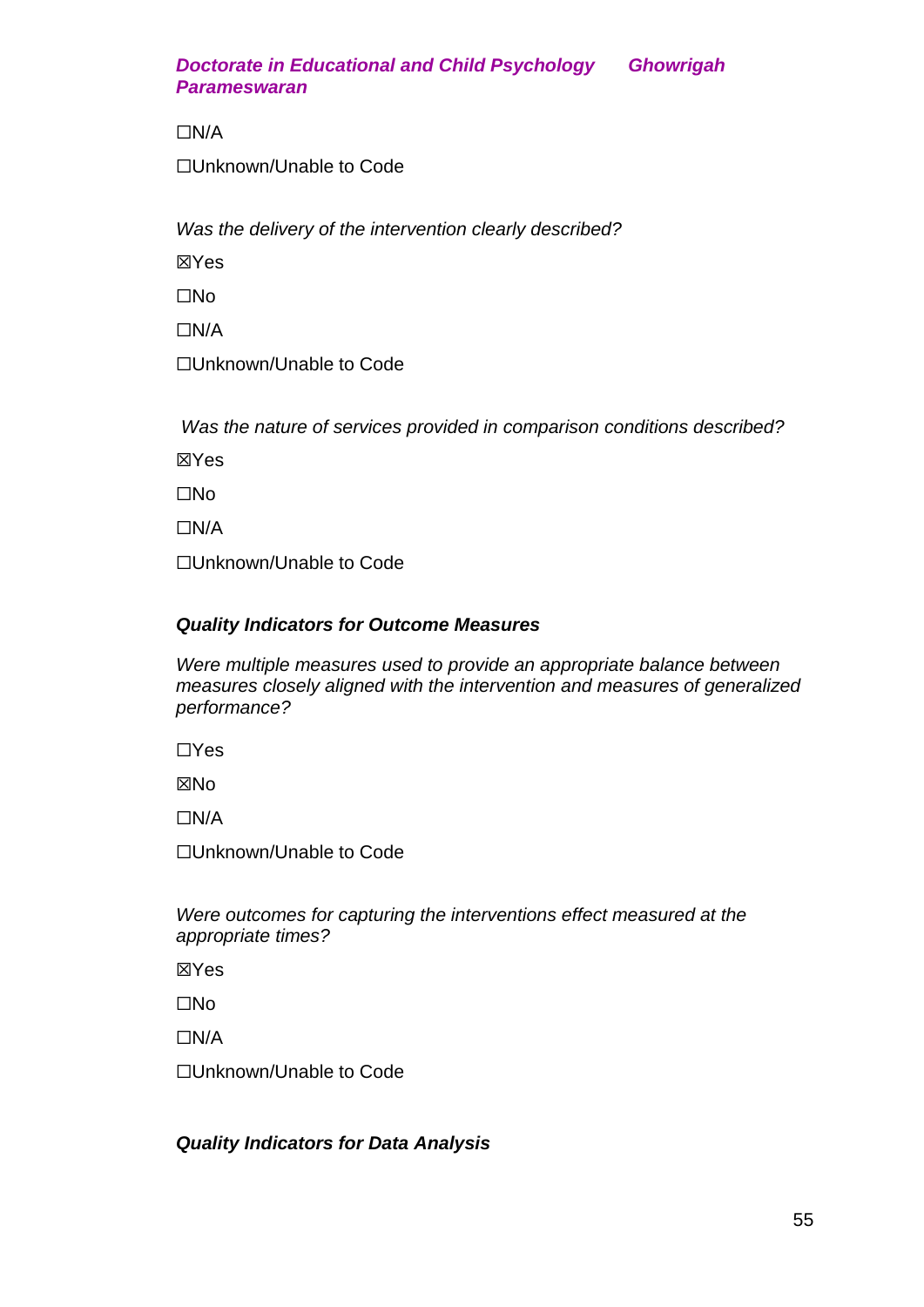*Were the data analysis techniques appropriately linked to key research questions and hypotheses? Were they appropriately linked to the unit of analysis in the study?* 

☒Yes

☐No

 $\Box$ N/A

☐Unknown/Unable to Code

*Did the research report include not only inferential statistics but also effect size calculations?* 

☒Yes

☐No

☐N/A

☐Unknown/Unable to Code

#### **Desirable Quality Indicators**

*Was data available on attrition rates among intervention samples? Was severe overall attrition documented? If so, is attrition comparable across samples? Is overall attrition less than 30%?* 

☒Yes

☐No

☐N/A

☐Unknown/Unable to Code

*Did the study provide not only internal consistency reliability but also testretest reliability and interrater reliability (when appropriate) for outcome measures?* 

☐Yes

 $\boxtimes$ No – only internal consistency reliability was reported.

☐N/A

☐Unknown/Unable to Code

*Were data collectors and/or scorers blind to study conditions and equally (un)familiar to examinees across study conditions?*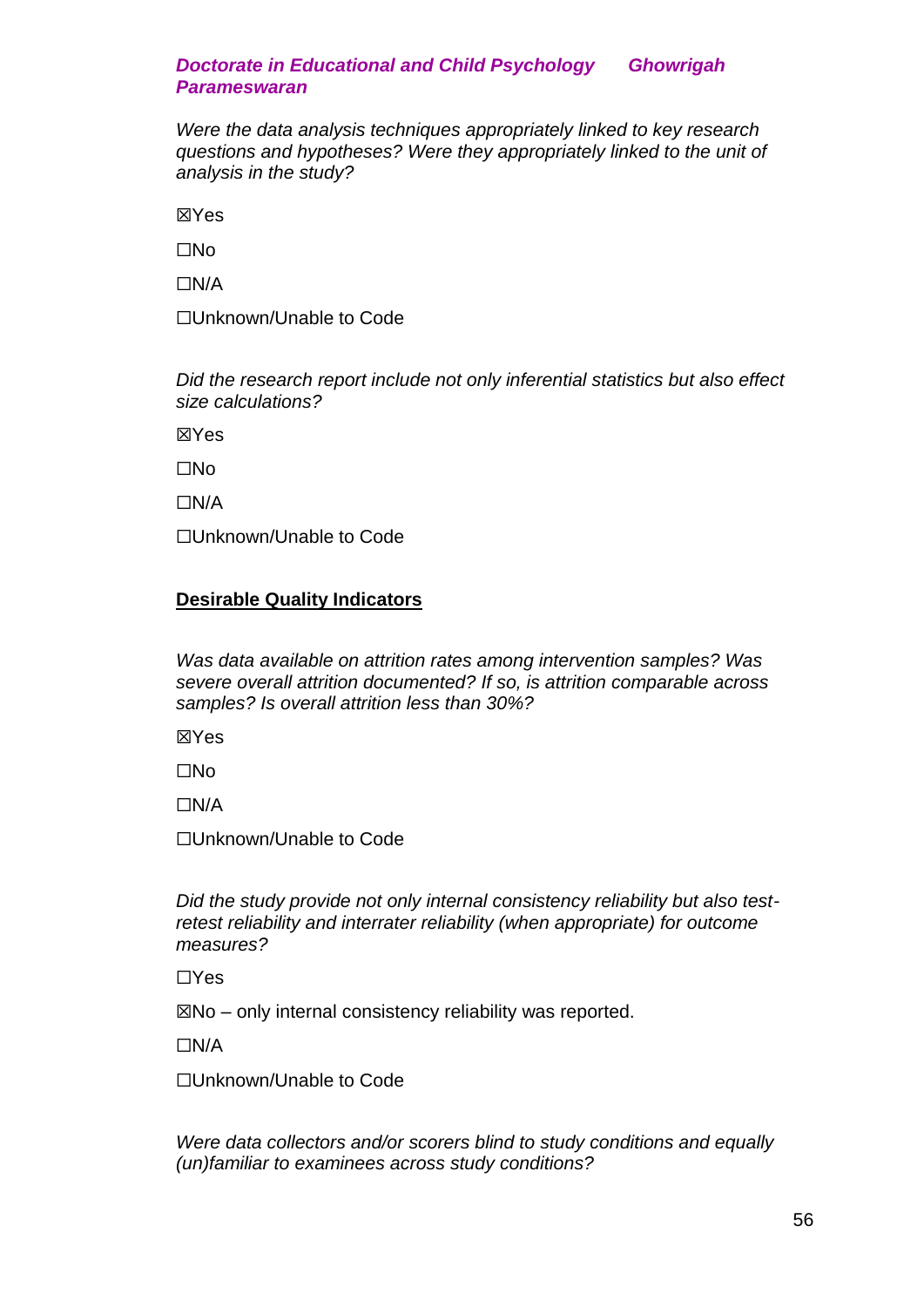☐Yes

☐No

☒N/A

☐Unknown/Unable to Code

*Was evidence of the criterion-related validity and construct validity of the measures provided?* 

☐Yes

☒No

☐N/A

☐Unknown/Unable to Code

*Did the research team assess not only surface features of fidelity implementation (e.g., number of minutes allocated to the intervention or teacher/interventionist following procedures specified), but also examine quality of implementation?* 

☐Yes

☐No

☐N/A

☒Unknown/Unable to Code

*Was any documentation of the nature of instruction or series provided in comparison conditions?* 

☐Yes

**XNo** 

☐N/A

☐Unknown/Unable to Code

*Did the research report include actual audio or videotape excerpts or examples of paperwork that capture the nature of the intervention?* 

 $\mathbb{Z}$ Yes – an example of the structured mandala was provided.

☐No

☐N/A

☐Unknown/Unable to Code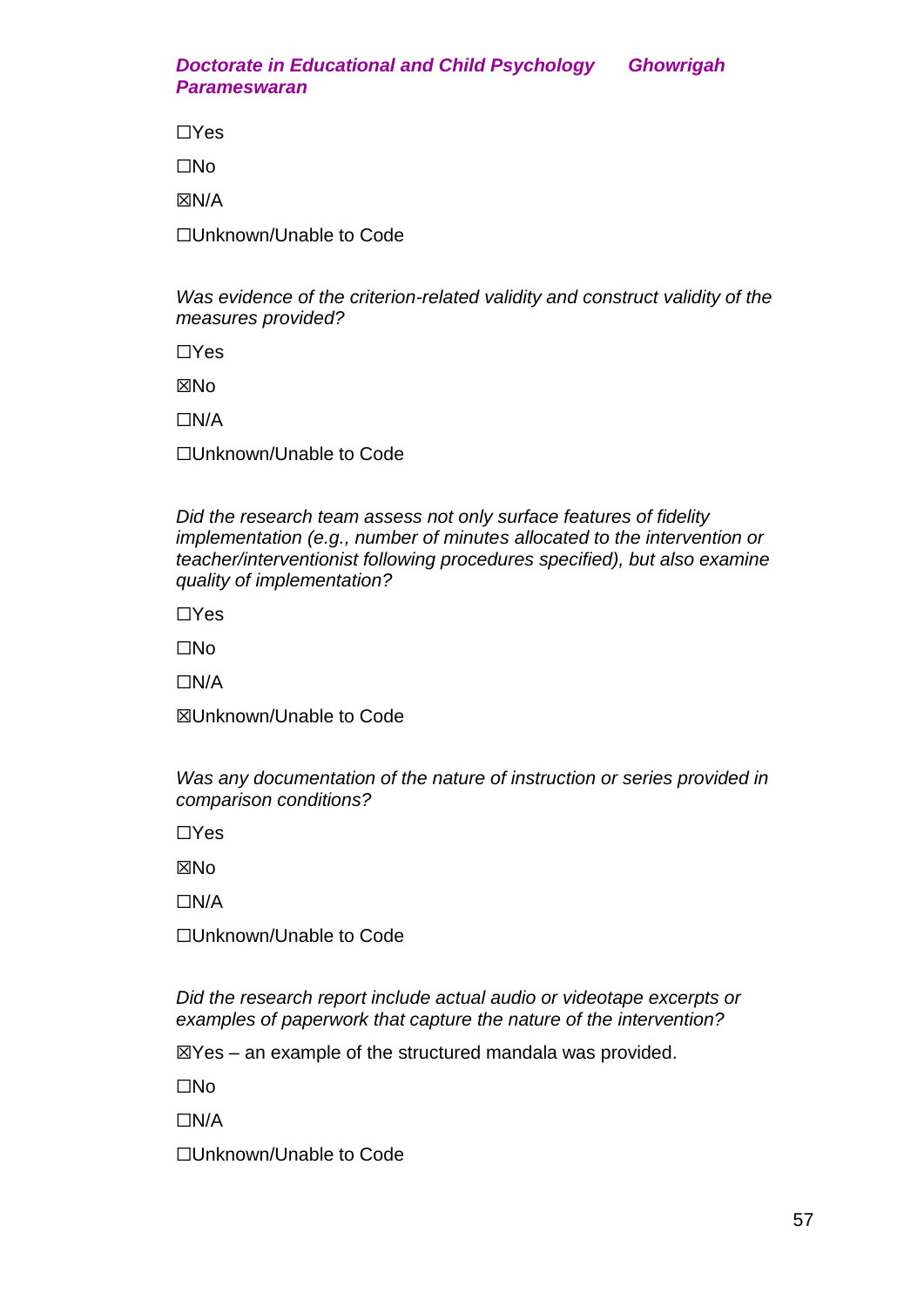*Were results presented in a clear, coherent fashion?*  ☒Yes ☐No ☐N/A ☐Unknown/Unable to Code

**Total number of essential quality indicators: 9 out of 10 Total number of desirable quality indicators: 3 out of 8 Overall Rating of Evidence: 3**☐ **2**☒ **1**☐ **0**☐